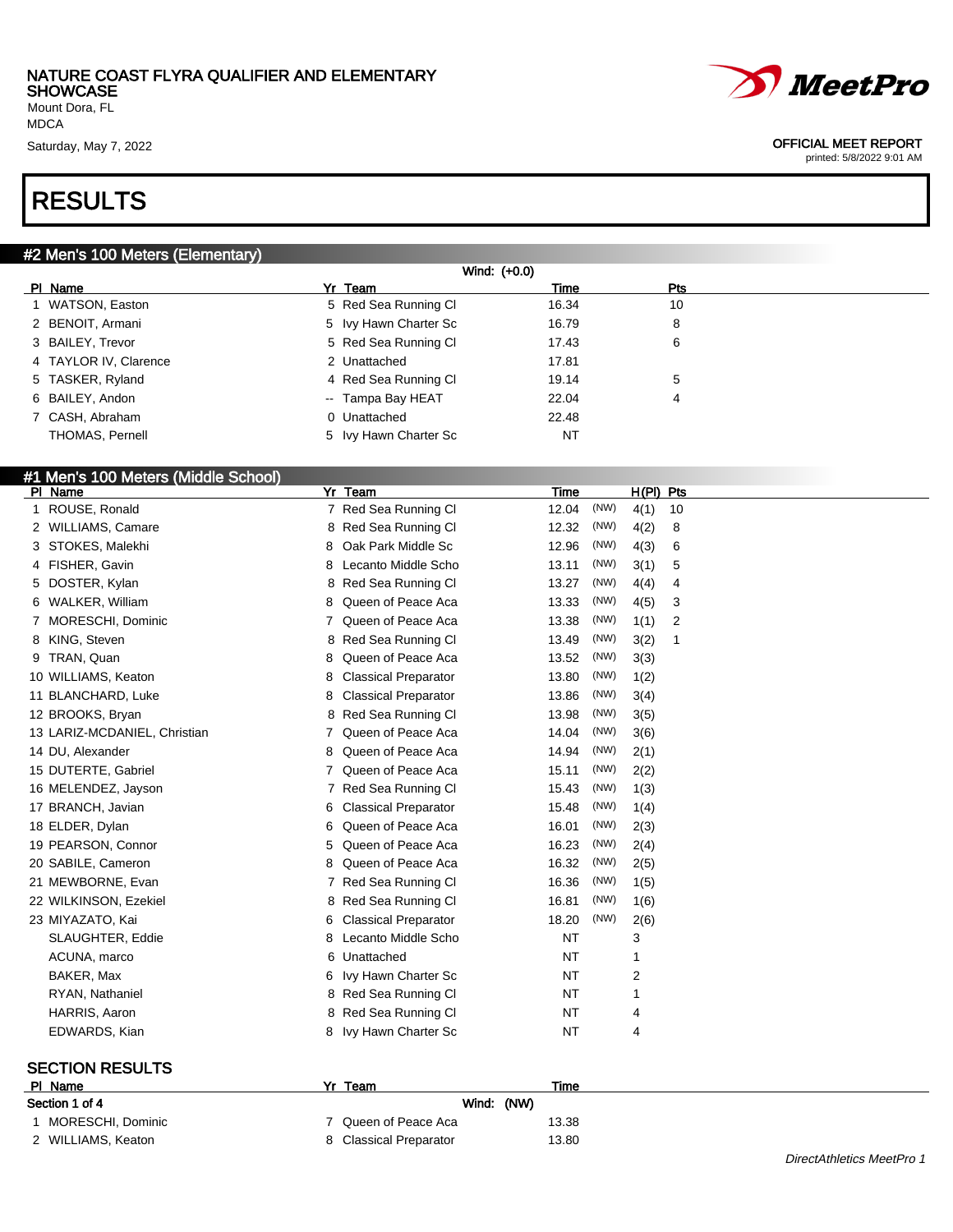Mount Dora, FL MDCA

### RESULTS

|    | Men's 100 Meters (Middle School) (cont'd) |    |                             |           |  |
|----|-------------------------------------------|----|-----------------------------|-----------|--|
|    | PI Name                                   |    | Yr Team                     | Time      |  |
|    | 3 MELENDEZ, Jayson                        |    | 7 Red Sea Running Cl        | 15.43     |  |
| 4  | BRANCH, Javian                            | 6  | <b>Classical Preparator</b> | 15.48     |  |
| 5  | MEWBORNE, Evan                            |    | 7 Red Sea Running Cl        | 16.36     |  |
| 6  | WILKINSON, Ezekiel                        |    | 8 Red Sea Running CI        | 16.81     |  |
|    | ACUNA, marco                              |    | 6 Unattached                | <b>NT</b> |  |
|    | RYAN, Nathaniel                           |    | 8 Red Sea Running CI        | <b>NT</b> |  |
|    | Section 2 of 4                            |    | Wind: (NW)                  |           |  |
| 1  | DU, Alexander                             | 8  | Queen of Peace Aca          | 14.94     |  |
| 2  | DUTERTE, Gabriel                          |    | 7 Queen of Peace Aca        | 15.11     |  |
| 3  | ELDER, Dylan                              | 6  | Queen of Peace Aca          | 16.01     |  |
| 4  | PEARSON, Connor                           | 5  | Queen of Peace Aca          | 16.23     |  |
| 5  | SABILE, Cameron                           | 8  | Queen of Peace Aca          | 16.32     |  |
| 6  | MIYAZATO, Kai                             | 6  | <b>Classical Preparator</b> | 18.20     |  |
|    | BAKER, Max                                | 6. | Ivy Hawn Charter Sc         | <b>NT</b> |  |
|    | Section 3 of 4                            |    | Wind: (NW)                  |           |  |
| 1. | FISHER, Gavin                             |    | 8 Lecanto Middle Scho       | 13.11     |  |
|    | 2 KING, Steven                            |    | 8 Red Sea Running Cl        | 13.49     |  |
| 3  | TRAN, Quan                                | 8  | Queen of Peace Aca          | 13.52     |  |
| 4  | <b>BLANCHARD, Luke</b>                    | 8  | <b>Classical Preparator</b> | 13.86     |  |
| 5  | BROOKS, Bryan                             |    | 8 Red Sea Running Cl        | 13.98     |  |
|    | 6 LARIZ-MCDANIEL, Christian               | 7  | Queen of Peace Aca          | 14.04     |  |
|    | SLAUGHTER, Eddie                          | 8  | Lecanto Middle Scho         | NT        |  |
|    | Section 4 of 4                            |    | Wind: (NW)                  |           |  |
|    | 1 ROUSE, Ronald                           |    | 7 Red Sea Running CI        | 12.04     |  |
|    | 2 WILLIAMS, Camare                        |    | 8 Red Sea Running Cl        | 12.32     |  |
| 3  | STOKES, Malekhi                           | 8  | Oak Park Middle Sc          | 12.96     |  |
| 4  | DOSTER, Kylan                             |    | 8 Red Sea Running Cl        | 13.27     |  |
|    | 5 WALKER, William                         | 8  | Queen of Peace Aca          | 13.33     |  |
|    | HARRIS, Aaron                             |    | 8 Red Sea Running Cl        | <b>NT</b> |  |
|    | EDWARDS, Kian                             |    | 8 Ivy Hawn Charter Sc       | NT        |  |
|    |                                           |    |                             |           |  |

#### #5 Men's 200 Meters (Middle School)

| PI Name              | Yr | Team                   | Time  |      | $H(PI)$ Pts |                            |
|----------------------|----|------------------------|-------|------|-------------|----------------------------|
| 1 ROUSE, Ronald      |    | 7 Red Sea Running CI   | 24.81 | (NW) | $3(1)$ 10   |                            |
| 2 MELENDEZ, Kristian |    | 8 Red Sea Running CI   | 24.93 | (NW) | 3(2)        | - 8                        |
| 3 MATAMOROS, Eli     |    | 8 Red Sea Running CI   | 27.79 | (NW) | 3(3)        | - 6                        |
| 4 KING, Steven       |    | 8 Red Sea Running CI   | 27.85 | (NW) | 2(1)        | -5                         |
| 5 TRAN, Quan         |    | 8 Queen of Peace Aca   | 27.90 | (NW) | 3(4)        | 4                          |
| 6 WALKER, William    |    | 8 Queen of Peace Aca   | 27.94 | (NW) | 3(5)        | - 3                        |
| 7 MORESCHI, Dominic  |    | Queen of Peace Aca     | 27.97 | (NW) | 1(1)        | $\overline{\phantom{0}}^2$ |
| 8 BROOKS, Bryan      |    | 8 Red Sea Running CI   | 30.37 | (NW) | 3(6)        |                            |
| 9 ACUNA, marco       |    | 6 Unattached           | 31.07 | (NW) | 1(2)        |                            |
| 10 PITTS, Holland    |    | 8 Classical Preparator | 31.46 | (NW) | 1(3)        |                            |
| 11 BAKER, Max        |    | 6 Ivy Hawn Charter Sc  | 32.35 | (NW) | 1(4)        |                            |
| 12 ANDERSON, Evan    |    | 8 Ivy Hawn Charter Sc  | 33.13 | (NW) | 2(2)        |                            |
| 13 DUTERTE, Gabriel  |    | Queen of Peace Aca     | 33.50 | (NW) | 2(3)        |                            |
| 14 MEWBORNE, Evan    |    | Red Sea Running Cl     | 33.58 | (NW) | 1(5)        |                            |



#### Saturday, May 7, 2022 **OFFICIAL MEET REPORT**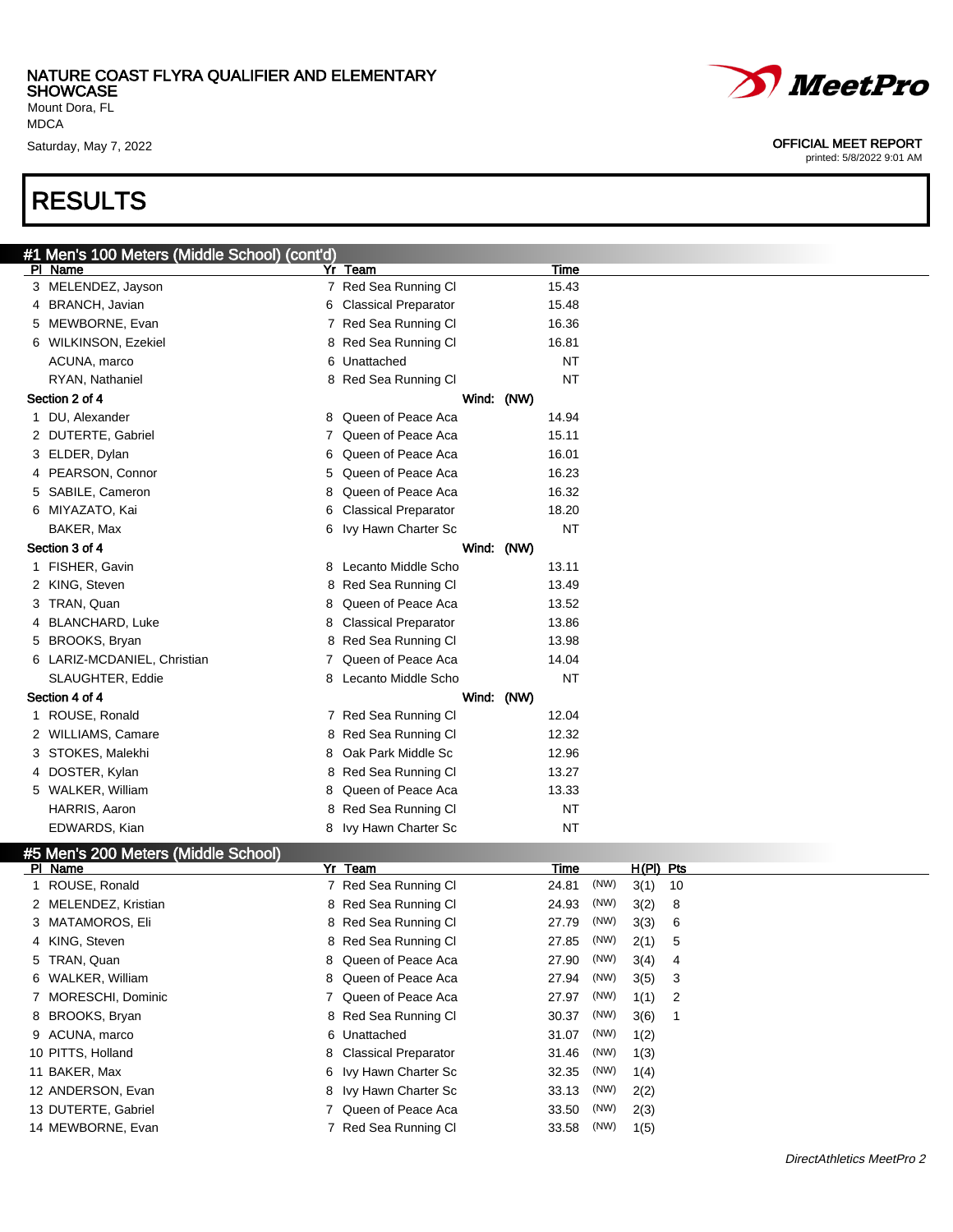Mount Dora, FL MDCA

### RESULTS



#### Saturday, May 7, 2022 **OFFICIAL MEET REPORT**

printed: 5/8/2022 9:01 AM

| #5 Men's 200 Meters (Middle School) (cont'd) |                        |               |             |
|----------------------------------------------|------------------------|---------------|-------------|
| PI Name                                      | Team<br>Yr             | Time          | $H(PI)$ Pts |
| 15 PEARSON, Connor                           | 5 Queen of Peace Aca   | (NW)<br>35.17 | 2(4)        |
| 16 WILKINSON, Ezekiel                        | 8 Red Sea Running CI   | (NW)<br>35.73 | 2(5)        |
| 17 DINGLE, James                             | 8 Queen of Peace Aca   | (NW)<br>36.82 | 1(6)        |
| 18 MIYAZATO, Kai                             | 6 Classical Preparator | (NW)<br>37.13 | 2(6)        |
| 19 WILLIAMS, Keaton                          | 8 Classical Preparator | (NW)<br>38.70 | 2(7)        |
| BRANCH, Javian                               | 6 Classical Preparator | NT            |             |
| WILKINSON, Solomon                           | 8 Red Sea Running CI   | NT            | 2           |
| HARRIS, Aaron                                | 8 Red Sea Running CI   | NT            | 3           |
| BLANCHARD, Luke                              | 8 Classical Preparator | NT            | 3           |
|                                              |                        |               |             |

#### SECTION RESULTS

| PI Name                          |    | Yr Team                     | Time      |             |    |
|----------------------------------|----|-----------------------------|-----------|-------------|----|
| Section 1 of 3                   |    | Wind: (NW)                  |           |             |    |
| 1 MORESCHI, Dominic              |    | 7 Queen of Peace Aca        | 27.97     |             |    |
| 2 ACUNA, marco                   | 6  | Unattached                  | 31.07     |             |    |
| 3 PITTS, Holland                 | 8  | <b>Classical Preparator</b> | 31.46     |             |    |
| 4 BAKER, Max                     | 6  | Ivy Hawn Charter Sc         | 32.35     |             |    |
| 5 MEWBORNE, Evan                 |    | 7 Red Sea Running Cl        | 33.58     |             |    |
| 6 DINGLE, James                  | 8. | Queen of Peace Aca          | 36.82     |             |    |
| BRANCH, Javian                   | 6  | <b>Classical Preparator</b> | <b>NT</b> |             |    |
| Section 2 of 3                   |    | Wind: (NW)                  |           |             |    |
| 1 KING, Steven                   |    | 8 Red Sea Running Cl        | 27.85     |             |    |
| 2 ANDERSON, Evan                 | 8  | Ivy Hawn Charter Sc         | 33.13     |             |    |
| 3 DUTERTE, Gabriel               |    | 7 Queen of Peace Aca        | 33.50     |             |    |
| 4 PEARSON, Connor                | 5  | Queen of Peace Aca          | 35.17     |             |    |
| 5 WILKINSON, Ezekiel             | 8  | Red Sea Running Cl          | 35.73     |             |    |
| 6 MIYAZATO, Kai                  | 6. | <b>Classical Preparator</b> | 37.13     |             |    |
| 7 WILLIAMS, Keaton               | 8  | <b>Classical Preparator</b> | 38.70     |             |    |
| WILKINSON, Solomon               |    | 8 Red Sea Running Cl        | <b>NT</b> |             |    |
| Section 3 of 3                   |    | Wind: (NW)                  |           |             |    |
| 1 ROUSE, Ronald                  |    | 7 Red Sea Running CI        | 24.81     |             |    |
| 2 MELENDEZ, Kristian             |    | 8 Red Sea Running Cl        | 24.93     |             |    |
| 3 MATAMOROS, Eli                 | 8  | Red Sea Running Cl          | 27.79     |             |    |
| 4 TRAN, Quan                     | 8  | Queen of Peace Aca          | 27.90     |             |    |
| 5 WALKER, William                | 8  | Queen of Peace Aca          | 27.94     |             |    |
| 6 BROOKS, Bryan                  | 8  | Red Sea Running Cl          | 30.37     |             |    |
| HARRIS, Aaron                    |    | 8 Red Sea Running Cl        | <b>NT</b> |             |    |
| <b>BLANCHARD, Luke</b>           | 8. | <b>Classical Preparator</b> | NT        |             |    |
| #8 Men's 400 Meters (Elementary) |    |                             |           |             |    |
| PI Name                          |    | Yr Team                     | Time      | $H(PI)$ Pts |    |
| 1 WATSON, Easton                 |    | 5 Red Sea Running Cl        | 1:10.94   | 2(1)        | 10 |
| 2 CHEN, Eric                     |    | 5 Red Sea Running Cl        | 1:10.99   | 2(2)        | 8  |
| 3 BENOIT, Armani                 | 5  | Ivy Hawn Charter Sc         | 1:22.25   | 1(1)        | 6  |
| 4 BAILEY, Trevor                 | 5  | Red Sea Running Cl          | 1:25.38   | 2(3)        | 5  |
| 5 KELLEY, Joshua                 |    | 2 Red Sea Running Cl        | 1:26.98   | 2(4)        | 4  |
| 6 CALAMARI, Lucas                | 5  | Red Sea Running Cl          | 1:27.25   | 2(5)        | 3  |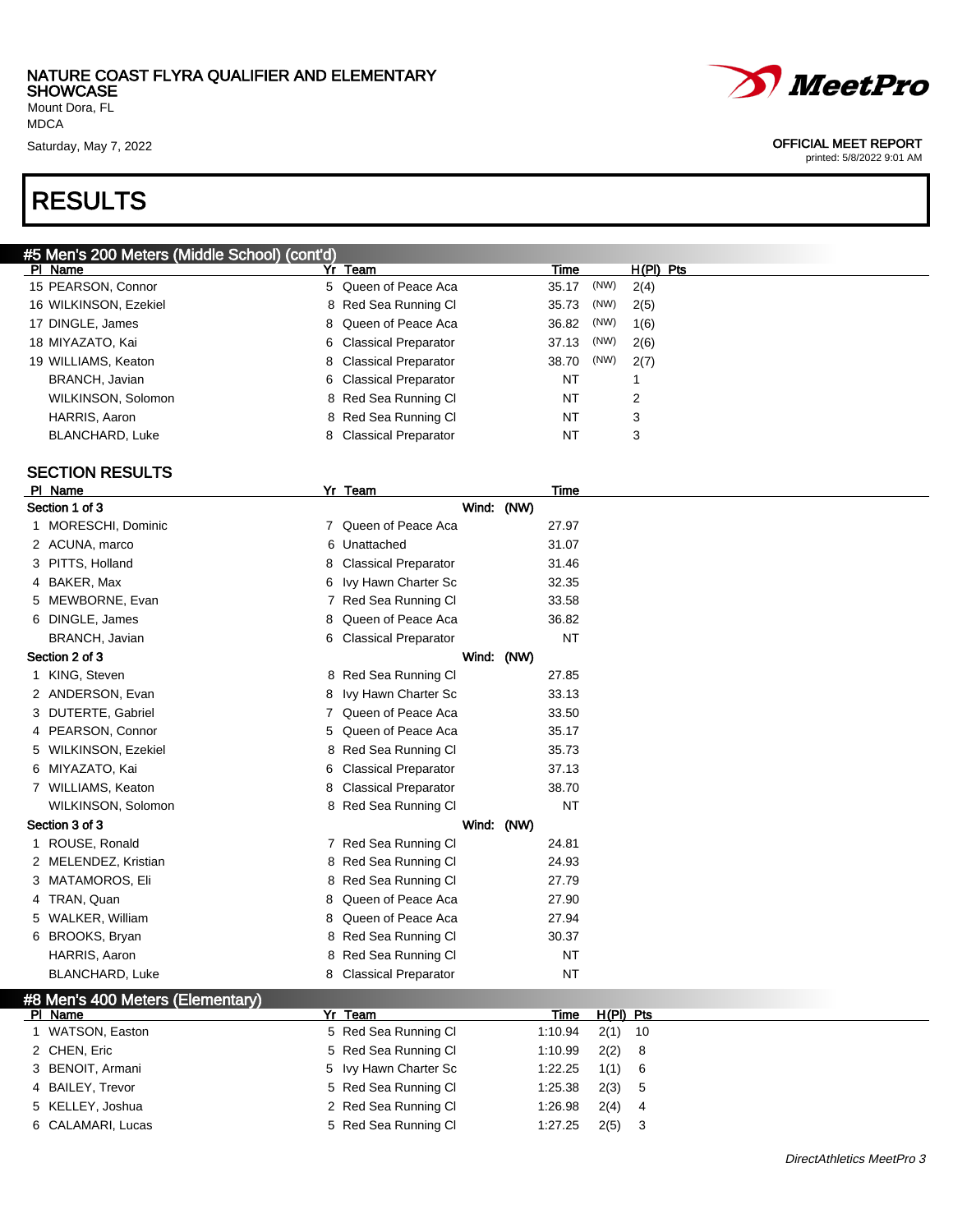Mount Dora, FL MDCA

Saturday, May 7, 2022

### RESULTS

| <b><i>MeetPro</i></b>                                    |
|----------------------------------------------------------|
| <b>OFFICIAL MEET REPORT</b><br>printed: 5/8/2022 9:01 AM |

| #8 Men's 400 Meters (Elementary) (cont'd)      |    |                                               |                    |                |                |
|------------------------------------------------|----|-----------------------------------------------|--------------------|----------------|----------------|
| PI Name                                        |    | Yr Team                                       | <b>Time</b>        | $H(PI)$ Pts    |                |
| 7 TASKER, Ryland                               |    | 4 Red Sea Running Cl                          | 1:32.87            | 1(2)           | $\overline{2}$ |
| 8 STEVENS, Owen                                |    | 3 Unattached                                  | 1:48.33            | 1(3)           |                |
| THOMAS, Pernell                                | 5  | Ivy Hawn Charter Sc                           | NT                 | 1              |                |
| LOZANO, Emiliano                               |    | 4 Red Sea Running Cl                          | ΝT                 | 1              |                |
| <b>BURROUGHS, Lane</b>                         |    | 5 Red Sea Running Cl                          | ΝT                 | 1              |                |
| LOZANO, Navid                                  |    | 4 Red Sea Running Cl                          | NT                 | $\overline{2}$ |                |
|                                                |    |                                               |                    |                |                |
| <b>SECTION RESULTS</b>                         |    |                                               |                    |                |                |
| PI Name                                        |    | Yr Team                                       | Time               |                |                |
| Section 1 of 2                                 |    |                                               |                    |                |                |
| 1 BENOIT, Armani                               |    | 5 Ivy Hawn Charter Sc                         | 1:22.25            |                |                |
| 2 TASKER, Ryland                               |    | 4 Red Sea Running Cl                          | 1:32.87            |                |                |
| 3 STEVENS, Owen                                |    | 3 Unattached                                  | 1:48.33            |                |                |
| <b>THOMAS, Pernell</b>                         | 5. | Ivy Hawn Charter Sc                           | NT                 |                |                |
| LOZANO, Emiliano                               |    | 4 Red Sea Running Cl                          | NT                 |                |                |
| <b>BURROUGHS, Lane</b>                         |    | 5 Red Sea Running Cl                          | ΝT                 |                |                |
| Section 2 of 2                                 |    |                                               |                    |                |                |
| 1 WATSON, Easton                               |    | 5 Red Sea Running Cl                          | 1:10.94            |                |                |
| 2 CHEN, Eric                                   |    | 5 Red Sea Running Cl                          | 1:10.99            |                |                |
| 3 BAILEY, Trevor                               |    | 5 Red Sea Running Cl                          | 1:25.38            |                |                |
| 4 KELLEY, Joshua                               |    | 2 Red Sea Running Cl                          | 1:26.98            |                |                |
| 5 CALAMARI, Lucas                              |    | 5 Red Sea Running Cl                          | 1:27.25            |                |                |
|                                                |    |                                               |                    |                |                |
| LOZANO, Navid                                  |    | 4 Red Sea Running Cl                          | <b>NT</b>          |                |                |
|                                                |    |                                               |                    |                |                |
| #7 Men's 400 Meters (Middle School)<br>PI Name |    | Yr Team                                       | <u>Time</u>        | $H(PI)$ Pts    |                |
| 1 MARS, Isaac                                  |    | 8 Red Sea Running Cl                          | 54.42              | 5(1)           | 10             |
| 2 MINGO, James                                 |    | 6 Taylor County Middl                         | 55.36              | 5(2)           | 8              |
| 3 CLARKE, Allister                             |    | 8 Unattached                                  | 55.68              | 5(3)           |                |
| 4 MELENDEZ, Kristian                           |    | 8 Red Sea Running Cl                          | 59.42              | 5(4)           | 6              |
| 5 ROBINSON, Brandon                            |    | 8 Ivy Hawn Charter Sc                         | 59.91              | 5(5)           | 5              |
| 6 GRIFFIN, Sage                                |    | 8 Taylor County Middl                         | 1:00.80            | 5(6)           | 4              |
| 7 FISHER, Gavin                                |    | 8 Lecanto Middle Scho                         | 1:01.25            |                | 3              |
| 8 SIMMONS, Qamari                              |    | <b>SR Victory Track Club</b>                  | 1:01.71            | 5(7)           | 2              |
| 9 HARDING, Justin                              |    |                                               | 1:02.56            | 2(1)           |                |
|                                                |    | 21 Victory Track Club                         | 1:03.96            | 4(1)           |                |
| 10 PULLEN, Andrew<br>11 WALKER, William        |    | 8 Ivy Hawn Charter Sc<br>8 Queen of Peace Aca | 1:04.13            | 4(2)           |                |
|                                                |    |                                               |                    | 4(3)           |                |
| 12 LARIZ-MCDANIEL, Christian                   |    | 7 Queen of Peace Aca                          | 1:06.69            | 3(1)           |                |
| 13 WILLIAMS, Keaton                            |    | 8 Classical Preparator                        | 1:07.38            | 4(4)           |                |
| 14 ACUNA, marco                                |    | 6 Unattached                                  | 1:08.21            | 1(1)           |                |
| 15 MARS, Maddox                                |    | 6 Red Sea Running Cl                          | 1:09.01            | 3(2)           |                |
| 16 CARDWELL, Wesley                            |    | 7 Red Sea Running Cl                          | 1:09.60            | 3(3)           |                |
| 17 TRAN, Quan                                  |    | 8 Queen of Peace Aca                          | 1:09.91            | 3(4)           |                |
| 18 ISSAC, Darrien                              |    | 7 Ivy Hawn Charter Sc                         | 1:10.39            | 3(5)           |                |
| 19 MUNSON, Chase                               |    | 7 Queen of Peace Aca                          | 1:11.27            | 3(6)           |                |
| 20 FINNEGAN, Oliver<br>21 MEWBORNE, Evan       |    | 8 Queen of Peace Aca<br>7 Red Sea Running Cl  | 1:12.22<br>1:14.14 | 3(7)<br>2(2)   |                |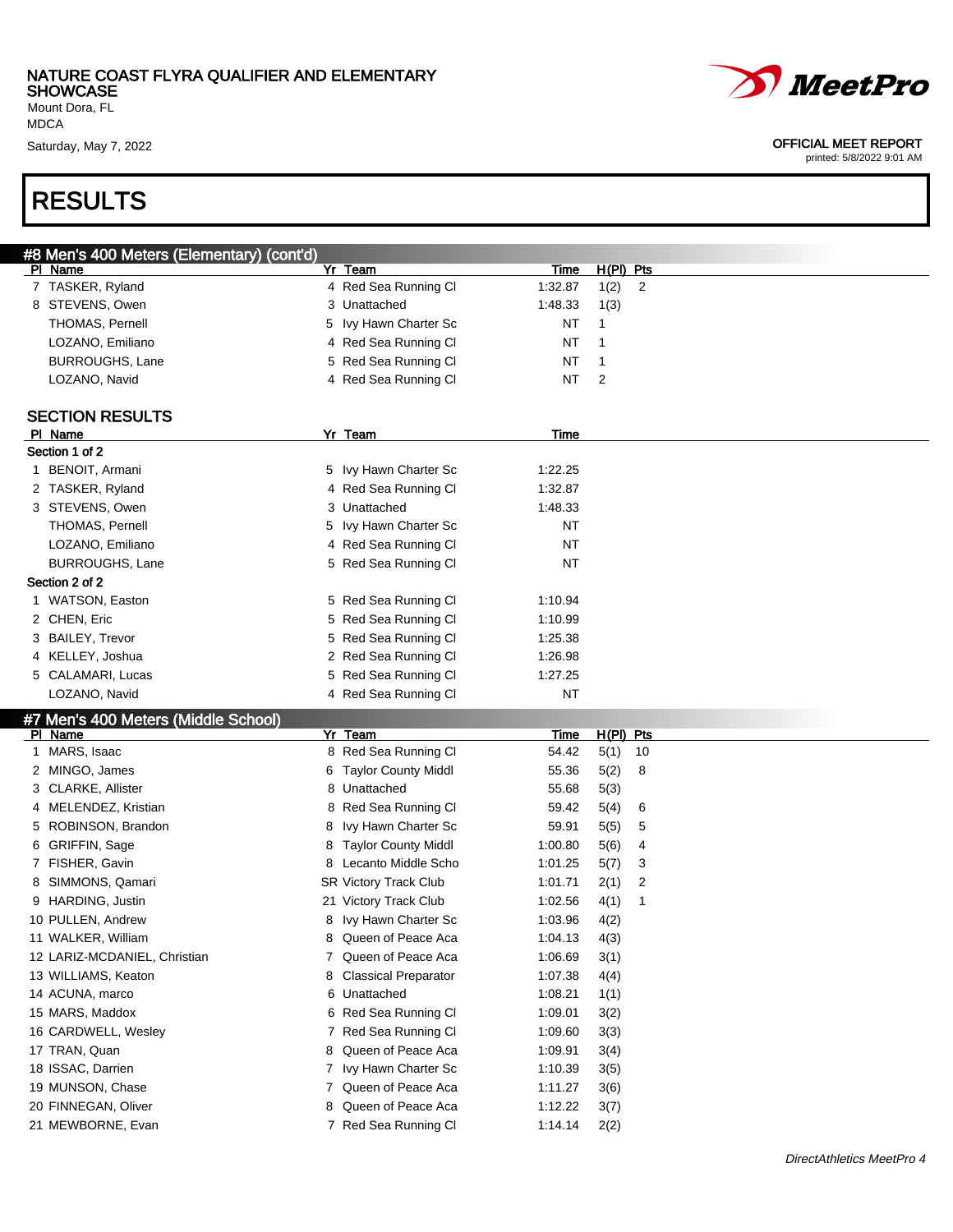Mount Dora, FL MDCA

### RESULTS

| #7 Men's 400 Meters (Middle School) (cont'd) |   |                             |             |                |
|----------------------------------------------|---|-----------------------------|-------------|----------------|
| PI Name                                      |   | Yr Team                     | <b>Time</b> | $H(PI)$ Pts    |
| 22 PITTS, Holland                            |   | 8 Classical Preparator      | 1:14.60     | 1(2)           |
| 23 BRANCH, Javian                            | 6 | <b>Classical Preparator</b> | 1:20.60     | 1(3)           |
| 24 WILKINSON, Ezekiel                        |   | 8 Red Sea Running Cl        | 1:22.35     | 1(4)           |
| 25 MIYAZATO, Kai                             | 6 | <b>Classical Preparator</b> | 1:24.85     | 2(3)           |
| 26 WILKINSON, Solomon                        |   | 8 Red Sea Running Cl        | 1:26.56     | 1(5)           |
| ANDERSON, Evan                               | 8 | Ivy Hawn Charter Sc         | <b>NT</b>   | 2              |
| <b>BLANCHARD, Luke</b>                       | 8 | <b>Classical Preparator</b> | <b>NT</b>   | $\overline{2}$ |
| SLAUGHTER, Eddie                             | 8 | Lecanto Middle Scho         | NT          | $\overline{2}$ |
| DOTY, Jaxon                                  |   | 8 Unattached                | NT          | 3              |
| ROGERS, Jacob                                |   | 7 Ocala Distance Proj       | NT          | 4              |
| DOSTER, Kylan                                |   | 8 Red Sea Running Cl        | NT          | 4              |
| ELLIS, CJ                                    | 8 | <b>Taylor County Middl</b>  | NT          | 4              |
| DALTON, Byrcen                               | 8 | Ivy Hawn Charter Sc         | NT          | 4              |
| HARRIS, Aaron                                |   | 8 Red Sea Running Cl        | <b>NT</b>   | 5              |
|                                              |   |                             |             |                |
| <b>SECTION RESULTS</b>                       |   |                             |             |                |
| PI Name                                      |   | Yr Team                     | Time        |                |
| Section 1 of 5                               |   |                             |             |                |
| 1 ACUNA, marco                               |   | 6 Unattached                | 1:08.21     |                |
| 2 PITTS, Holland                             | 8 | <b>Classical Preparator</b> | 1:14.60     |                |
| 3 BRANCH, Javian                             | 6 | <b>Classical Preparator</b> | 1:20.60     |                |
| 4 WILKINSON, Ezekiel                         |   | 8 Red Sea Running Cl        | 1:22.35     |                |
| 5 WILKINSON, Solomon                         |   | 8 Red Sea Running Cl        | 1:26.56     |                |
| Section 2 of 5                               |   |                             |             |                |
| 1 SIMMONS, Qamari                            |   | SR Victory Track Club       | 1:01.71     |                |
| 2 MEWBORNE, Evan                             |   | 7 Red Sea Running Cl        | 1:14.14     |                |
| 3 MIYAZATO, Kai                              |   | 6 Classical Preparator      | 1:24.85     |                |
| ANDERSON, Evan                               | 8 | Ivy Hawn Charter Sc         | NT          |                |
| BLANCHARD, Luke                              | 8 | <b>Classical Preparator</b> | NT          |                |
| SLAUGHTER, Eddie                             |   | 8 Lecanto Middle Scho       | NT          |                |
| Section 3 of 5                               |   |                             |             |                |
| 1 LARIZ-MCDANIEL, Christian                  |   | 7 Queen of Peace Aca        | 1:06.69     |                |
| 2 MARS, Maddox                               |   | 6 Red Sea Running Cl        | 1:09.01     |                |
| 3 CARDWELL, Wesley                           |   | 7 Red Sea Running Cl        | 1:09.60     |                |
| 4 TRAN, Quan                                 | 8 | Queen of Peace Aca          | 1:09.91     |                |
| 5 ISSAC, Darrien                             |   | 7 Ivy Hawn Charter Sc       | 1:10.39     |                |
| 6 MUNSON, Chase                              |   | 7 Queen of Peace Aca        | 1:11.27     |                |
| 7 FINNEGAN, Oliver                           | 8 | Queen of Peace Aca          | 1:12.22     |                |
| DOTY, Jaxon                                  |   | 8 Unattached                | <b>NT</b>   |                |
| Section 4 of 5                               |   |                             |             |                |
| 1 HARDING, Justin                            |   | 21 Victory Track Club       | 1:02.56     |                |
| 2 PULLEN, Andrew                             |   | 8 Ivy Hawn Charter Sc       | 1:03.96     |                |
| 3 WALKER, William                            | 8 | Queen of Peace Aca          | 1:04.13     |                |
| 4 WILLIAMS, Keaton                           | 8 | <b>Classical Preparator</b> | 1:07.38     |                |
| ROGERS, Jacob                                |   | 7 Ocala Distance Proj       | NT          |                |
|                                              |   | 8 Red Sea Running Cl        | NT          |                |
| DOSTER, Kylan                                |   |                             |             |                |

# *MeetPro*

#### Saturday, May 7, 2022 **OFFICIAL MEET REPORT**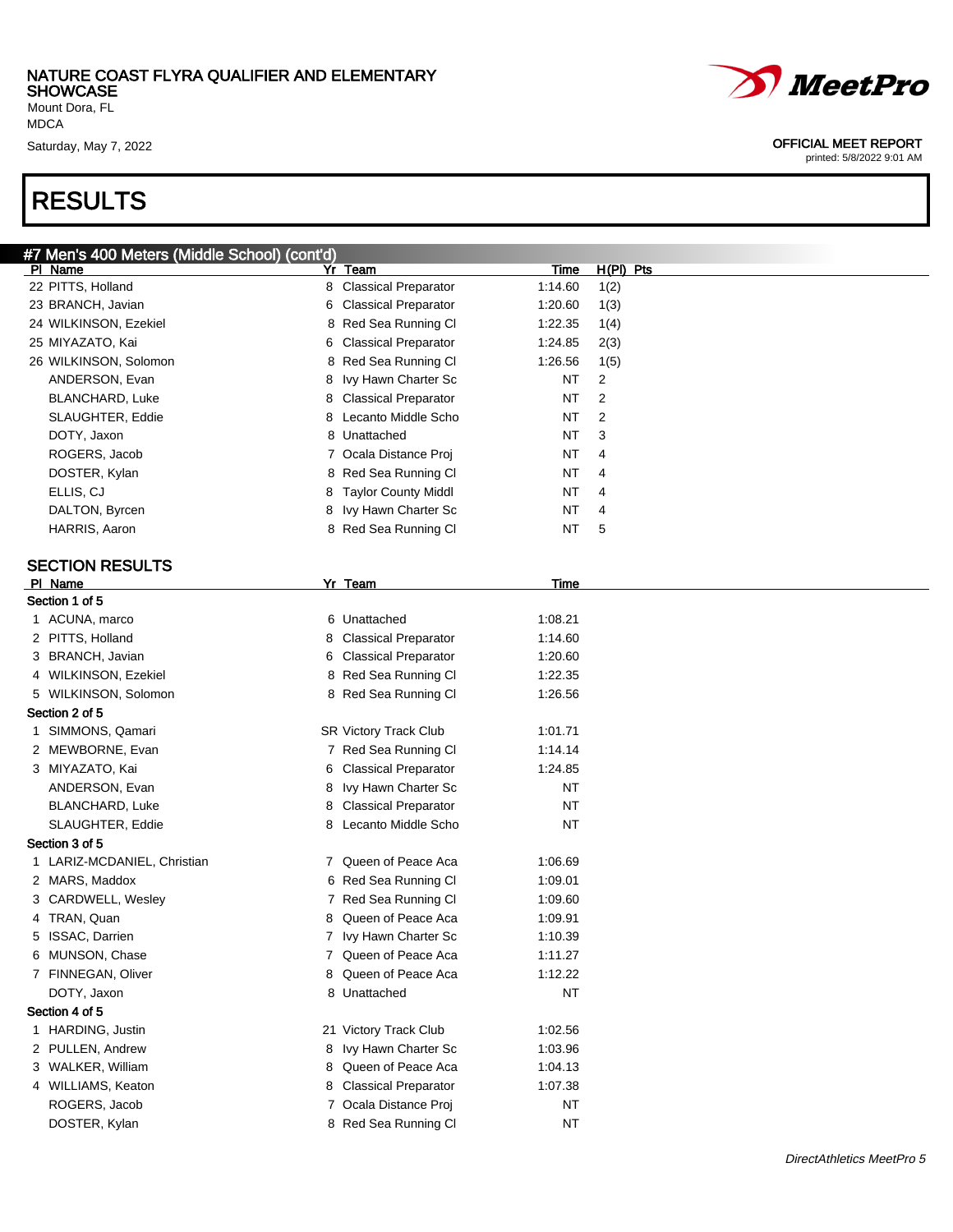Mount Dora, FL MDCA

## RESULTS

| <i>MeetPro</i> |
|----------------|
|                |

#### Saturday, May 7, 2022 **OFFICIAL MEET REPORT**

| #7 Men's 400 Meters (Middle School) (cont'd) |   |                          |             |     |
|----------------------------------------------|---|--------------------------|-------------|-----|
| PI Name                                      |   | Yr Team                  | Time        |     |
| ELLIS, CJ                                    |   | 8 Taylor County Middl    | <b>NT</b>   |     |
| DALTON, Byrcen                               |   | 8 Ivy Hawn Charter Sc    | <b>NT</b>   |     |
| Section 5 of 5                               |   |                          |             |     |
| 1 MARS, Isaac                                |   | 8 Red Sea Running Cl     | 54.42       |     |
| 2 MINGO, James                               |   | 6 Taylor County Middl    | 55.36       |     |
| 3 CLARKE, Allister                           |   | 8 Unattached             | 55.68       |     |
| 4 MELENDEZ, Kristian                         |   | 8 Red Sea Running Cl     | 59.42       |     |
| 5 ROBINSON, Brandon                          | 8 | Ivy Hawn Charter Sc      | 59.91       |     |
| 6 GRIFFIN, Sage                              |   | 8 Taylor County Middl    | 1:00.80     |     |
| 7 FISHER, Gavin                              | 8 | Lecanto Middle Scho      | 1:01.25     |     |
| HARRIS, Aaron                                |   | 8 Red Sea Running Cl     | <b>NT</b>   |     |
| #11 Men's 800 Meters (Elementary)            |   |                          |             |     |
| PI Name                                      |   | Yr Team                  | <b>Time</b> | Pts |
| 1 CHEN, Eric                                 |   | 5 Red Sea Running Cl     | 2:41.57     | 10  |
| 2 MCGOVERN, Jacob                            |   | 5 Ocala Distance Proi    | 2:44.78     | 8   |
| 3 MARENCO, Jonah                             |   | 5 Red Sea Running Cl     | 2:52.88     | 6   |
| 4 WILLIAMS, Michael                          | 5 | <b>Wesley Chapel New</b> | 2:53.77     | 5   |
| 5 TEELING, Garrett                           | 4 | Rampello K-8 Schoo       | 2:57.36     | 4   |
| 6 CIMINO, D'Mitri                            | 4 | Rampello K-8 Schoo       | 2:59.84     | 3   |
| 7 GARBACK, Gabriel                           |   | 2 Red Sea Running CI     | 3:15.72     | 2   |
| 8 SCHLOETER, Maximilian                      |   | 4 Wesley Chapel New      | 3:16.62     | 1   |
| 9 BURKE, Milo                                | 4 | Rampello K-8 Schoo       | 3:17.07     |     |
| 10 TYSON, Kyle                               | 4 | Rampello K-8 Schoo       | 3:17.34     |     |
| 11 BENOIT, Armani                            | 5 | Ivy Hawn Charter Sc      | 3:18.82     |     |
| 12 BAILEY, Trevor                            |   | 5 Red Sea Running Cl     | 3:20.10     |     |
| 13 PEREZ, Jadhil                             |   | 4 Red Sea Running Cl     | 3:33.08     |     |
| 14 FALWELL, Zach                             | 4 | Rampello K-8 Schoo       | 3:37.42     |     |
| 15 MARTINO, Tony                             | 4 | Rampello K-8 Schoo       | 3:54.08     |     |
| KELLEY, Jonathan                             |   | 5 Red Sea Running Cl     | NT          |     |
| <b>BURROUGHS, Lane</b>                       |   | 5 Red Sea Running Cl     | NT          |     |
| HUNTER, Jude                                 | 5 | Rampello K-8 Schoo       | NT          |     |
| HUNTER, Liam                                 | 3 | Rampello K-8 Schoo       | NT          |     |
| LOZANO, Navid                                |   | 4 Red Sea Running Cl     | NT          |     |
| CALAMARI, Lucas                              |   | 5 Red Sea Running Cl     | <b>NT</b>   |     |
| BONOMO, Anthony                              |   | 6 Wesley Chapel New      | NT          |     |
| LOZANO, Emiliano                             |   | 4 Red Sea Running Cl     | NT          |     |
|                                              |   |                          |             |     |

| #12 Men's 800 Meters (Middle School) |                        |         |             |  |
|--------------------------------------|------------------------|---------|-------------|--|
| PI Name                              | Yr Team                | Time    | H(PI) Pts   |  |
| I MARS, Isaac                        | 8 Red Sea Running Cl   | 2:17.73 | $2(1)$ 10   |  |
| 2 CLARKE, Allister                   | 8 Unattached           | 2:20.19 | 1(1)        |  |
| 3 PROBOLA, David                     | 8 Unattached           | 2:20.98 | 2(2)        |  |
| 4 MATAMOROS, Eli                     | 8 Red Sea Running CI   | 2:21.61 | 2(3) 8      |  |
| 5 VELOSO, Nicholas                   | 6 Belen Jesuit Prepara | 2:22.88 | 2(4) 6      |  |
| 6 IWANSKI, John                      | 7 Wesley Chapel New    | 2:35.99 | $2(5)$ 5    |  |
| 7 HARRIS, Jett                       | 7 Red Sea Running Cl   | 2:37.73 | 2(6)<br>- 4 |  |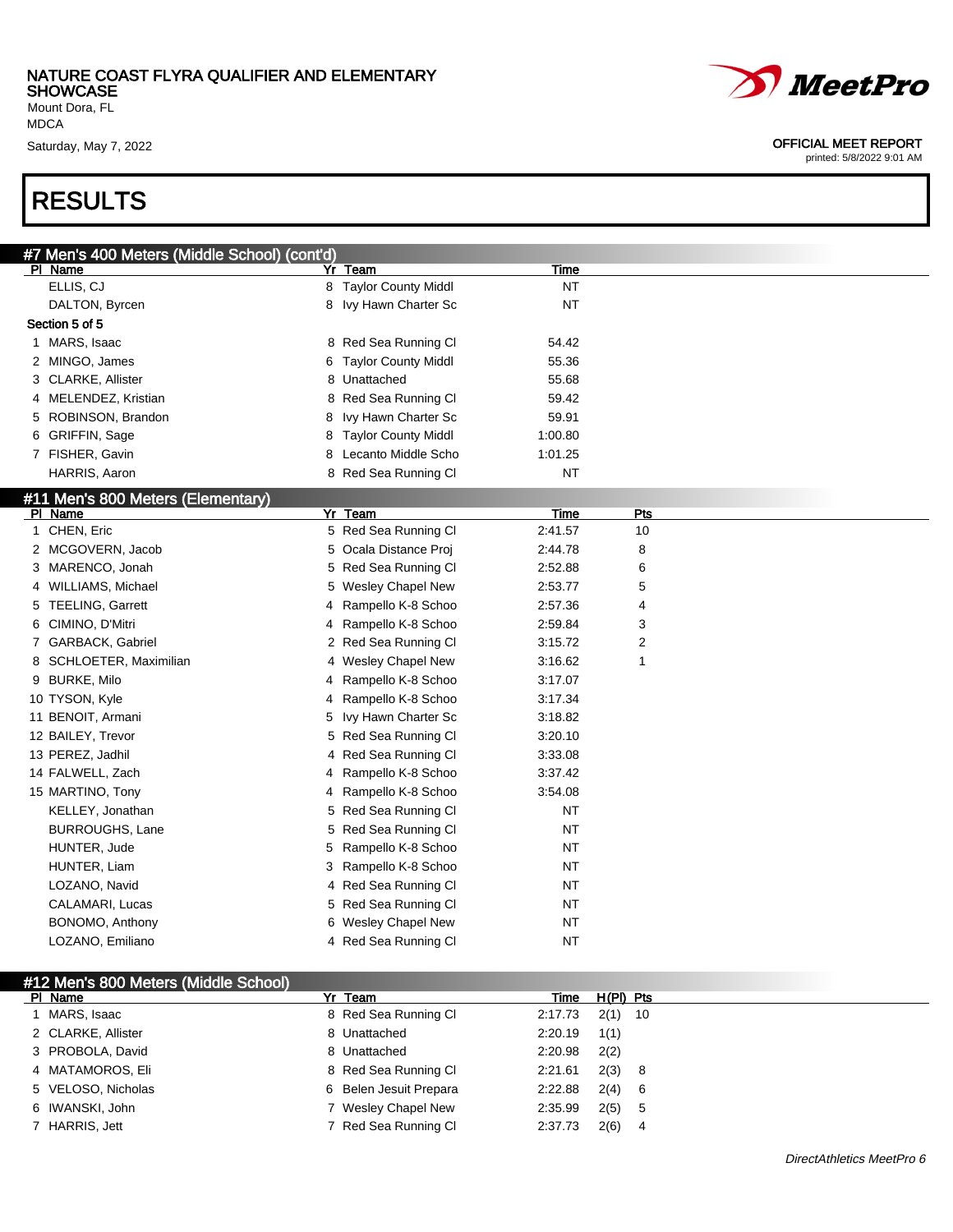Mount Dora, FL MDCA

### RESULTS



| 26 MIKELL, Sam        | 6  | Queen of Peace Aca     | 3:38.77 | 1(15)          |  |
|-----------------------|----|------------------------|---------|----------------|--|
| 27 SPIWAK, Parker     | 6. | Queen of Peace Aca     | 3:41.10 | 1(16)          |  |
| 28 WILKINSON, Solomon |    | 8 Red Sea Running CI   | 3:42.87 | 1(17)          |  |
| 29 CLARK, Eli         |    | 5 Queen of Peace Aca   | 3:43.73 | 1(18)          |  |
| MABRY, RaShad         |    | 6 Wesley Chapel New    | NT      | 1              |  |
| KARALEKAS, Alex       | 6. | Rampello K-8 Schoo     | NT      | 1              |  |
| FERNANDEZ, Sebastian  |    | 6 Belen Jesuit Prepara | NT      | 1              |  |
| SPEARS, Donovan       |    | 8 Round Lake Charter   | NT      | 2              |  |
| MANATT, Skylar        |    | 8 Wesley Chapel New    | ΝT      | 2              |  |
| ROGERS, Jacob         |    | 7 Ocala Distance Proj  | NT      | 2              |  |
| BONOMO, Robert        |    | 8 Wesley Chapel New    | NT      | 2              |  |
| ZAGERS, Ethan         |    | 8 Ivy Hawn Charter Sc  | NT      | 2              |  |
| KELLEY, Jacob         |    | 7 Red Sea Running CI   | NT      | 2              |  |
| MILLER, Cole          |    | 7 Ivy Hawn Charter Sc  | NT      | $\overline{2}$ |  |
| MELOY, Nathan         |    | 6 Red Sea Running CI   | NT      | 2              |  |
| DALTON, Byrcen        |    | 8 Ivy Hawn Charter Sc  | NT      | 2              |  |
| RYAN, Nathaniel       |    | 8 Red Sea Running Cl   | NT      | 2              |  |
|                       |    |                        |         |                |  |

#### SECTION RESULTS

| PI Name            | Yr Team                | Time    |  |  |  |  |  |  |
|--------------------|------------------------|---------|--|--|--|--|--|--|
| Section 1 of 2     |                        |         |  |  |  |  |  |  |
| 1 CLARKE, Allister | 8 Unattached           | 2:20.19 |  |  |  |  |  |  |
| 2 MARS, Maddox     | 6 Red Sea Running CI   | 3:06.38 |  |  |  |  |  |  |
| 3 ACUNA, marco     | 6 Unattached           | 3:11.42 |  |  |  |  |  |  |
| 4 GUIN, Luke       | 7 Queen of Peace Aca   | 3:11.47 |  |  |  |  |  |  |
| 5 MUNSON, Chase    | 7 Queen of Peace Aca   | 3:14.84 |  |  |  |  |  |  |
| 6 DUTERTE, Gabriel | 7 Queen of Peace Aca   | 3:17.39 |  |  |  |  |  |  |
| 7 PITTS, Holland   | 8 Classical Preparator | 3:20.09 |  |  |  |  |  |  |



#### Saturday, May 7, 2022 **OFFICIAL MEET REPORT**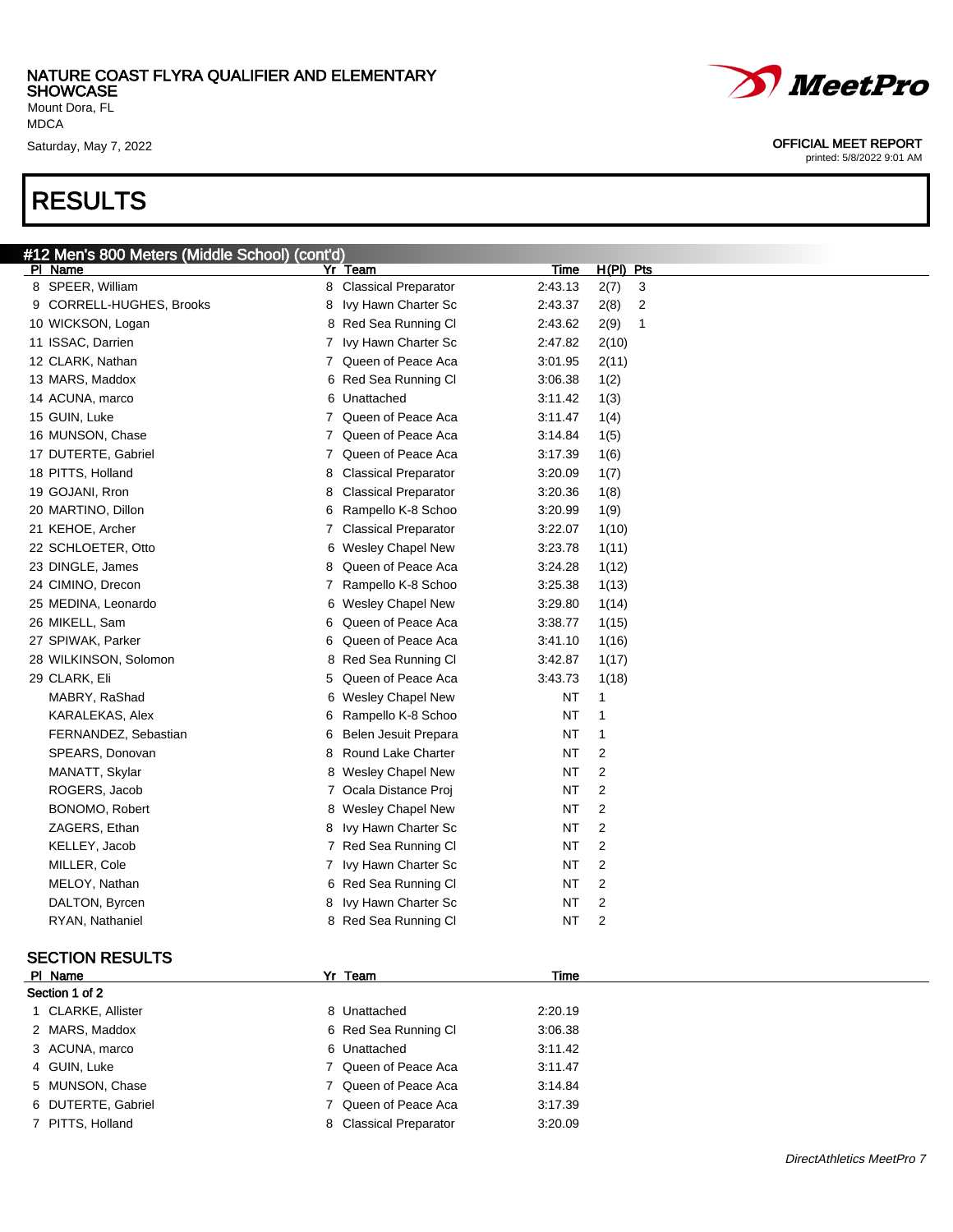Men's Cohool) (cont'd)

Mount Dora, FL MDCA

### RESULTS

| # IZ Ments ouu Meters (Mildale Scribol) (Contra)<br>PI Name | Yr     | Team                        |         | Time      |
|-------------------------------------------------------------|--------|-----------------------------|---------|-----------|
| 8 GOJANI, Rron                                              | 8      | <b>Classical Preparator</b> | 3:20.36 |           |
| 9 MARTINO, Dillon                                           |        | Rampello K-8 Schoo          | 3:20.99 |           |
|                                                             | 6<br>7 | <b>Classical Preparator</b> | 3:22.07 |           |
| 10 KEHOE, Archer                                            |        |                             |         |           |
| 11 SCHLOETER, Otto                                          |        | 6 Wesley Chapel New         | 3:23.78 |           |
| 12 DINGLE, James                                            | 8      | Queen of Peace Aca          | 3:24.28 |           |
| 13 CIMINO, Drecon                                           | 7      | Rampello K-8 Schoo          | 3:25.38 |           |
| 14 MEDINA, Leonardo                                         |        | 6 Wesley Chapel New         | 3:29.80 |           |
| 15 MIKELL, Sam                                              | 6      | Queen of Peace Aca          | 3:38.77 |           |
| 16 SPIWAK, Parker                                           | 6      | Queen of Peace Aca          | 3:41.10 |           |
| 17 WILKINSON, Solomon                                       |        | 8 Red Sea Running Cl        | 3:42.87 |           |
| 18 CLARK, Eli                                               | 5      | Queen of Peace Aca          | 3:43.73 |           |
| MABRY, RaShad                                               | 6      | <b>Wesley Chapel New</b>    |         | <b>NT</b> |
| KARALEKAS, Alex                                             | 6      | Rampello K-8 Schoo          |         | <b>NT</b> |
| FERNANDEZ, Sebastian                                        | 6      | Belen Jesuit Prepara        |         | ΝT        |
| Section 2 of 2                                              |        |                             |         |           |
| 1 MARS, Isaac                                               |        | 8 Red Sea Running Cl        | 2:17.73 |           |
| 2 PROBOLA, David                                            |        | 8 Unattached                | 2:20.98 |           |
| 3 MATAMOROS, Eli                                            |        | 8 Red Sea Running Cl        | 2:21.61 |           |
| 4 VELOSO, Nicholas                                          | 6      | Belen Jesuit Prepara        | 2:22.88 |           |
| 5 IWANSKI, John                                             | 7      | <b>Wesley Chapel New</b>    | 2:35.99 |           |
| 6 HARRIS, Jett                                              | 7      | Red Sea Running Cl          | 2:37.73 |           |
| 7 SPEER, William                                            | 8      | <b>Classical Preparator</b> | 2:43.13 |           |
| 8 CORRELL-HUGHES, Brooks                                    | 8      | Ivy Hawn Charter Sc         | 2:43.37 |           |
| 9 WICKSON, Logan                                            |        | 8 Red Sea Running Cl        | 2:43.62 |           |
| 10 ISSAC, Darrien                                           | 7.     | Ivy Hawn Charter Sc         | 2:47.82 |           |
| 11 CLARK, Nathan                                            | 7      | Queen of Peace Aca          | 3:01.95 |           |
| KELLEY, Jacob                                               |        | 7 Red Sea Running Cl        |         | <b>NT</b> |
| MANATT, Skylar                                              |        | 8 Wesley Chapel New         |         | <b>NT</b> |
| ROGERS, Jacob                                               |        | 7 Ocala Distance Proj       |         | <b>NT</b> |
| BONOMO, Robert                                              | 8      | <b>Wesley Chapel New</b>    |         | <b>NT</b> |
| ZAGERS, Ethan                                               | 8      | Ivy Hawn Charter Sc         |         | <b>NT</b> |
| SPEARS, Donovan                                             | 8      | Round Lake Charter          |         | ΝT        |
| MILLER, Cole                                                | 7      | Ivy Hawn Charter Sc         |         | ΝT        |
| MELOY, Nathan                                               |        | 6 Red Sea Running Cl        |         | ΝT        |
| DALTON, Byrcen                                              | 8      | Ivy Hawn Charter Sc         |         | <b>NT</b> |
| RYAN, Nathaniel                                             |        | 8 Red Sea Running Cl        |         | <b>NT</b> |
|                                                             |        |                             |         |           |

#### #15 Men's 1500 Meters (Elementary)

| PI Name             | Yr Team               | Time    | H(PI) Pts |  |
|---------------------|-----------------------|---------|-----------|--|
| 1 CHEN, Eric        | 5 Red Sea Running CI  | 5.24.46 | $2(1)$ 10 |  |
| 2 KELLEY, Jonathan  | 5 Red Sea Running Cl  | 5:24.49 | $2(2)$ 8  |  |
| 3 MCGOVERN, Jacob   | 5 Ocala Distance Proj | 5.25.86 | 2(3) 6    |  |
| 4 WATSON, Easton    | 5 Red Sea Running CI  | 5:26.79 | $2(4)$ 5  |  |
| 5 TEELING, Garrett  | 4 Rampello K-8 Schoo  | 5:37.56 | $1(1)$ 4  |  |
| 6 MARENCO, Jonah    | 5 Red Sea Running CI  | 5.43.69 | $2(5)$ 3  |  |
| 7 WILLIAMS, Michael | 5 Wesley Chapel New   | 5.45.26 | $2(6)$ 2  |  |
| 8 LOZANO, Emiliano  | 4 Red Sea Running Cl  | 5.50.60 | 1(2)      |  |



Saturday, May 7, 2022 **OFFICIAL MEET REPORT**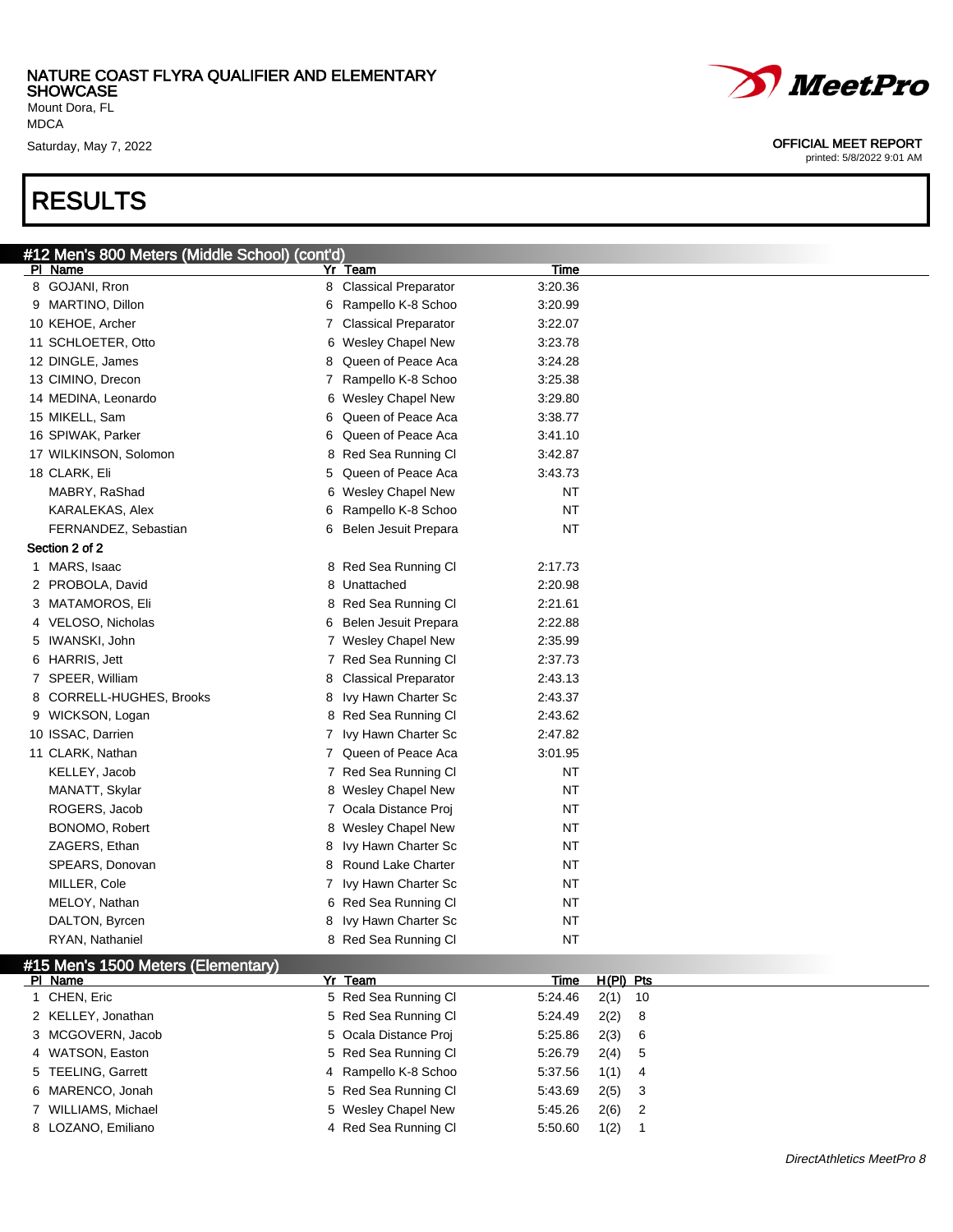Mount Dora, FL MDCA

### RESULTS



#### Saturday, May 7, 2022 **OFFICIAL MEET REPORT**

| #15 Men's 1500 Meters (Elementary) (cont'd) |                          |                  |             |
|---------------------------------------------|--------------------------|------------------|-------------|
| PI Name                                     | Yr Team                  | <u>Time</u>      | $H(PI)$ Pts |
| 9 LOZANO, Navid                             | 4 Red Sea Running Cl     | 5:50.86<br>1(3)  |             |
| 10 CIMINO, D'Mitri                          | Rampello K-8 Schoo<br>4  | 5:56.40<br>1(4)  |             |
| 11 BURKE, Milo                              | Rampello K-8 Schoo<br>4  | 6:00.85<br>1(5)  |             |
| 12 FISHER, David                            | 7<br>Unattached          | 6:02.29<br>2(7)  |             |
| 13 BAILEY, Trevor                           | Red Sea Running Cl<br>5  | 6:10.15<br>1(6)  |             |
| 14 CALAMARI, Lucas                          | Red Sea Running Cl<br>5  | 6:11.09<br>2(8)  |             |
| 15 PEREZ, Jadhil                            | Red Sea Running Cl<br>4  | 6:17.04<br>1(7)  |             |
| 16 GARBACK, Gabriel                         | Red Sea Running Cl<br>2  | 6:17.75<br>1(8)  |             |
| 17 KELLEY, Joshua                           | Red Sea Running Cl<br>2  | 6:18.37<br>1(9)  |             |
| 18 BONOMO, Anthony                          | Wesley Chapel New<br>6   | 6:22.70<br>2(9)  |             |
| 19 TYSON, Kyle                              | Rampello K-8 Schoo<br>4  | 6:31.36<br>2(10) |             |
| 20 BURROUGHS, Lane                          | Red Sea Running Cl<br>5  | 6:35.39<br>2(11) |             |
| 21 FALWELL, Zach                            | Rampello K-8 Schoo<br>4  | 6:54.83<br>2(12) |             |
| 22 SCHLOETER, Maximilian                    | Wesley Chapel New<br>4   | 6:57.57<br>1(10) |             |
| 23 STEVENS, Owen                            | Unattached<br>3          | 7:22.66<br>2(13) |             |
| 24 TASKER, Ryland                           | Red Sea Running Cl<br>4  | 7:23.98<br>1(11) |             |
| 25 MARTINO, Tony                            | Rampello K-8 Schoo<br>4  | 7:24.95<br>2(14) |             |
| HUNTER, Jude                                | 5<br>Rampello K-8 Schoo  | 1<br>NT          |             |
| HUNTER, Liam                                | 3<br>Rampello K-8 Schoo  | NT<br>1          |             |
|                                             |                          |                  |             |
| <b>SECTION RESULTS</b>                      |                          |                  |             |
| PI Name                                     | Yr Team                  | Time             |             |
| Section 1 of 2                              |                          |                  |             |
| 1 TEELING, Garrett                          | 4 Rampello K-8 Schoo     | 5:37.56          |             |
| 2 LOZANO, Emiliano                          | 4 Red Sea Running Cl     | 5:50.60          |             |
| 3 LOZANO, Navid                             | 4 Red Sea Running Cl     | 5:50.86          |             |
| 4 CIMINO, D'Mitri                           | Rampello K-8 Schoo<br>4  | 5:56.40          |             |
| 5 BURKE, Milo                               | Rampello K-8 Schoo<br>4  | 6:00.85          |             |
| 6 BAILEY, Trevor                            | 5 Red Sea Running Cl     | 6:10.15          |             |
| 7 PEREZ, Jadhil                             | 4 Red Sea Running Cl     | 6:17.04          |             |
| 8 GARBACK, Gabriel                          | 2 Red Sea Running Cl     | 6:17.75          |             |
| 9 KELLEY, Joshua                            | 2 Red Sea Running Cl     | 6:18.37          |             |
| 10 SCHLOETER, Maximilian                    | 4 Wesley Chapel New      | 6:57.57          |             |
| 11 TASKER, Ryland                           | 4 Red Sea Running Cl     | 7:23.98          |             |
| HUNTER, Jude                                | 5 Rampello K-8 Schoo     | <b>NT</b>        |             |
| HUNTER, Liam                                | Rampello K-8 Schoo<br>3. | <b>NT</b>        |             |
| Section 2 of 2                              |                          |                  |             |
| 1 CHEN, Eric                                | 5 Red Sea Running Cl     | 5:24.46          |             |
| 2 KELLEY, Jonathan                          | 5 Red Sea Running Cl     | 5:24.49          |             |
| 3 MCGOVERN, Jacob                           | 5 Ocala Distance Proj    | 5:25.86          |             |
| 4 WATSON, Easton                            | 5 Red Sea Running Cl     | 5:26.79          |             |
| 5 MARENCO, Jonah                            | 5 Red Sea Running Cl     | 5:43.69          |             |
| 6 WILLIAMS, Michael                         | 5 Wesley Chapel New      | 5:45.26          |             |
| 7 FISHER, David                             | 7 Unattached             | 6:02.29          |             |
| 8 CALAMARI, Lucas                           | 5 Red Sea Running Cl     | 6:11.09          |             |
| 9 BONOMO, Anthony                           | 6 Wesley Chapel New      | 6:22.70          |             |
|                                             |                          |                  |             |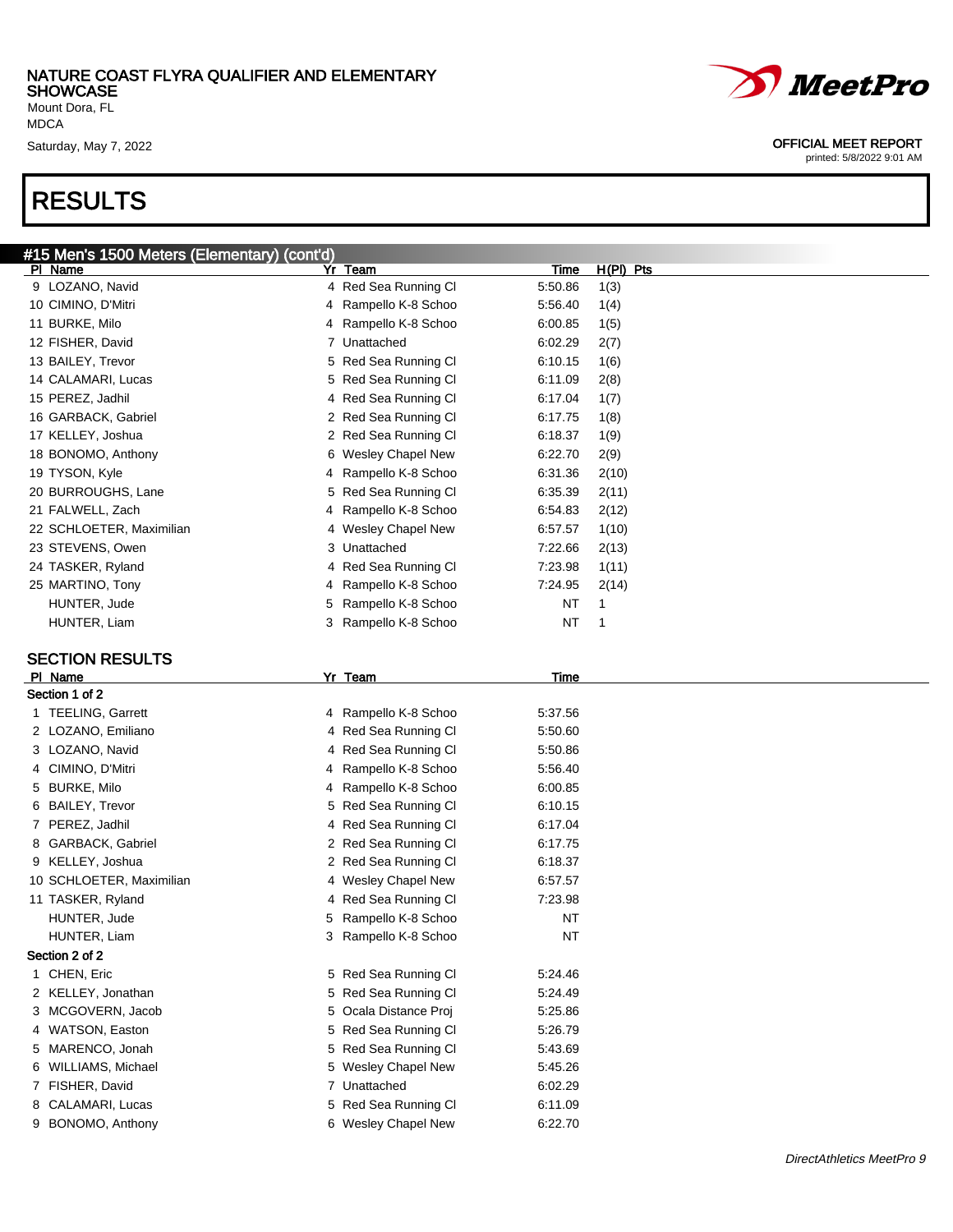#15 Men's 1500 Meters (Elementary) (cont'd)

Mount Dora, FL MDCA

Saturday, May 7, 2022

### RESULTS

|         | <i>MeetPro</i>                                           |  |  |  |  |  |
|---------|----------------------------------------------------------|--|--|--|--|--|
|         | <b>OFFICIAL MEET REPORT</b><br>printed: 5/8/2022 9:01 AM |  |  |  |  |  |
|         |                                                          |  |  |  |  |  |
|         |                                                          |  |  |  |  |  |
|         |                                                          |  |  |  |  |  |
|         |                                                          |  |  |  |  |  |
|         |                                                          |  |  |  |  |  |
| Time    |                                                          |  |  |  |  |  |
| 0.04.00 |                                                          |  |  |  |  |  |

| PI Name                               | Yr         | <u>Team</u>                 | <u>Time</u> |       |           |
|---------------------------------------|------------|-----------------------------|-------------|-------|-----------|
| 10 TYSON, Kyle                        |            | 4 Rampello K-8 Schoo        | 6:31.36     |       |           |
| 11 BURROUGHS, Lane                    |            | 5 Red Sea Running Cl        | 6:35.39     |       |           |
| 12 FALWELL, Zach                      | 4          | Rampello K-8 Schoo          | 6:54.83     |       |           |
| 13 STEVENS, Owen                      | 3          | Unattached                  | 7:22.66     |       |           |
| 14 MARTINO, Tony                      | 4          | Rampello K-8 Schoo          | 7:24.95     |       |           |
| #16 Men's 1500 Meters (Middle School) |            |                             |             |       |           |
| PI Name                               |            | Yr Team                     | <u>Time</u> |       | H(PI) Pts |
| 1 PROBOLA, David                      |            | 8 Unattached                | 4:38.92     | 1(1)  |           |
| 2 ROBINSON, Brandon                   |            | 8 Ivy Hawn Charter Sc       | 4:39.92     | 2(1)  | 10        |
| 3 TOBIN, Miles                        |            | 8 Unattached                | 4:40.01     | 1(2)  |           |
| 4 SPEARS, Donovan                     | 8          | Round Lake Charter          | 4:44.41     | 2(2)  | 8         |
| 5 FISHER, Trey                        | 8          | Unattached                  | 4:50.00     | 1(3)  |           |
| 6 VELOSO, Nicholas                    |            | 6 Belen Jesuit Prepara      | 4:51.80     | 2(3)  | 6         |
| 7 MANATT, Skylar                      |            | 8 Wesley Chapel New         | 4:52.01     | 2(4)  | 5         |
| 8 LAMMENS, Alex                       |            | 7 Ocala Distance Proj       | 4:52.25     | 2(5)  | 4         |
| 9 VICKERMAN, Zach                     |            | 8 Ocala Distance Proj       | 5:01.76     | 2(6)  | 3         |
| 10 BLOODWORTH, Gabriel                |            | 8 Ocala Distance Proj       | 5:02.10     | 2(7)  | 2         |
| 11 BONOMO, Robert                     |            | 8 Wesley Chapel New         | 5:05.58     | 2(8)  | 1         |
| 12 KELLEY, Jacob                      |            | 7 Red Sea Running Cl        | 5:05.70     | 2(9)  |           |
| 13 IWANSKI, John                      |            | 7 Wesley Chapel New         | 5:14.09     | 2(10) |           |
| 14 MELOY, Nathan                      |            | 6 Red Sea Running Cl        | 5:17.98     | 2(11) |           |
| 15 HARRIS, Jett                       |            | 7 Red Sea Running Cl        | 5:26.93     | 2(12) |           |
| 16 CARDWELL, Wesley                   |            | 7 Red Sea Running Cl        | 5:29.61     | 2(13) |           |
| 17 WICKSON, Logan                     |            | 8 Red Sea Running Cl        | 5:30.40     | 2(14) |           |
| 18 TYSON, Ryan                        | $\sqrt{2}$ | Rampello K-8 Schoo          | 5:37.72     | 1(4)  |           |
| 19 SPEER, William                     | 8          | <b>Classical Preparator</b> | 5:40.22     | 2(15) |           |
| 20 MARTINO, Julian                    | 8          | Rampello K-8 Schoo          | 5:48.13     | 2(16) |           |
| 21 MUNSON, Chase                      | 7          | Queen of Peace Aca          | 5:49.00     | 1(5)  |           |
| 22 CORRELL-HUGHES, Brooks             | 8          | Ivy Hawn Charter Sc         | 5:49.19     | 1(6)  |           |
| 23 GUIN, Luke                         | 7          | Queen of Peace Aca          | 5:50.40     | 2(17) |           |
| 24 CLARK, Nathan                      | 7          | Queen of Peace Aca          | 5:54.75     | 1(7)  |           |
| 25 CIMINO, Drecon                     | 7          | Rampello K-8 Schoo          | 6:02.96     | 1(8)  |           |
| 26 MARTINO, Dillon                    | 6          | Rampello K-8 Schoo          | 6:03.18     | 2(18) |           |
| 27 ISSAC, Mateo                       | 6          | Ivy Hawn Charter Sc         | 6:07.48     | 1(9)  |           |
| 28 MEDINA, Leonardo                   | 6          | Wesley Chapel New           | 6:10.53     | 1(10) |           |
| 29 GOJANI, Rron                       | 8          | <b>Classical Preparator</b> | 6:12.11     | 1(11) |           |
| 30 MAS, Christopher                   | 8          | <b>Classical Preparator</b> | 6:16.96     | 1(12) |           |
| 31 SCHLOETER, Otto                    |            | 6 Wesley Chapel New         | 6:17.23     | 1(13) |           |
| 32 MIKELL, Sam                        |            | 6 Queen of Peace Aca        | 6:30.36     | 1(14) |           |
| 32 KEHOE, Archer                      | 7          | <b>Classical Preparator</b> | 6:30.36     | 1(14) |           |
| 34 SPIWAK, Parker                     | 6          | Queen of Peace Aca          | 6:50.11     | 1(16) |           |
| 35 CLARK, Eli                         |            | 5 Queen of Peace Aca        | 6:50.33     | 1(17) |           |
| 36 WILKINSON, Solomon                 |            | 8 Red Sea Running Cl        | 7:03.65     | 1(18) |           |
| 37 MELENDEZ, Jayson                   |            | 7 Red Sea Running Cl        | 7:27.99     | 1(19) |           |
| MILLER, Cole                          |            | 7 Ivy Hawn Charter Sc       | NT          | 1     |           |
| KARALEKAS, Alex                       |            | 6 Rampello K-8 Schoo        | NT          | 1     |           |

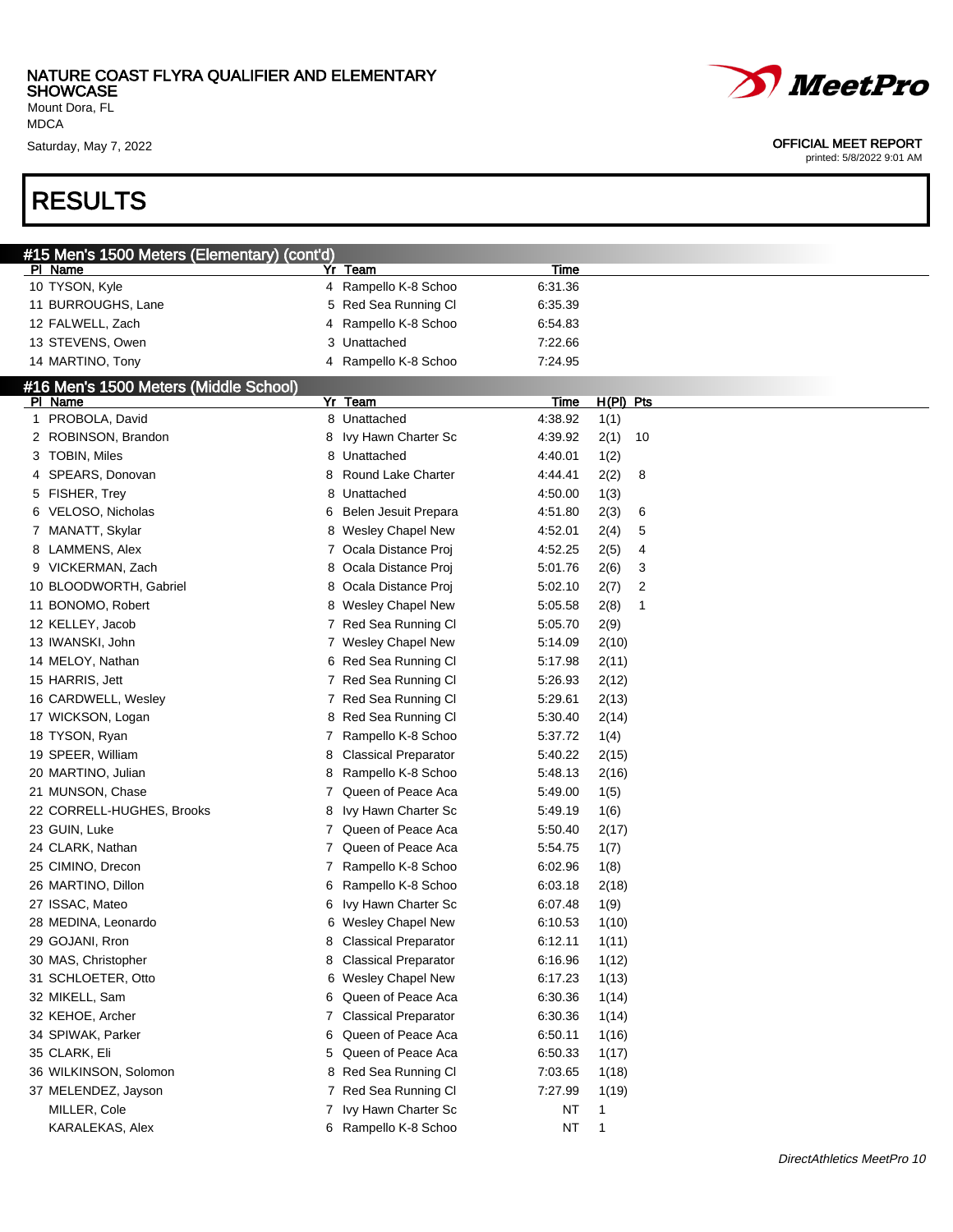Mount Dora, FL MDCA

### RESULTS

| #16 Men's 1500 Meters (Middle School) (cont'd) |   |                             |             |           |
|------------------------------------------------|---|-----------------------------|-------------|-----------|
| PI Name                                        |   | Yr Team                     | <u>Time</u> | H(PI) Pts |
| MABRY, RaShad                                  |   | 6 Wesley Chapel New         | NT          | 1         |
| MOORE, Collin                                  |   | 7 Ocala Distance Proj       | NT          | 2         |
| ROGERS, Jacob                                  |   | 7 Ocala Distance Proj       | NT          | 2         |
| ZAGERS, Ethan                                  | 8 | Ivy Hawn Charter Sc         | NT          | 2         |
| BERRY, Micah                                   |   | 7 GCU Elite Racing          | NT          | 2         |
|                                                |   |                             |             |           |
| <b>SECTION RESULTS</b>                         |   |                             |             |           |
| PI Name                                        |   | Yr Team                     | Time        |           |
| Section 1 of 2                                 |   |                             |             |           |
| 1 PROBOLA, David                               |   | 8 Unattached                | 4:38.92     |           |
| 2 TOBIN, Miles                                 |   | 8 Unattached                | 4:40.01     |           |
| 3 FISHER, Trey                                 |   | 8 Unattached                | 4:50.00     |           |
| 4 TYSON, Ryan                                  | 7 | Rampello K-8 Schoo          | 5:37.72     |           |
| 5 MUNSON, Chase                                | 7 | Queen of Peace Aca          | 5:49.00     |           |
| 6 CORRELL-HUGHES, Brooks                       | 8 | Ivy Hawn Charter Sc         | 5:49.19     |           |
| 7 CLARK, Nathan                                |   | Queen of Peace Aca          | 5:54.75     |           |
| 8 CIMINO, Drecon                               | 7 | Rampello K-8 Schoo          | 6:02.96     |           |
| 9 ISSAC, Mateo                                 | 6 | Ivy Hawn Charter Sc         | 6:07.48     |           |
| 10 MEDINA, Leonardo                            |   | 6 Wesley Chapel New         | 6:10.53     |           |
| 11 GOJANI, Rron                                | 8 | <b>Classical Preparator</b> | 6:12.11     |           |
| 12 MAS, Christopher                            | 8 | <b>Classical Preparator</b> | 6:16.96     |           |
| 13 SCHLOETER, Otto                             |   | 6 Wesley Chapel New         | 6:17.23     |           |
| 14 MIKELL, Sam                                 | 6 | Queen of Peace Aca          | 6:30.36     |           |
| 14 KEHOE, Archer                               | 7 | <b>Classical Preparator</b> | 6:30.36     |           |
| 16 SPIWAK, Parker                              | 6 | Queen of Peace Aca          | 6:50.11     |           |
| 17 CLARK, Eli                                  | 5 | Queen of Peace Aca          | 6:50.33     |           |
| 18 WILKINSON, Solomon                          |   | 8 Red Sea Running Cl        | 7:03.65     |           |
| 19 MELENDEZ, Jayson                            |   | 7 Red Sea Running Cl        | 7:27.99     |           |
| MILLER, Cole                                   | 7 | Ivy Hawn Charter Sc         | <b>NT</b>   |           |
| KARALEKAS, Alex                                |   | 6 Rampello K-8 Schoo        | NT          |           |
| MABRY, RaShad                                  |   | 6 Wesley Chapel New         | <b>NT</b>   |           |
| Section 2 of 2                                 |   |                             |             |           |
| 1 ROBINSON, Brandon                            | 8 | Ivy Hawn Charter Sc         | 4:39.92     |           |
| 2 SPEARS, Donovan                              | 8 | <b>Round Lake Charter</b>   | 4:44.41     |           |
| 3 VELOSO, Nicholas                             | 6 | Belen Jesuit Prepara        | 4:51.80     |           |
| 4 MANATT, Skylar                               |   | 8 Wesley Chapel New         | 4:52.01     |           |
| 5 LAMMENS, Alex                                |   | 7 Ocala Distance Proj       | 4:52.25     |           |
| 6 VICKERMAN, Zach                              |   | 8 Ocala Distance Proj       | 5:01.76     |           |
| 7 BLOODWORTH, Gabriel                          |   | 8 Ocala Distance Proj       | 5:02.10     |           |
| 8 BONOMO, Robert                               |   | 8 Wesley Chapel New         | 5:05.58     |           |
| 9 KELLEY, Jacob                                |   | 7 Red Sea Running Cl        | 5:05.70     |           |
| 10 IWANSKI, John                               |   | 7 Wesley Chapel New         | 5:14.09     |           |
| 11 MELOY, Nathan                               |   | 6 Red Sea Running Cl        | 5:17.98     |           |
| 12 HARRIS, Jett                                |   | 7 Red Sea Running Cl        | 5:26.93     |           |
| 13 CARDWELL, Wesley                            |   | 7 Red Sea Running Cl        | 5:29.61     |           |
| 14 WICKSON, Logan                              |   | 8 Red Sea Running Cl        | 5:30.40     |           |

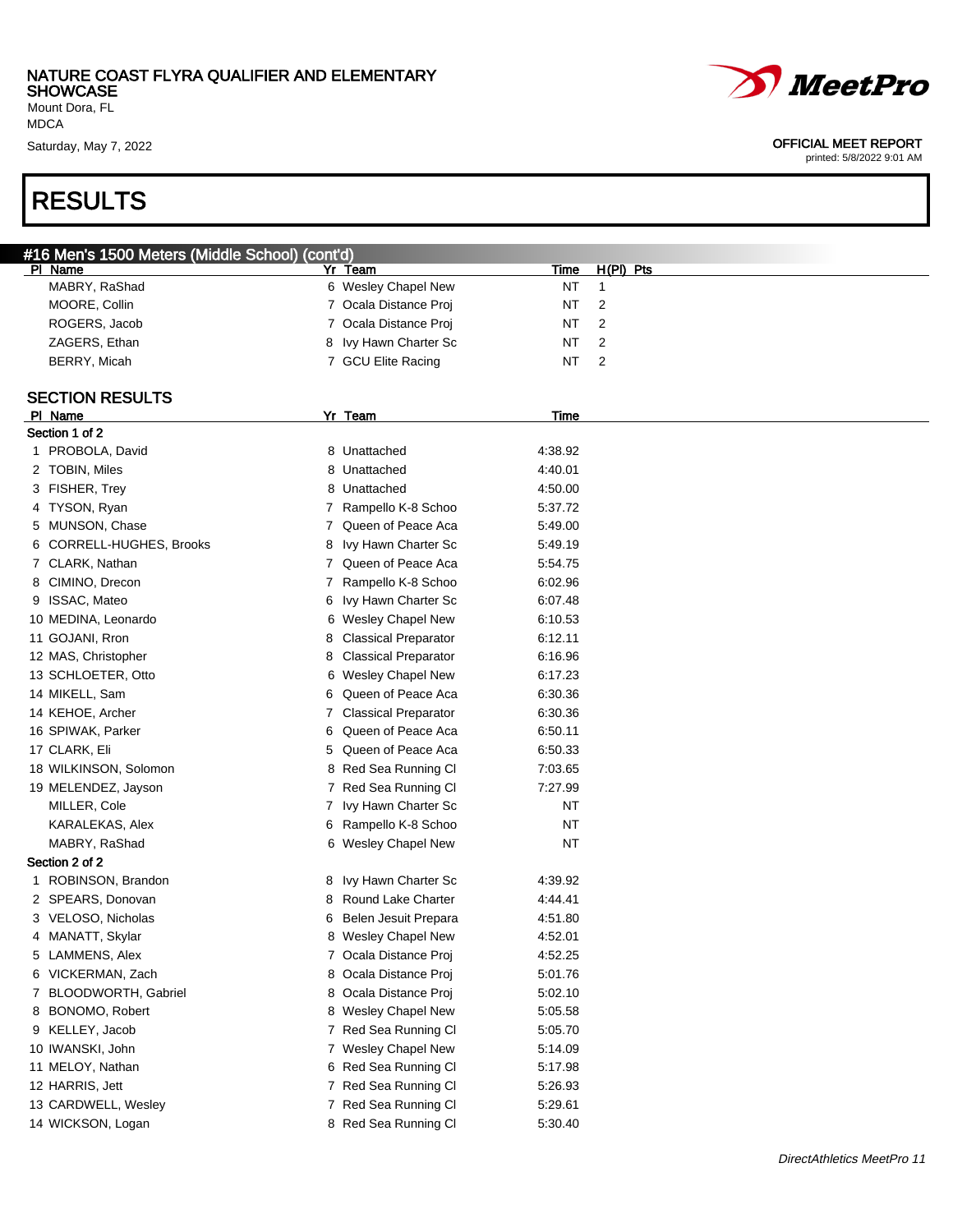Mount Dora, FL MDCA

### RESULTS

| #16 Men's 1500 Meters (Middle Sch <u>ool) (cont'd)</u> |                                      |           |     |  |
|--------------------------------------------------------|--------------------------------------|-----------|-----|--|
| PI Name                                                | Yr Team                              | Time      |     |  |
| 15 SPEER, William                                      | <b>Classical Preparator</b><br>8     | 5:40.22   |     |  |
| 16 MARTINO, Julian                                     | Rampello K-8 Schoo<br>8              | 5:48.13   |     |  |
| 17 GUIN, Luke                                          | Queen of Peace Aca                   | 5:50.40   |     |  |
| 18 MARTINO, Dillon                                     | Rampello K-8 Schoo<br>6              | 6:03.18   |     |  |
| ZAGERS, Ethan                                          | Ivy Hawn Charter Sc<br>8             | <b>NT</b> |     |  |
| ROGERS, Jacob                                          | 7 Ocala Distance Proj                | <b>NT</b> |     |  |
| MOORE, Collin                                          | 7 Ocala Distance Proi                | <b>NT</b> |     |  |
| BERRY, Micah                                           | 7 GCU Elite Racing                   | <b>NT</b> |     |  |
| #19 Men's 3000 Meters (Middle School)                  |                                      |           |     |  |
| PI Name                                                | Yr<br>Team                           | Time      | Pts |  |
| 1 MANATT, Skylar                                       | 8 Wesley Chapel New                  | 9:59.98   | 10  |  |
| 2 TOBIN, Miles                                         | 8<br>Unattached                      | 10:11.06  |     |  |
| 3 ZISKINDER, Robbie                                    | <b>Milers Running Club</b><br>8      | 10:22.32  | 8   |  |
| 4 BARNES, Aaron                                        | <b>Wesley Chapel New</b><br>8.       | 10:33.60  | 6   |  |
| 5 VICKERMAN, Zach                                      | Ocala Distance Proj<br>8             | 10:40.53  | 5   |  |
| 6 BONOMO, Robert                                       | <b>Wesley Chapel New</b><br>8.       | 10:41.85  | 4   |  |
| 7 MOORE, Collin                                        | Ocala Distance Proj                  | 10:50.51  | 3   |  |
| 8 BARNES, A'saph                                       | 7 Wesley Chapel New                  | 11:04.20  | 2   |  |
| 9 TYSON, Ryan                                          | Rampello K-8 Schoo<br>$\overline{7}$ | 11:40.51  | 1   |  |
| 10 O'BRIEN, Landon                                     | 6 Hillsborough Harrier               | 11:45.04  |     |  |
| 11 MOYER, Jake                                         | 7 Hillsborough Harrier               | 11:57.11  |     |  |
| 12 ROSE, Jaxson                                        | 7 Hillsborough Harrier               | 12:03.14  |     |  |
| 13 MARTINO, Julian                                     | Rampello K-8 Schoo<br>8              | 12:07.63  |     |  |
| 14 HAIR, Austin                                        | 7 Hillsborough Harrier               | 12:12.17  |     |  |
| 15 MELENDEZ, Jayson                                    | 7 Red Sea Running Cl                 | 14:45.24  |     |  |
| 16 MAS, Christopher                                    | <b>Classical Preparator</b><br>8     | 16:39.58  |     |  |
| FERNANDEZ, Sebastian                                   | Belen Jesuit Prepara<br>6            | <b>NT</b> |     |  |
| MELOY, Nathan                                          | Red Sea Running Cl<br>6              | <b>NT</b> |     |  |
| MILLER, Cole                                           | 7 Ivy Hawn Charter Sc                | <b>NT</b> |     |  |
| MEDINA, Leonardo                                       | 6 Wesley Chapel New                  | <b>NT</b> |     |  |
| SCHLOETER, Otto                                        | 6 Wesley Chapel New                  | <b>NT</b> |     |  |
|                                                        |                                      |           |     |  |

#### #21 Men's 100m Hurdles (Middle School)

| PI Name            | Yr Team               | Time          | $H(PI)$ Pts |  |
|--------------------|-----------------------|---------------|-------------|--|
| 1 MINGO, James     | 6 Taylor County Middl | (NW)<br>15.55 | $1(1)$ 10   |  |
| 2 WILLIAMS, Camare | 8 Red Sea Running CI  | (NW)<br>15.89 | 3(1) 8      |  |
| 3 STEVENS, Levi    | 8 Lecanto Middle Scho | (NW)<br>17.17 | 3(2) 6      |  |
| 4 GRIFFIN, Sage    | 8 Taylor County Middl | (NW)<br>18.73 | 1(2) 5      |  |
| 5 DOTY, Jaxon      | 8 Unattached          | (NW)<br>19.20 | 2(1)        |  |
| 6 MATAMOROS, Eli   | 8 Red Sea Running CI  | (NW)<br>19.74 | 1(3) 4      |  |
| 7 BROOKS, Bryan    | 8 Red Sea Running CI  | (NW)<br>22.19 | $2(2)$ 3    |  |
| GRACE, Chandler    | 8 Falcon Track Club   | NT            | 2           |  |
| ELLIS, CJ          | 8 Taylor County Middl | NT            | 3           |  |

#### SECTION RESULTS



# *MeetPro*

#### Saturday, May 7, 2022 **OFFICIAL MEET REPORT**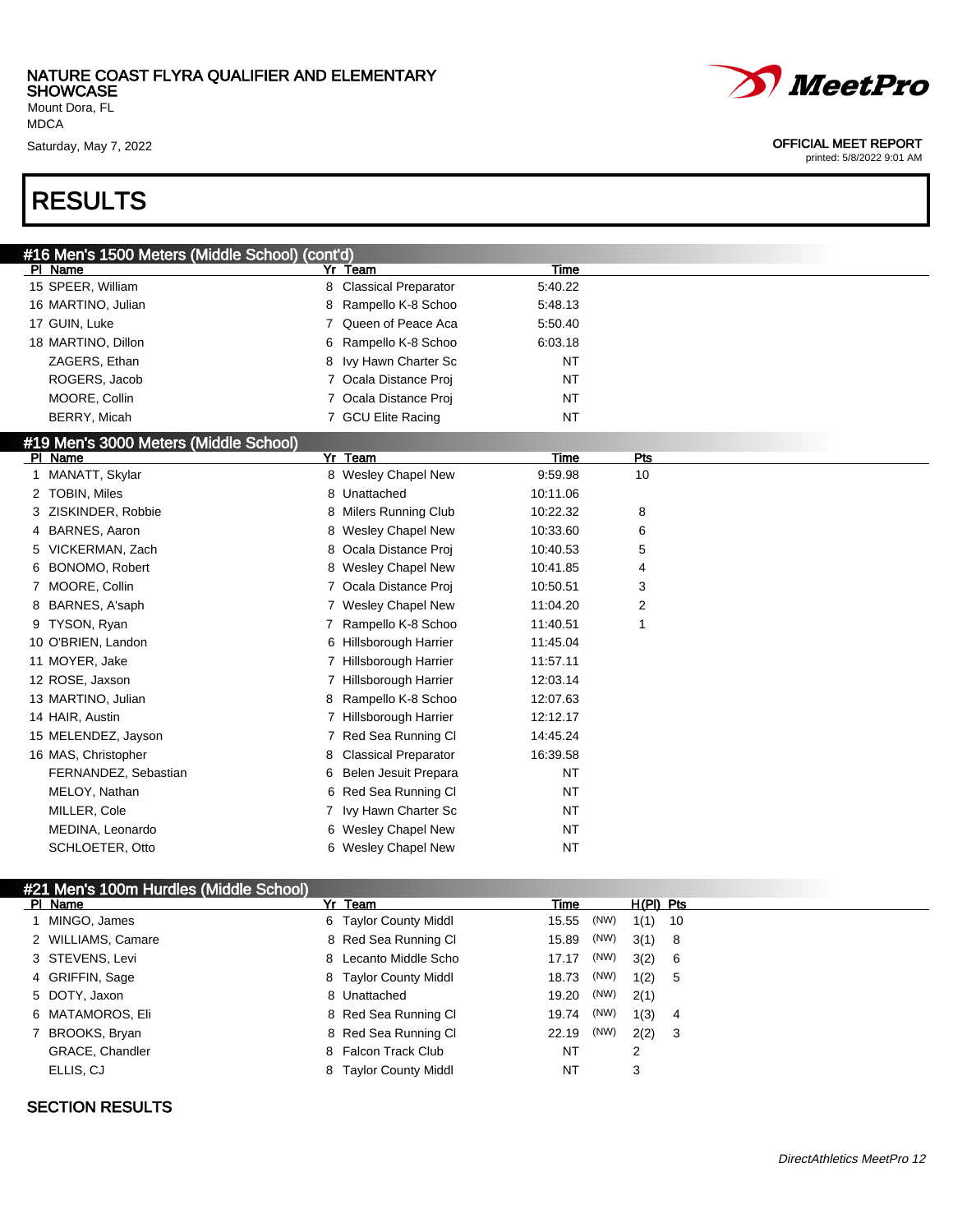#21 Men's 100m Hurdles (Middle School) (cont'd)

Mount Dora, FL MDCA

### RESULTS

| <b>PI Name</b>                         |   | Yr Team                    |            |            | Time        |      |             |    |  |
|----------------------------------------|---|----------------------------|------------|------------|-------------|------|-------------|----|--|
| Section 1 of 3                         |   |                            | Wind: (NW) |            |             |      |             |    |  |
| 1 MINGO, James                         |   | 6 Taylor County Middl      |            |            | 15.55       |      |             |    |  |
| 2 GRIFFIN, Sage                        | 8 | <b>Taylor County Middl</b> |            |            | 18.73       |      |             |    |  |
| 3 MATAMOROS, Eli                       |   | 8 Red Sea Running CI       |            |            | 19.74       |      |             |    |  |
| Section 2 of 3                         |   |                            |            | Wind: (NW) |             |      |             |    |  |
| 1 DOTY, Jaxon                          |   | 8 Unattached               |            |            | 19.20       |      |             |    |  |
| 2 BROOKS, Bryan                        |   | 8 Red Sea Running CI       |            |            | 22.19       |      |             |    |  |
| GRACE, Chandler                        | 8 | <b>Falcon Track Club</b>   |            |            | <b>NT</b>   |      |             |    |  |
| Section 3 of 3                         |   |                            |            | Wind: (NW) |             |      |             |    |  |
| 1 WILLIAMS, Camare                     |   | 8 Red Sea Running Cl       |            |            | 15.89       |      |             |    |  |
| 2 STEVENS, Levi                        | 8 | Lecanto Middle Scho        |            |            | 17.17       |      |             |    |  |
| ELLIS, CJ                              |   | 8 Taylor County Middl      |            |            | NT          |      |             |    |  |
| #23 Men's 200m Hurdles (Middle School) |   |                            |            |            |             |      |             |    |  |
| <b>PI</b> Name                         |   | Yr Team                    |            |            | Time        |      | $H(PI)$ Pts |    |  |
| 1 MINGO, James                         |   | 6 Taylor County Middl      |            |            | 27.70       | (NW) | 3(1)        | 10 |  |
| 2 WILLIAMS, Camare                     |   | 8 Red Sea Running Cl       |            |            | 29.14       | (NW) | 3(2)        | 8  |  |
| 3 GRIFFIN, Sage                        | 8 | <b>Taylor County Middl</b> |            |            | 29.37       | (NW) | 3(3)        | 6  |  |
| 4 STEVENS, Levi                        | 8 | Lecanto Middle Scho        |            |            | 31.35       | (NW) | 1(1)        | 5  |  |
| 5 BROOKS, Bryan                        |   | 8 Red Sea Running Cl       |            |            | 31.74       | (NW) | 2(1)        | 4  |  |
| 6 HARDING, Justin                      |   | 21 Victory Track Club      |            |            | 31.82       | (NW) | 1(2)        | 3  |  |
| 7 PULLEN, Andrew                       | 8 | Ivy Hawn Charter Sc        |            |            | 32.51       | (NW) | 2(2)        | 2  |  |
| ANDERSON, Evan                         | 8 | Ivy Hawn Charter Sc        |            |            | NT          |      | 1           |    |  |
| GRACE, Chandler                        | 8 | <b>Falcon Track Club</b>   |            |            | <b>NT</b>   |      | 2           |    |  |
| ELLIS, CJ                              |   | 8 Taylor County Middl      |            |            | <b>NT</b>   |      | 3           |    |  |
|                                        |   |                            |            |            |             |      |             |    |  |
| <b>SECTION RESULTS</b>                 |   |                            |            |            |             |      |             |    |  |
| PI Name                                |   | Yr Team                    |            |            | <b>Time</b> |      |             |    |  |
| Section 1 of 3                         |   |                            | Wind: (NW) |            |             |      |             |    |  |
| 1 STEVENS, Levi                        |   | 8 Lecanto Middle Scho      |            |            | 31.35       |      |             |    |  |
| 2 HARDING, Justin                      |   | 21 Victory Track Club      |            |            | 31.82       |      |             |    |  |
| ANDERSON, Evan                         |   | 8 Ivy Hawn Charter Sc      |            |            | <b>NT</b>   |      |             |    |  |
| Section 2 of 3                         |   |                            |            | Wind: (NW) |             |      |             |    |  |
| 1 BROOKS, Bryan                        | 8 | Red Sea Running Cl         |            |            | 31.74       |      |             |    |  |
| 2 PULLEN, Andrew                       | 8 | Ivy Hawn Charter Sc        |            |            | 32.51       |      |             |    |  |
| GRACE, Chandler                        |   | 8 Falcon Track Club        |            |            | <b>NT</b>   |      |             |    |  |
| Section 3 of 3                         |   |                            |            | Wind: (NW) |             |      |             |    |  |
| 1 MINGO, James                         | 6 | <b>Taylor County Middl</b> |            |            | 27.70       |      |             |    |  |
| 2 WILLIAMS, Camare                     |   | 8 Red Sea Running CI       |            |            | 29.14       |      |             |    |  |
| 3 GRIFFIN, Sage                        | 8 | <b>Taylor County Middl</b> |            |            | 29.37       |      |             |    |  |
| ELLIS, CJ                              |   | 8 Taylor County Middl      |            |            | NT          |      |             |    |  |

### #25 Men's 4 x 100m Relay (Elementary)<br>PL Team

1 Red Sea Running Club (A) 1:07.53 10



#### Saturday, May 7, 2022 **OFFICIAL MEET REPORT**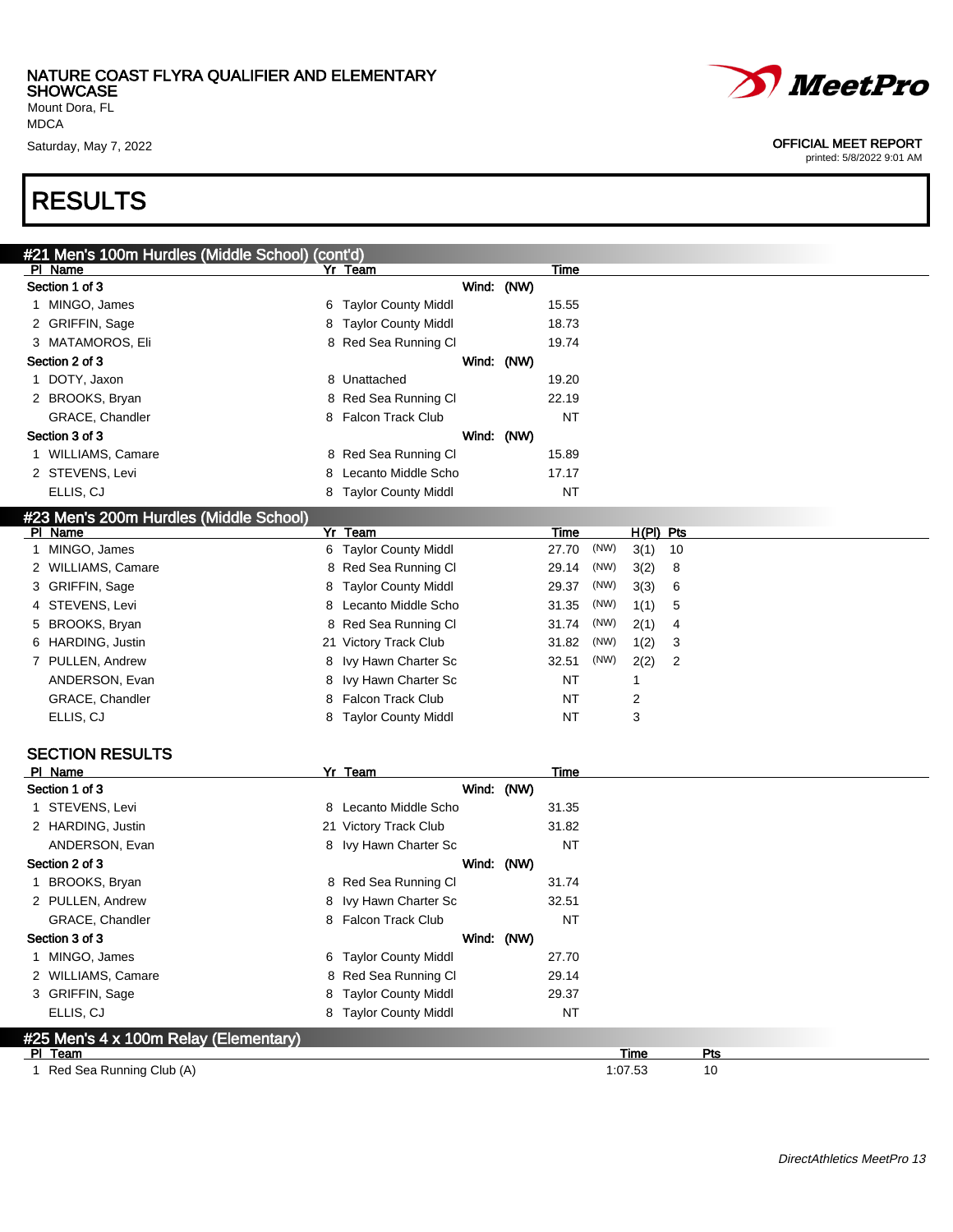**SHOWCASE** Mount Dora, FL





#### Saturday, May 7, 2022 **OFFICIAL MEET REPORT**

printed: 5/8/2022 9:01 AM

### RESULTS

| #26 Men's 4 x 100m Relay (Middle School)         |             |     |  |
|--------------------------------------------------|-------------|-----|--|
| PI Team                                          | Time        | Pts |  |
| 1 Red Sea Running Club (A)                       | 48.52       | 10  |  |
| 2 Red Sea Running Club (B)                       | 53.41       |     |  |
| 3 Lecanto Middle School (A)                      | 55.33       | 8   |  |
| 4 Queen of Peace Academy (A)                     | 56.05       | 6   |  |
| 5 Classical Preparatory School (A)               | 1:02.21     | 5   |  |
|                                                  |             |     |  |
| #29 Men's 4 x 400m Relay (Elementary)<br>PI Team | <b>Time</b> | Pts |  |
| 1 Red Sea Running Club (A)                       | 5:06.15     | 10  |  |
|                                                  |             |     |  |
| #30 Men's 4 x 400m Relay (Middle School)         |             |     |  |
| PI Team                                          | <b>Time</b> | Pts |  |
| 1 Ivy Hawn Charter School of the A (A)           | 4:04.55     | 10  |  |
| 2 Red Sea Running Club (A)                       | 4:11.66     | 8   |  |
| 3 Queen of Peace Academy (A)                     | 4:51.28     | 6   |  |
| 4 Classical Preparatory School (A)               | 5:00.55     | 5   |  |
| 5 Classical Preparatory School (B)               | 5:45.16     |     |  |
| Red Sea Running Club (B)                         | NT          |     |  |
| #33 Men's 4 x 800m Relay (Middle School)         |             |     |  |
| PI Team                                          | Time        | Pts |  |
| Wesley Chapel New Tampa Mustangs (A)             | 9:44.73     | 10  |  |
| 2 Red Sea Running Club (A)                       | 10:42.65    | 8   |  |
| Wesley Chapel New Tampa Mustangs (B)             | 12:32.28    |     |  |
| Ocala Distance Project (A)                       | <b>NT</b>   |     |  |

| #35 Men's High Jump (Middle School) |                    |  |                 |                             |         |          |                |            |         |            |  |     |
|-------------------------------------|--------------------|--|-----------------|-----------------------------|---------|----------|----------------|------------|---------|------------|--|-----|
|                                     | PI Name            |  | Yr Team         | <b>Mark</b>                 | 1.27    | 1.32     | 1.37           | 1.42       | 1.47    | 1.52       |  | Pts |
|                                     | 1 DOTY, Jaxon      |  | 8 Unattached    | 1.52m 4' 11 <sup>3/</sup> 4 | O       | $\circ$  | O              | $\circ$    | $\circ$ | $\circ$    |  |     |
|                                     | 2 STEVENS, Levi    |  | 8 Lecanto Middl | 1.47m $4'9^{3/4}$           | O       | $\circ$  | O              | $\circ$    | $\circ$ | <b>XXX</b> |  | 10  |
|                                     | 3 WILLIAMS, Camare |  | 8 Red Sea Run   | 1.47m $4'9^{3/4}$           | $\circ$ | $\circ$  | O              | XXO        | $\circ$ | <b>XXX</b> |  | 8   |
|                                     | 4 KING, Steven     |  | 8 Red Sea Run   | 1.37m 4'6''                 | $\circ$ | $\circ$  | $\circ$        | <b>XXX</b> |         |            |  | 6   |
|                                     | 5 RYAN, Nathaniel  |  | 8 Red Sea Run   | 1.37m $4'6''$               | XO      | $\circ$  | $\circ$        | <b>XXX</b> |         |            |  | 5   |
|                                     | 6 ISSAC, Mateo     |  | 6 Ivy Hawn Cha  | 1.37m $4'6''$               | O       | $\circ$  | X <sub>O</sub> | <b>XXX</b> |         |            |  | 3.5 |
|                                     | 6 YORK, Connor     |  | 7 Ivy Hawn Cha  | 1.37m $4'6''$               | $\circ$ | $\circ$  | XO.            | <b>XXX</b> |         |            |  | 3.5 |
|                                     | 8 BROOKS, Bryan    |  | 8 Red Sea Run   | 1.32m $4'4''$               | XXO     | $\Omega$ | <b>XXX</b>     |            |         |            |  | 2   |
|                                     | 9 FORTEAU, Jaelen  |  | 6 Lecanto Middl | 1.32m $4'4''$               | XXO     | XO       | <b>XXX</b>     |            |         |            |  |     |
|                                     | DOSTER, Kylan      |  | 8 Red Sea Run   | NΗ                          | XXX     |          |                |            |         |            |  |     |
|                                     | WICKSON, Logan     |  | 8 Red Sea Run   | <b>NH</b>                   |         |          |                |            |         |            |  |     |

#### #37 Men's Long Jump (Elementary)

| PI Name            | Team           | Mark                        |      | Rnd 1 | Rnd <sub>2</sub> | Rnd 3 | Rnd 4 | Rnd 5 | Rnd 6 | Pts |
|--------------------|----------------|-----------------------------|------|-------|------------------|-------|-------|-------|-------|-----|
| WILLIAMS, Michael  | 5 Wesley Chap  | 4.06m $13'4''$              | (NW) | 3.17  | 3.86             | 4.06  |       |       |       | 10  |
| 2 KELLEY, Jonathan | 5 Red Sea Run  | 3.80m $12'$ 5 $\frac{3}{4}$ | (NW) | 3.79  | 3.78             | 3.80  |       |       |       |     |
| 3 MARENCO, Jonah   | 5 Red Sea Run  | 3.32m $10'$ $10^{3/4}$ (NW) |      | 3.04  | 3.32             | 3.00  |       |       |       |     |
| 4 BENOIT, Armani   | 5 Ivy Hawn Cha | 2.94m $9'$ 7 $\frac{3}{4}$  | (NW) | 2.94  | 2.78             | 2.31  |       |       |       |     |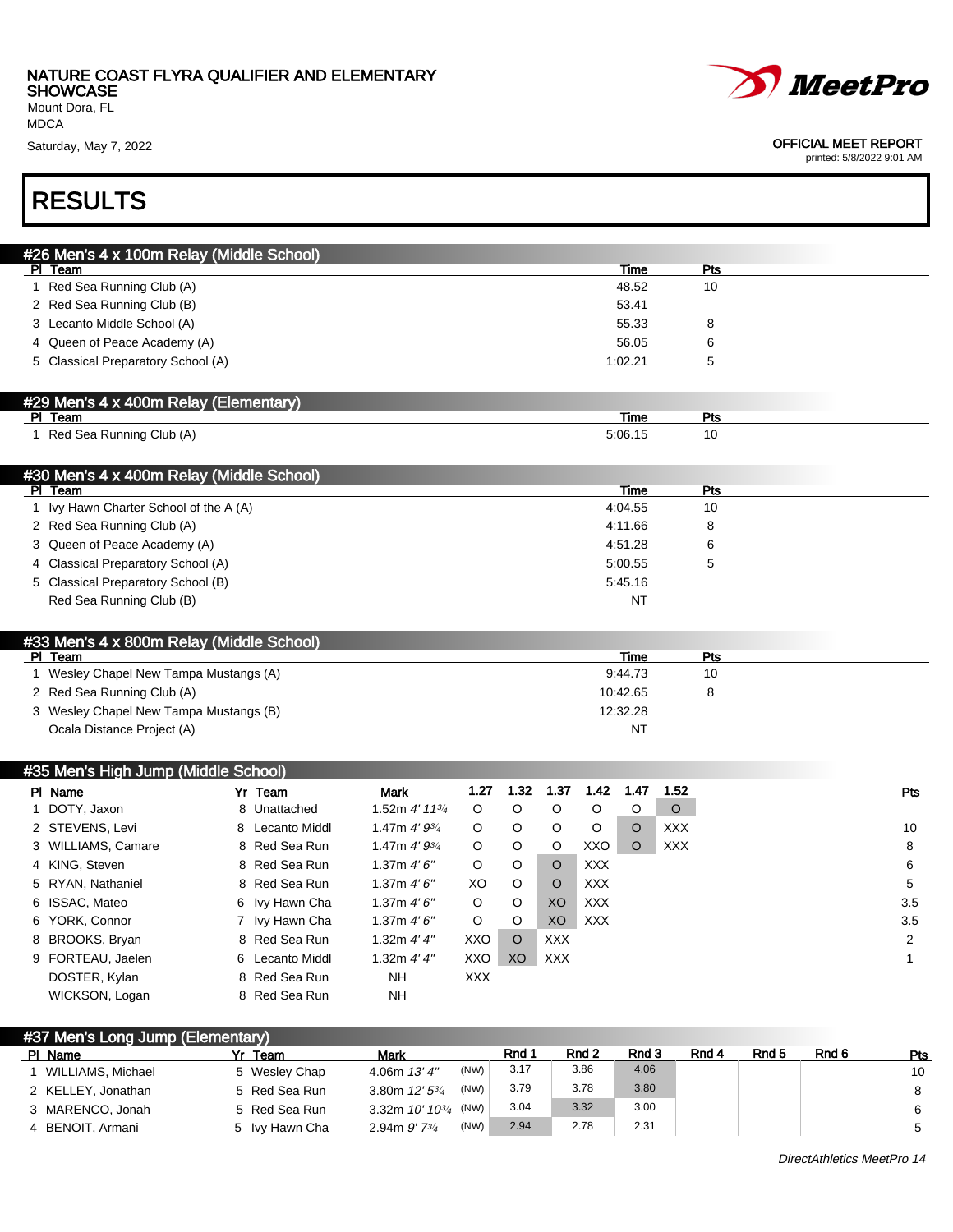Mount Dora, FL MDCA

### RESULTS

| #37 Men's Long Jump (Elementary) (cont'd) |               |                   |      |            |                  |       |       |                  |       |     |
|-------------------------------------------|---------------|-------------------|------|------------|------------------|-------|-------|------------------|-------|-----|
| PI Name                                   | Yr Team       | Mark              |      | <b>Rnd</b> | Rnd <sub>2</sub> | Rnd 3 | Rnd 4 | Rnd <sub>5</sub> | Rnd 6 | Pts |
| 5 BAILEY, Trevor                          | 5 Red Sea Run | 2.80m $9'2^{1/4}$ | (NW) | 2.56       | 2.19             | 2.80  |       |                  |       | 4   |
| 6 KELLEY, Joshua                          | 2 Red Sea Run | 2.57m $8'5''/4$   | (NW) | 2.22       | 2.33             | 2.57  |       |                  |       |     |
| 7 TAYLOR IV. Clarence                     | 2 Unattached  | 2.53m $8'3^{3/4}$ | (NW) | 2.53       | 2.26             | 2.05  |       |                  |       |     |

#38 Men's Long Jump (Middle School)

THOMAS, Pernell 5 Ivy Hawn Cha NM

| PI Name             | Yr Team          | <b>Mark</b>                         | Rnd 1       | Rnd 2       | Rnd 3       | Rnd 4 | Rnd 5 | Rnd 6 | Pts            |
|---------------------|------------------|-------------------------------------|-------------|-------------|-------------|-------|-------|-------|----------------|
| 1 WILLIAMS, Camare  | 8 Red Sea Run    | (NW)<br>5.20m $17'0^{3/4}$          | 5.20        | <b>FOUL</b> | 2.46        |       |       |       | 10             |
| 2 STOKES, Malekhi   | 8 Oak Park Mid   | 5.16m $16'$ $11'$ <sup>4</sup> (NW) | 5.08        | <b>FOUL</b> | 5.16        |       |       |       | 8              |
| 3 HARDING, Justin   | 21 Victory Track | (NW)<br>4.70m 15' 5"                | 4.70        | 4.64        | 4.69        |       |       |       | 6              |
| 4 ROBINSON, Brandon | 8 Ivy Hawn Cha   | (NW)<br>4.70m 15' 5"                | 4.53        | 4.70        | <b>FOUL</b> |       |       |       | 5              |
| 5 KING, Steven      | 8 Red Sea Run    | (NW)<br>4.30m $14'1'4$              | 4.23        | 4.05        | 4.30        |       |       |       | 4              |
| 6 BROOKS, Bryan     | 8 Red Sea Run    | (NW)<br>4.10m $13'5'$               | 4.02        | 3.96        | 4.10        |       |       |       | 3              |
| 7 ACUNA, marco      | 6 Unattached     | (NW)<br>3.88m $12' 8^{3/4}$         | 2.80        | 3.88        | 3.79        |       |       |       |                |
| 8 ISSAC, Mateo      | 6 Ivy Hawn Cha   | (NW)<br>3.87m $12'8\frac{1}{2}$     | 3.67        | 3.86        | 3.87        |       |       |       | $\overline{2}$ |
| 9 ISSAC, Darrien    | 7 Ivy Hawn Cha   | (NW)<br>3.82m $12'6\frac{1}{2}$     | <b>FOUL</b> | <b>FOUL</b> | 3.82        |       |       |       |                |
| 10 WILLIAMS, Malik  | 6 Wesley Chap    | (NW)<br>3.59m $11'9\frac{1}{2}$     | 3.59        | 3.54        | 3.53        |       |       |       |                |
| 11 RYAN, Nathaniel  | 8 Red Sea Run    | (NW)<br>3.57m $11'8\frac{1}{2}$     | 3.48        | <b>FOUL</b> | 3.57        |       |       |       |                |
| 12 FORTEAU, Jaelen  | 6 Lecanto Middl  | (NW)<br>3.47m $11' 4^{3/4}$         | 3.47        | 2.96        | 3.30        |       |       |       |                |
| 13 WILLIAMS, Zander | 8 Red Sea Run    | (NW)<br>2.59m 8'6''                 | 2.00        | 2.54        | 2.59        |       |       |       |                |
| BAKER, Max          | 6 Ivy Hawn Cha   | NM                                  |             |             |             |       |       |       |                |
| DALTON, Byrcen      | 8 Ivy Hawn Cha   | ΝM                                  |             |             |             |       |       |       |                |

#### #41 Men's Triple Jump (Middle School)

| PI Name                  | Yr Team        | Mark                                            |      | Rnd 1       | Rnd 2       | Rnd 3       | Rnd 4 | Rnd 5 | Rnd 6 | Pts |
|--------------------------|----------------|-------------------------------------------------|------|-------------|-------------|-------------|-------|-------|-------|-----|
| 1 PULLEN, Andrew         | 8 Ivy Hawn Cha | 10.47m 34' 41/4                                 | (NW) | 10.33       | 10.47       | <b>FOUL</b> |       |       |       | 10  |
| 2 WILLIAMS, Camare       | 8 Red Sea Run  | 10.46m 34' 4"                                   | (NW) | 10.34       | 10.46       | 10.37       |       |       |       | 8   |
| 3 CORRELL-HUGHES, Brooks | 8 Ivy Hawn Cha | 10.05m 32' 11 <sup>3/4</sup> (NW)               |      | 10.05       | 9.53        | 9.52        |       |       |       | 6   |
| 4 ISSAC, Mateo           | 6 Ivy Hawn Cha | $9.14m$ $30'0''$                                | (NW) | <b>FOUL</b> | 8.92        | 9.14        |       |       |       | 5   |
| 5 KELLEY, Jacob          | 7 Red Sea Run  | 9.12m $29'$ 11 <sup>1</sup> / <sub>4</sub> (NW) |      | 8.77        | 8.46        | 9.12        |       |       |       | 4   |
| 6 BROOKS, Bryan          | 8 Red Sea Run  | 8.90m 29' 21/2                                  | (NW) | 8.74        | <b>FOUL</b> | 8.90        |       |       |       | 3   |
| 7 RYAN, Nathaniel        | 8 Red Sea Run  | 7.82m 25' 8"                                    | (NW) | 7.82        | 7.65        | <b>FOUL</b> |       |       |       | 2   |
| ANDERSON, Evan           | 8 Ivy Hawn Cha | <b>NM</b>                                       |      |             |             |             |       |       |       |     |

#### #43 Men's Shot Put (Middle School)

| PI Name             | Yr Team                 | Mark                                        | Rnd 1 | Rnd 2 | Rnd 3       | Rnd 4 | Rnd 5 | Rnd 6 | $F(PI)$ Pts |      |
|---------------------|-------------------------|---------------------------------------------|-------|-------|-------------|-------|-------|-------|-------------|------|
| 1 BUTTS, Spencer    | 8 Lecanto Middl         | 11.59m $38'0^{1/4}$                         | 11.59 | 10.21 | 11.07       |       |       |       | 2(1)        | - 10 |
| 2 JIMENEZ, Isaac    | 8 Oak Park Mid          | 11.24m $36'$ 10 <sup>1</sup> / <sub>2</sub> | 10.93 | 11.24 | 10.63       |       |       |       | 2(2)        | - 8  |
| 3 COWOOD, Collin    | 8 Lecanto Middl         | 10.91m $35'9\frac{1}{2}$                    | 10.73 | 10.91 | 9.94        |       |       |       | 2(3)        | - 6  |
| 4 CHAVEZ, Melvyn    | 7 Red Sea Run           | 10.01m $32'$ 10 <sup>1/4</sup>              | 9.45  | 9.67  | 10.01       |       |       |       | 2(4)        | - 5  |
| 5 DU. Alexander     | 8 Queen of Pea          | 9.43m $30'$ 11 $\frac{1}{4}$                | 7.91  | 9.43  | <b>FOUL</b> |       |       |       | 2(5)        | -4   |
| 6 KLODELL, Charles  | 7 Queen of Pea          | 8.96m $29'$ 4 $\frac{3}{4}$                 | 8.43  | 8.96  | 8.77        |       |       |       | 1(1)        | - 3  |
| 7 SIMMONS, Qamari   | <b>SR Victory Track</b> | 8.95m $29'$ 41/2                            | 8.87  | 8.64  | 8.95        |       |       |       | 1(2)        | - 2  |
| 8 SMITH, Owen       | 7 Ivy Hawn Cha          | 8.63m $28'3^{3}/4$                          | 8.63  | 8.59  | 8.38        |       |       |       | 2(6)        |      |
| 9 ISSAC, Darrien    | 7 Ivy Hawn Cha          | 7.93m $26'0^{1/4}$                          | 7.93  | 7.75  | 7.29        |       |       |       | 2(7)        |      |
| 10 WILLIAMS, Zander | 8 Red Sea Run           | 7.91m 25' 111'                              | 7.91  | 7.87  | 7.83        |       |       |       | 2(8)        |      |



#### Saturday, May 7, 2022 **OFFICIAL MEET REPORT**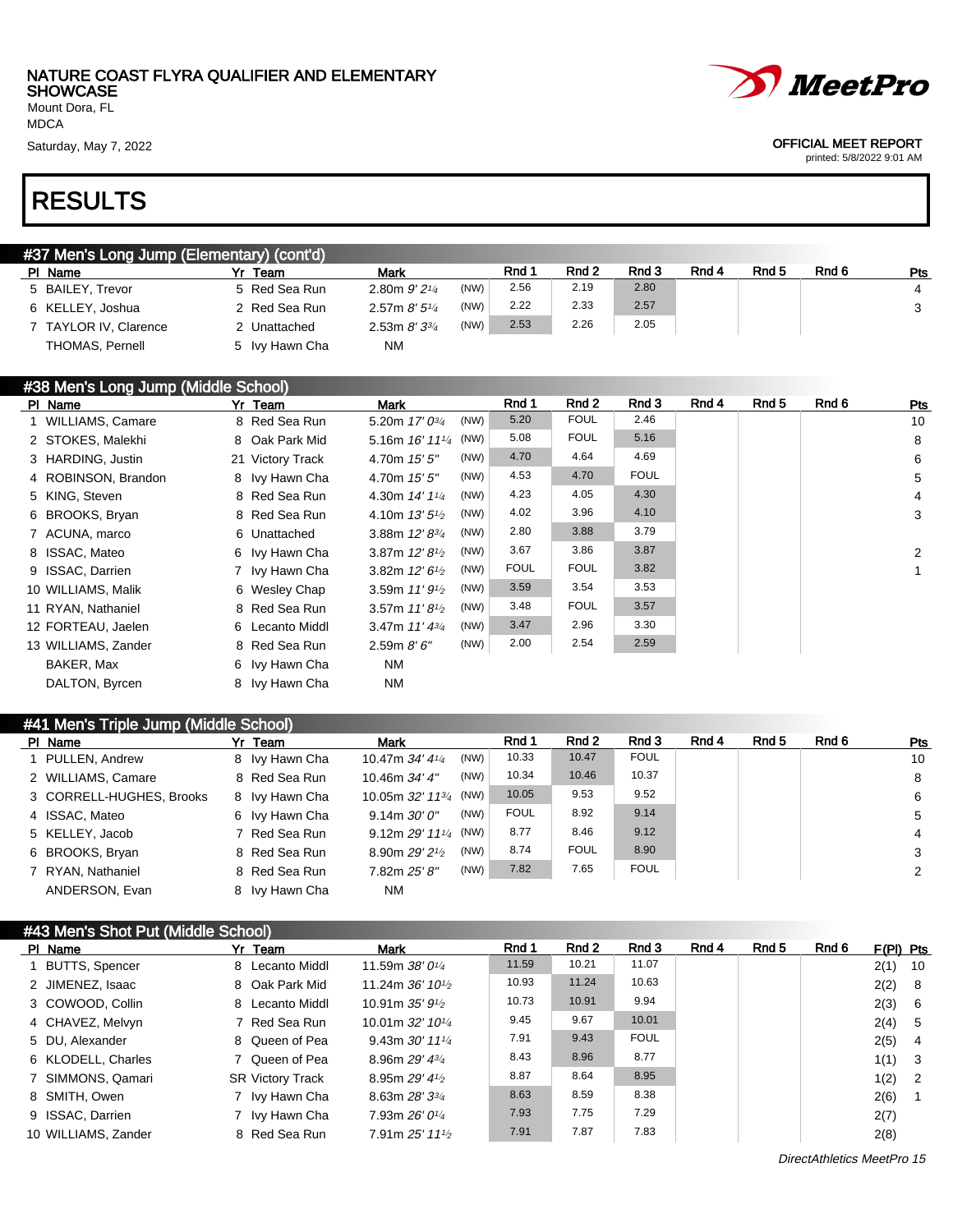Mount Dora, FL MDCA

### RESULTS

#### #43 Men's Shot Put (Middle School) (cont'd)

| PI Name             | Yr Team         | <b>Mark</b>                 | Rnd 1       | Rnd 2 | Rnd 3 | Rnd 4 | Rnd 5 | Rnd 6 | $F(PI)$ Pts |
|---------------------|-----------------|-----------------------------|-------------|-------|-------|-------|-------|-------|-------------|
| 11 WILLIAMS, Malik  | 6 Wesley Chap   | 7.09m 23' 31/4              | 6.00        | 7.09  | 6.00  |       |       |       | 1(3)        |
| 12 ISSAC, Adrian    | 6 Ivy Hawn Cha  | 6.98m 22' 11"               | 6.22        | 6.98  | 6.83  |       |       |       | 2(9)        |
| 13 ELDER, Will      | 8 Queen of Pea  | 6.81m $22'$ 4 $\frac{1}{4}$ | 6.77        | 6.18  | 6.81  |       |       |       | 1(4)        |
| 14 DINGLE, James    | 8 Queen of Pea  | 6.40m $21'0''$              | 5.73        | 6.30  | 6.40  |       |       |       | 1(5)        |
| 15 SABILE, Cameron  | 8 Queen of Pea  | 6.26m $20'6\frac{1}{2}$     | 6.26        | 5.72  | 5.73  |       |       |       | 1(6)        |
| 16 FROMM, Colton    | 6 Classical Pre | 5.60m $18'4\frac{1}{2}$     | 5.29        | 5.60  | 5.58  |       |       |       | 1(7)        |
| 17 ELDER, Dylan     | 6 Queen of Pea  | 5.34m $17'$ 6 $\frac{1}{4}$ | <b>FOUL</b> | 5.34  | 5.32  |       |       |       | 2(10)       |
| 18 WESTRICK, Walker | 7 Red Sea Run   | 4.94m $16'2\frac{1}{2}$     | 4.56        | 4.94  | 4.81  |       |       |       | 1(8)        |
| CHIDSEY, Jack       | 7 Red Sea Run   | NM.                         |             |       |       |       |       |       |             |
| THOMAS, Pernell     | 5 Ivy Hawn Cha  | <b>NM</b>                   |             |       |       |       |       |       |             |
| STEVENS, Levi       | 8 Lecanto Middl | <b>NM</b>                   |             |       |       |       |       |       |             |
| ROPP, Gray          | 7 Oak Park Mid  | <b>NM</b>                   |             |       |       |       |       |       | 2           |

#### FLIGHT RESULTS

| PI Name            | Yr Team                 | <b>Mark</b>                               | Rnd 1       | Rnd <sub>2</sub> | Rnd 3       | Rnd 4 | Rnd <sub>5</sub> | Rnd 6 |
|--------------------|-------------------------|-------------------------------------------|-------------|------------------|-------------|-------|------------------|-------|
| Flight 1 of 2      |                         |                                           |             |                  |             |       |                  |       |
| 1 KLODELL, Charles | 7 Queen of Pea          | 8.96m 29' 43/4                            | 8.43        | 8.96             | 8.77        |       |                  |       |
| 2 SIMMONS, Qamari  | <b>SR Victory Track</b> | 8.95m 29' 41/2                            | 8.87        | 8.64             | 8.95        |       |                  |       |
| 3 WILLIAMS, Malik  | 6 Wesley Chap           | 7.09m 23' 31/4                            | 6.00        | 7.09             | 6.00        |       |                  |       |
| 4 ELDER, Will      | 8 Queen of Pea          | 6.81m 22' 41/4                            | 6.77        | 6.18             | 6.81        |       |                  |       |
| 5 DINGLE, James    | 8 Queen of Pea          | 6.40m $21'0''$                            | 5.73        | 6.30             | 6.40        |       |                  |       |
| 6 SABILE, Cameron  | 8 Queen of Pea          | 6.26m $20'6_{1/2}$                        | 6.26        | 5.72             | 5.73        |       |                  |       |
| 7 FROMM, Colton    | 6 Classical Pre         | 5.60m 18' 41/2                            | 5.29        | 5.60             | 5.58        |       |                  |       |
| 8 WESTRICK, Walker | 7 Red Sea Run           | 4.94m 16' 2 <sup>1</sup> / <sub>2</sub>   | 4.56        | 4.94             | 4.81        |       |                  |       |
| CHIDSEY, Jack      | 7 Red Sea Run           | <b>NM</b>                                 |             |                  |             |       |                  |       |
| THOMAS, Pernell    | 5 Ivy Hawn Cha          | <b>NM</b>                                 |             |                  |             |       |                  |       |
| STEVENS, Levi      | 8 Lecanto Middl         | <b>NM</b>                                 |             |                  |             |       |                  |       |
| Flight 2 of 2      |                         |                                           |             |                  |             |       |                  |       |
| 1 BUTTS, Spencer   | 8 Lecanto Middl         | 11.59m 38' 01/4                           | 11.59       | 10.21            | 11.07       |       |                  |       |
| 2 JIMENEZ, Isaac   | 8 Oak Park Mid          | 11.24m 36' 10 <sup>1</sup> / <sub>2</sub> | 10.93       | 11.24            | 10.63       |       |                  |       |
| 3 COWOOD, Collin   | 8 Lecanto Middl         | 10.91m 35' 91/2                           | 10.73       | 10.91            | 9.94        |       |                  |       |
| 4 CHAVEZ, Melvyn   | 7 Red Sea Run           | 10.01m 32' 101/4                          | 9.45        | 9.67             | 10.01       |       |                  |       |
| 5 DU, Alexander    | 8 Queen of Pea          | 9.43m 30' 111/4                           | 7.91        | 9.43             | <b>FOUL</b> |       |                  |       |
| 6 SMITH, Owen      | 7 Ivy Hawn Cha          | 8.63m 28' 33/4                            | 8.63        | 8.59             | 8.38        |       |                  |       |
| 7 ISSAC, Darrien   | 7 Ivy Hawn Cha          | 7.93m 26' 01/4                            | 7.93        | 7.75             | 7.29        |       |                  |       |
| 8 WILLIAMS, Zander | 8 Red Sea Run           | 7.91m 25' 111/2                           | 7.91        | 7.87             | 7.83        |       |                  |       |
| 9 ISSAC, Adrian    | 6 Ivy Hawn Cha          | 6.98m 22' 11"                             | 6.22        | 6.98             | 6.83        |       |                  |       |
| 10 ELDER, Dylan    | 6 Queen of Pea          | 5.34m 17' 61/4                            | <b>FOUL</b> | 5.34             | 5.32        |       |                  |       |
| ROPP, Gray         | 7 Oak Park Mid          | <b>NM</b>                                 |             |                  |             |       |                  |       |

#### #49 Middle School Boys Ghost Jav (Middle School)

| PI. | Name               | Yr Team                 | <b>Mark</b>    | Rnd 1 | Rnd 2 | Rnd 3 | Rnd 4 | Rnd 5 | Rnd 6 | Pts |
|-----|--------------------|-------------------------|----------------|-------|-------|-------|-------|-------|-------|-----|
|     | CHAVEZ, Melvyn     | 7 Red Sea Run           | 30.51m 100' 1" | 22.27 | 24.98 | 30.51 |       |       |       | 10  |
|     | 2 WILLIAMS, Malik  | 6 Wesley Chap           | 30.48m 100'0"  | 25.80 | 27.76 | 30.48 |       |       |       | 8   |
|     | 3 YORK, Connor     | 7 Ivy Hawn Cha          | 28.24m 92' 8"  | 28.17 | 28.24 | 27.18 |       |       |       | 6   |
|     | 4 WILLIAMS, Zander | 8 Red Sea Run           | 24.54m 80' 6"  | 19.61 | 24.54 | 20.49 |       |       |       |     |
|     | 5 SIMMONS, Qamari  | <b>SR Victory Track</b> | 20.56m 67' 5"  | 20.56 | 18.77 | 15.53 |       |       |       | 4   |



Saturday, May 7, 2022 **OFFICIAL MEET REPORT**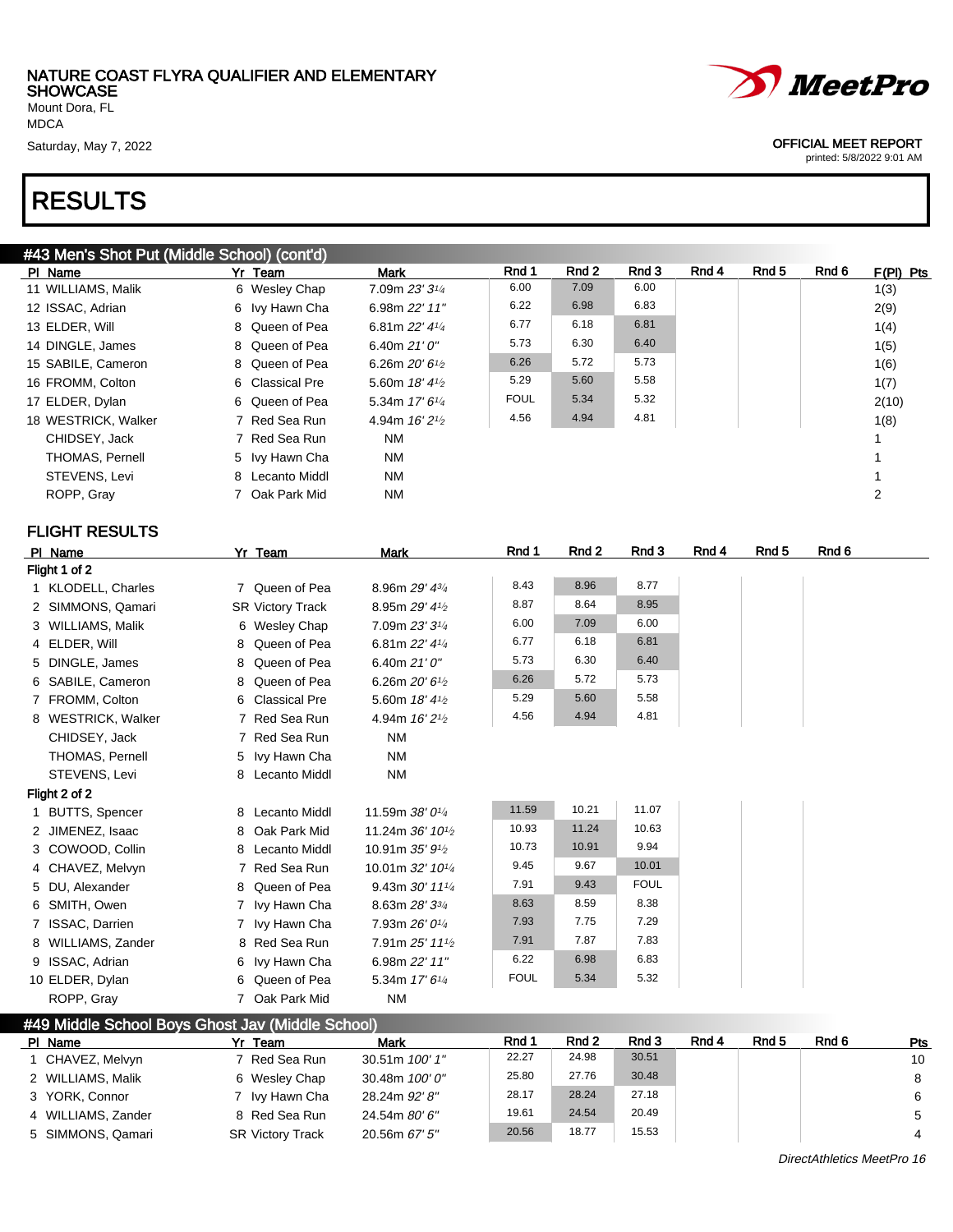Mount Dora, FL MDCA

### RESULTS

#### #49 Middle School Boys Ghost Jav (Middle School) (cont'd)

| וסטוויסט וויוסט טוצפוויט טוסטווט טוסט פערוטס טוויסט און י |                    |                |                |             |       |       |       |       |       |                |
|-----------------------------------------------------------|--------------------|----------------|----------------|-------------|-------|-------|-------|-------|-------|----------------|
|                                                           | PI Name            | Yr Team        | Mark           | Rnd 1       | Rnd 2 | Rnd 3 | Rnd 4 | Rnd 5 | Rnd 6 | Pts            |
|                                                           | 6 WESTRICK, Walker | 7 Red Sea Run  | 17.90m 58' 9"  | 17.90       | 15.58 | 14.94 |       |       |       | $\mathbf{3}$   |
|                                                           | 7 ISSAC, Adrian    | 6 Ivy Hawn Cha | 17.83m 58' 6"  | 14.81       | 17.83 | 16.96 |       |       |       | $\overline{2}$ |
|                                                           | 8 SMITH, Owen      | 7 Ivy Hawn Cha | 16.60m 54' 5"  | 15.43       | 16.60 | 14.68 |       |       |       |                |
|                                                           | 9 RYAN, Nathaniel  | 8 Red Sea Run  | 14.00m 45' 11" | <b>FOUL</b> | 14.00 | 13.82 |       |       |       |                |
|                                                           | 10 CHIDSEY, Jack   | 7 Red Sea Run  | 13.34m 43' 9"  | 12.40       | 13.34 | 11.54 |       |       |       |                |
|                                                           | 11 BAILEY, Andon   | -- Tampa Bay H | 5.72m 18' 9"   | 4.86        | 5.72  | 4.60  |       |       |       |                |
|                                                           |                    |                |                |             |       |       |       |       |       |                |

#### #45 Men's Discus (Middle School)

| PI Name                     |   | Yr Team                 | <b>Mark</b>   | Rnd 1       | Rnd 2       | Rnd 3       | Rnd 4 | Rnd 5 | Rnd 6 | F(PI) Pts      |                |
|-----------------------------|---|-------------------------|---------------|-------------|-------------|-------------|-------|-------|-------|----------------|----------------|
| 1 CHAVEZ, Melvyn            |   | 7 Red Sea Run           | 33.98m 111'6" | 31.80       | 31.53       | 33.98       |       |       |       | 2(1)           | 10             |
| 2 BUTTS, Spencer            |   | 8 Lecanto Middl         | 25.84m 84' 9" | 25.84       | 24.13       | 25.12       |       |       |       | 2(2)           | 8              |
| 3 SMITH, Owen               |   | 7 Ivy Hawn Cha          | 25.19m 82' 8" | 25.19       | 24.63       | 24.68       |       |       |       | 2(3)           | 6              |
| 4 JIMENEZ, Isaac            |   | 8 Oak Park Mid          | 24.40m 80' 1" | 22.94       | 23.87       | 24.40       |       |       |       | 2(4)           | 5              |
| 5 DU, Alexander             |   | 8 Queen of Pea          | 24.40m 80' 1" | 21.32       | 22.99       | 24.40       |       |       |       | 2(5)           | 4              |
| 6 HARDING, Justin           |   | 21 Victory Track        | 24.10m 79' 1" | 24.10       | <b>FOUL</b> | 21.76       |       |       |       | 2(6)           | 3              |
| 7 SIMMONS, Qamari           |   | <b>SR Victory Track</b> | 22.94m 75' 3" | 21.40       | 22.70       | 22.94       |       |       |       | 1(1)           | $\overline{2}$ |
| 8 FINNEGAN, Oliver          |   | 8 Queen of Pea          | 21.26m 69' 9" | 19.80       | 21.26       | 20.13       |       |       |       | 2(7)           | -1             |
| 9 LARIZ-MCDANIEL, Christian |   | 7 Queen of Pea          | 20.64m 67' 8" | 14.74       | 20.64       | 19.70       |       |       |       | 1(2)           |                |
| 10 WILLIAMS, Zander         |   | 8 Red Sea Run           | 19.60m 64' 4" | 19.60       | <b>FOUL</b> | 18.30       |       |       |       | 2(8)           |                |
| 11 WESTRICK, Walker         |   | 7 Red Sea Run           | 18.30m 60' 0" | 15.43       | <b>FOUL</b> | 18.30       |       |       |       | 2(9)           |                |
| 12 KLODELL, Charles         |   | 7 Queen of Pea          | 17.59m 57' 8" | 15.41       | 17.59       | 14.34       |       |       |       | 1(3)           |                |
| 13 ACUNA, marco             |   | 6 Unattached            | 17.49m 57' 4" | <b>FOUL</b> | 17.49       | 17.15       |       |       |       | 1(4)           |                |
| 14 ELDER, Dylan             |   | 6 Queen of Pea          | 17.19m 56' 5" | 15.53       | 15.80       | 17.19       |       |       |       | 2(10)          |                |
| 15 ISSAC, Adrian            |   | 6 Ivy Hawn Cha          | 16.93m 55' 6" | 15.41       | 16.43       | 16.93       |       |       |       | 1(5)           |                |
| 16 DINGLE, James            |   | 8 Queen of Pea          | 16.32m 53' 6" | <b>FOUL</b> | 16.32       | <b>FOUL</b> |       |       |       | 1(6)           |                |
| 17 SABILE, Cameron          | 8 | Queen of Pea            | 15.95m 52' 4" | 14.33       | 11.12       | 15.95       |       |       |       | 1(7)           |                |
| 18 ELDER, Will              | 8 | Queen of Pea            | 15.62m 51'3"  | <b>FOUL</b> | 12.54       | 15.62       |       |       |       | 1(8)           |                |
| 19 FROMM, Colton            | 6 | <b>Classical Pre</b>    | 13.71m 45' 0" | 12.88       | 13.71       | 13.48       |       |       |       | 1(9)           |                |
| 20 FORTEAU, Jaelen          | 6 | Lecanto Middl           | 12.87m 42' 3" | 12.87       | 10.80       | 10.67       |       |       |       | 1(10)          |                |
| 21 BAILEY, Andon            |   | -- Tampa Bay H          | 8.60m 28' 2"  | 8.38        | <b>FOUL</b> | 8.60        |       |       |       | 1(11)          |                |
| ROPP, Gary                  |   | 7 Oak Park Mid          | <b>NM</b>     |             |             |             |       |       |       | $\overline{c}$ |                |
| EDWARDS, Kian               |   | 8 Ivy Hawn Cha          | <b>NM</b>     |             |             |             |       |       |       | 2              |                |
|                             |   |                         |               |             |             |             |       |       |       |                |                |

#### FLIGHT RESULTS

| PI Name                     | Yr Team                 | <b>Mark</b>         | Rnd 1       | Rnd 2 | Rnd 3       | Rnd 4 | Rnd 5 | Rnd 6 |
|-----------------------------|-------------------------|---------------------|-------------|-------|-------------|-------|-------|-------|
| Flight 1 of 2               |                         |                     |             |       |             |       |       |       |
| 1 SIMMONS, Qamari           | <b>SR Victory Track</b> | 22.94m 75' 3"       | 21.40       | 22.70 | 22.94       |       |       |       |
| 2 LARIZ-MCDANIEL, Christian | 7 Queen of Pea          | 20.64m 67'8"        | 14.74       | 20.64 | 19.70       |       |       |       |
| 3 KLODELL, Charles          | 7 Queen of Pea          | 17.59m 57'8"        | 15.41       | 17.59 | 14.34       |       |       |       |
| 4 ACUNA, marco              | 6 Unattached            | 17.49m 57' 4"       | <b>FOUL</b> | 17.49 | 17.15       |       |       |       |
| 5 ISSAC, Adrian             | 6 Ivy Hawn Cha          | 16.93m 55' 6"       | 15.41       | 16.43 | 16.93       |       |       |       |
| 6 DINGLE, James             | 8 Queen of Pea          | 16.32m 53' 6"       | <b>FOUL</b> | 16.32 | <b>FOUL</b> |       |       |       |
| 7 SABILE, Cameron           | 8 Queen of Pea          | 15.95m 52' 4"       | 14.33       | 11.12 | 15.95       |       |       |       |
| 8 ELDER, Will               | 8 Queen of Pea          | 15.62m 51'3"        | <b>FOUL</b> | 12.54 | 15.62       |       |       |       |
| 9 FROMM, Colton             | 6 Classical Pre         | 13.71 $m$ 45' $0$ " | 12.88       | 13.71 | 13.48       |       |       |       |
| 10 FORTEAU, Jaelen          | 6 Lecanto Middl         | 12.87m 42' 3"       | 12.87       | 10.80 | 10.67       |       |       |       |

*MeetPro* 

#### Saturday, May 7, 2022 **OFFICIAL MEET REPORT**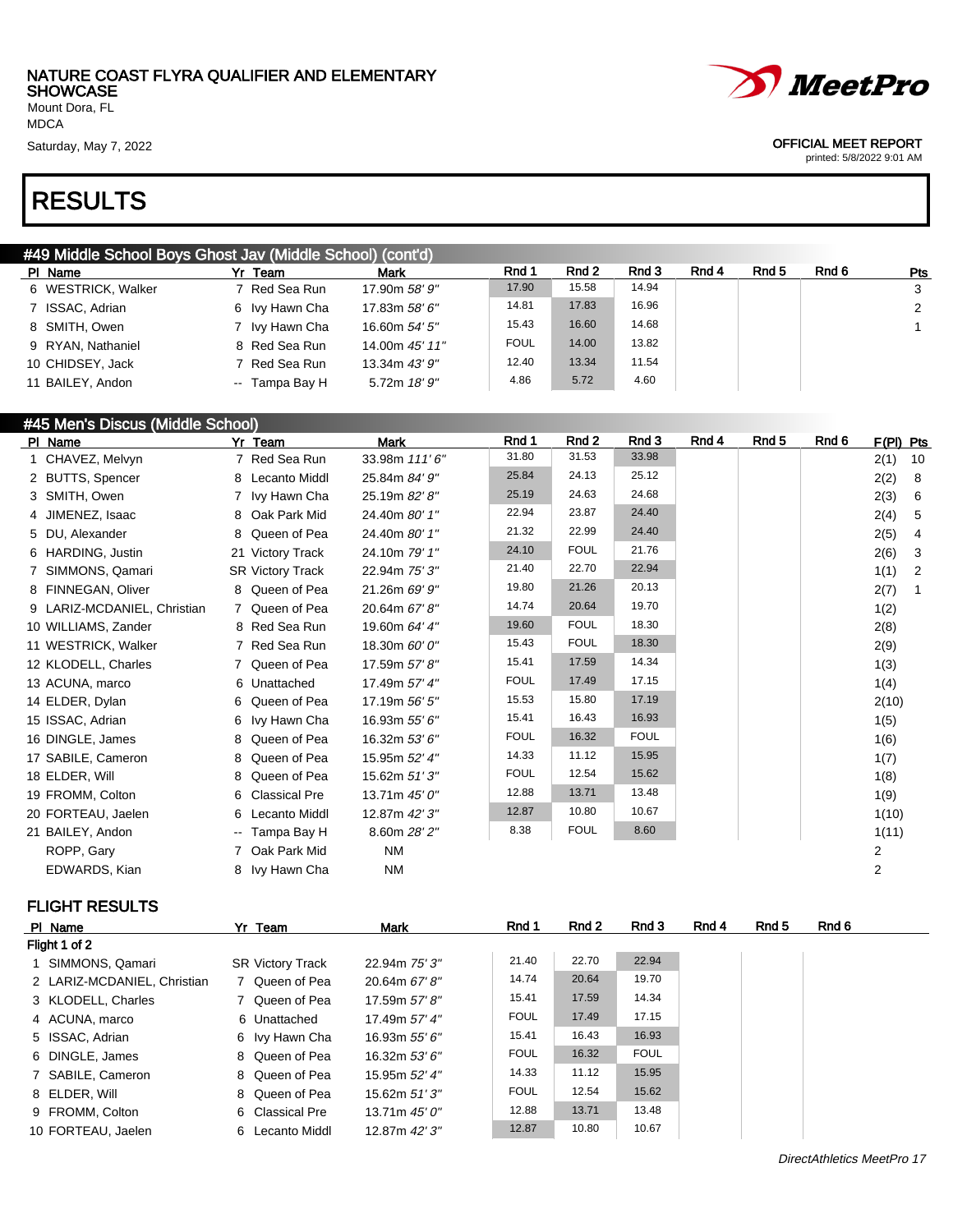Mount Dora, FL MDCA

### RESULTS

#### #45 Men's Discus (Middle School) (cont'd)

| PI Name            | Yr Team          | Mark          | Rnd 1 | Rnd 2       | Rnd 3 | Rnd 4 | Rnd 5 | Rnd 6 |
|--------------------|------------------|---------------|-------|-------------|-------|-------|-------|-------|
| 11 BAILEY, Andon   | -- Tampa Bay H   | 8.60m 28' 2"  | 8.38  | <b>FOUL</b> | 8.60  |       |       |       |
| Flight 2 of 2      |                  |               |       |             |       |       |       |       |
| 1 CHAVEZ, Melvyn   | 7 Red Sea Run    | 33.98m 111'6" | 31.80 | 31.53       | 33.98 |       |       |       |
| 2 BUTTS, Spencer   | 8 Lecanto Middl  | 25.84m 84' 9" | 25.84 | 24.13       | 25.12 |       |       |       |
| 3 SMITH, Owen      | 7 Ivy Hawn Cha   | 25.19m 82' 8" | 25.19 | 24.63       | 24.68 |       |       |       |
| 4 JIMENEZ, Isaac   | 8 Oak Park Mid   | 24.40m 80' 1" | 22.94 | 23.87       | 24.40 |       |       |       |
| 5 DU, Alexander    | 8 Queen of Pea   | 24.40m 80' 1" | 21.32 | 22.99       | 24.40 |       |       |       |
| 6 HARDING, Justin  | 21 Victory Track | 24.10m 79' 1" | 24.10 | <b>FOUL</b> | 21.76 |       |       |       |
| 7 FINNEGAN, Oliver | 8 Queen of Pea   | 21.26m 69' 9" | 19.80 | 21.26       | 20.13 |       |       |       |
| 8 WILLIAMS, Zander | 8 Red Sea Run    | 19.60m 64' 4" | 19.60 | <b>FOUL</b> | 18.30 |       |       |       |
| 9 WESTRICK, Walker | 7 Red Sea Run    | 18.30m 60' 0" | 15.43 | <b>FOUL</b> | 18.30 |       |       |       |
| 10 ELDER, Dylan    | 6 Queen of Pea   | 17.19m 56' 5" | 15.53 | 15.80       | 17.19 |       |       |       |
| ROPP, Gary         | 7 Oak Park Mid   | <b>NM</b>     |       |             |       |       |       |       |
| EDWARDS, Kian      | 8 Ivy Hawn Cha   | NM            |       |             |       |       |       |       |

#### #47 Men's Javelin (Middle School)

| Yr Team                 | Mark           | Rnd 1 | Rnd 2 | Rnd 3 | Rnd 4 | Rnd 5 | Rnd 6 | $F(PI)$ Pts |  |
|-------------------------|----------------|-------|-------|-------|-------|-------|-------|-------------|--|
| 7 Ivy Hawn Cha          | 30.69m 100'8"  | 26.90 | 27.66 | 30.69 |       |       |       | $2(2)$ 8    |  |
| 6 Wesley Chap           | 26.99m 88' 6"  | 26.99 | 26.10 | 24.75 |       |       |       | $1(1)$ 5.5  |  |
| <b>SR Victory Track</b> | 26.99m 88' 6"  | 26.99 | 26.10 | 24.75 |       |       |       | $2(3)$ 5.5  |  |
| 8 Red Sea Run           | 23.60m 77' 5"  | 22.80 | 22.56 | 23.60 |       |       |       | $1(2)$ 2.5  |  |
| 8 Ivy Hawn Cha          | 22.06m 72' 4"  | 17.69 | 18.30 | 22.06 |       |       |       | 2(4)        |  |
| 6 Ivy Hawn Cha          | 21.90m 71' 10" | 20.21 | 21.29 | 21.90 |       |       |       | 2(5)        |  |
| 7 Ivy Hawn Cha          | 19.98m 65' 7"  | 19.98 | 18.74 | 19.32 |       |       |       | 2(6)        |  |
| 7 Red Sea Run           | 18.80m 61'8"   | 15.96 | 18.80 | 15.90 |       |       |       | 1(6)        |  |
| 7 Red Sea Run           | 17.27m 56'8"   | 14.54 | 14.80 | 17.27 |       |       |       | 2(7)        |  |
| 8 Red Sea Run           | 15.97m 52' 5"  | 15.97 | 15.02 | 14.83 |       |       |       | 2(8)        |  |
| 8 Ivy Hawn Cha          | <b>NM</b>      |       |       |       |       |       |       |             |  |
| 7 Red Sea Run           | <b>NM</b>      | 27.76 | 28.45 | 31.67 |       |       |       | 2           |  |
|                         |                |       |       |       |       |       |       |             |  |

#### FLIGHT RESULTS

| PI Name                  | Yr Team                 | Mark           | Rnd 1 | Rnd 2 | Rnd 3 | Rnd 4 | Rnd 5 | Rnd 6 |
|--------------------------|-------------------------|----------------|-------|-------|-------|-------|-------|-------|
| Flight 1 of 2            |                         |                |       |       |       |       |       |       |
| 1 WILLIAMS, Malik        | 6 Wesley Chap           | 26.99m 88' 6"  | 26.99 | 26.10 | 24.75 |       |       |       |
| 2 WILLIAMS, Zander       | 8 Red Sea Run           | 23.60m 77' 5"  | 22.80 | 22.56 | 23.60 |       |       |       |
| 6 WESTRICK, Walker       | 7 Red Sea Run           | 18.80m 61'8"   | 15.96 | 18.80 | 15.90 |       |       |       |
| EDWARDS, Kian            | 8 Ivy Hawn Cha          | <b>NM</b>      |       |       |       |       |       |       |
| Flight 2 of 2            |                         |                |       |       |       |       |       |       |
| 2 YORK, Connor           | 7 Ivy Hawn Cha          | 30.69m 100'8"  | 26.90 | 27.66 | 30.69 |       |       |       |
| 3 SIMMONS, Qamari        | <b>SR Victory Track</b> | 26.99m 88' 6"  | 26.99 | 26.10 | 24.75 |       |       |       |
| 4 CORRELL-HUGHES, Brooks | 8 Ivy Hawn Cha          | 22.06m 72' 4"  | 17.69 | 18.30 | 22.06 |       |       |       |
| 5 ISSAC, Adrian          | 6 Ivy Hawn Cha          | 21.90m 71' 10" | 20.21 | 21.29 | 21.90 |       |       |       |
| 6 SMITH, Owen            | 7 Ivy Hawn Cha          | 19.98m 65' 7"  | 19.98 | 18.74 | 19.32 |       |       |       |
| 7 CHIDSEY, Jack          | 7 Red Sea Run           | 17.27m 56'8"   | 14.54 | 14.80 | 17.27 |       |       |       |
| 8 RYAN, Nathaniel        | 8 Red Sea Run           | 15.97m 52' 5"  | 15.97 | 15.02 | 14.83 |       |       |       |
| CHAVEZ, Melvyn           | 7 Red Sea Run           | <b>NM</b>      | 27.76 | 28.45 | 31.67 |       |       |       |



#### Saturday, May 7, 2022 2002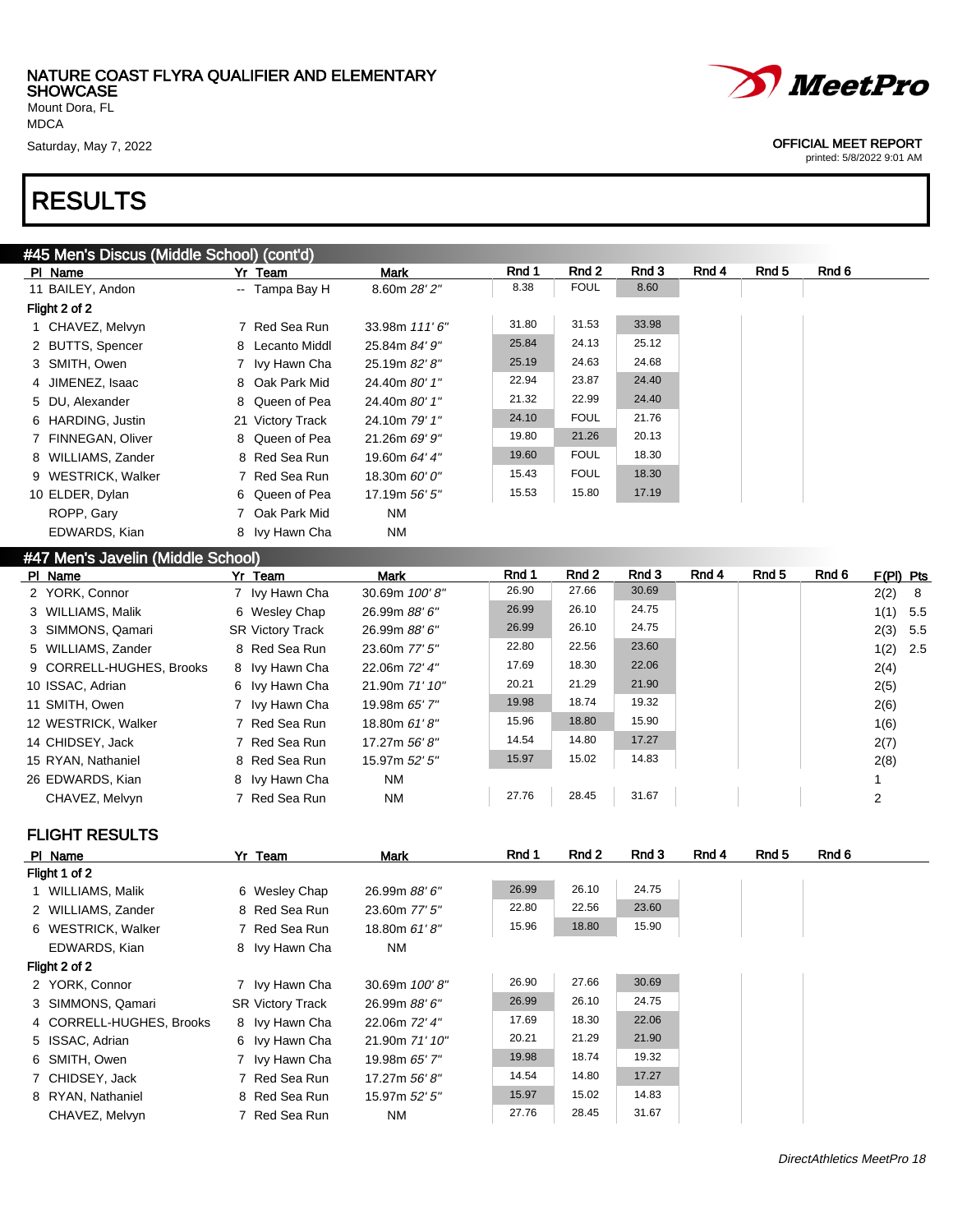#### NATURE COAST FLYRA QUALIFIER AND ELEMENTARY **SHOWCASE** Mount Dora, FL



MDCA

### RESULTS

#### #3 Women's 100 Meters (Elementary)

|                    | Wind: (+0.0)          |       |     |  |
|--------------------|-----------------------|-------|-----|--|
| PI Name            | Yr Team               | Time  | Pts |  |
| CARDWELL, Aubree   | 4 Red Sea Running Cl  | 17.19 | 10  |  |
| 2 GARAGUSO, Lyla   | 5 Red Sea Running CI  | 18.08 | 8   |  |
| 3 FORTEAU, A'Marie | 5 Lecanto Middle Scho | 18.33 | 6   |  |
| 4 ACUNA, Rosebel   | 4 Unattached          | 20.56 |     |  |
| FORTEAU, A'Marie   | 5 Lecanto Middle Scho | NT    |     |  |

#### #4 Women's 100 Meters (Middle School)

| PI Name                    |                                                                                                                                                                                                                                                                                                                                                                                                                                                                                                     | Yr Team                     | Time                                                                                                                                                                                                                                                                                                                                                    |      | H(PI) Pts |    |
|----------------------------|-----------------------------------------------------------------------------------------------------------------------------------------------------------------------------------------------------------------------------------------------------------------------------------------------------------------------------------------------------------------------------------------------------------------------------------------------------------------------------------------------------|-----------------------------|---------------------------------------------------------------------------------------------------------------------------------------------------------------------------------------------------------------------------------------------------------------------------------------------------------------------------------------------------------|------|-----------|----|
| SMITH, Katrina             |                                                                                                                                                                                                                                                                                                                                                                                                                                                                                                     |                             | 13.03                                                                                                                                                                                                                                                                                                                                                   | (NW) | 5(1)      | 10 |
|                            |                                                                                                                                                                                                                                                                                                                                                                                                                                                                                                     |                             | 13.11                                                                                                                                                                                                                                                                                                                                                   | (NW) | 5(2)      | 8  |
|                            |                                                                                                                                                                                                                                                                                                                                                                                                                                                                                                     |                             | 13.19                                                                                                                                                                                                                                                                                                                                                   | (NW) | 5(3)      |    |
|                            |                                                                                                                                                                                                                                                                                                                                                                                                                                                                                                     |                             | 13.26                                                                                                                                                                                                                                                                                                                                                   | (NW) | 1(1)      |    |
| GRAHAM, Noami              |                                                                                                                                                                                                                                                                                                                                                                                                                                                                                                     |                             | 13.27                                                                                                                                                                                                                                                                                                                                                   | (NW) | 1(2)      | 6  |
| <b>BANCROFT, Mackenzie</b> |                                                                                                                                                                                                                                                                                                                                                                                                                                                                                                     |                             | 14.15                                                                                                                                                                                                                                                                                                                                                   | (NW) | 1(3)      |    |
| NOLL, Cassidy              | 7                                                                                                                                                                                                                                                                                                                                                                                                                                                                                                   | Red Sea Running Cl          | 14.74                                                                                                                                                                                                                                                                                                                                                   | (NW) | 5(4)      | 5  |
| JACKSON, Imani             | 6                                                                                                                                                                                                                                                                                                                                                                                                                                                                                                   |                             | 14.81                                                                                                                                                                                                                                                                                                                                                   | (NW) | 5(5)      | 4  |
| TAYLOR, Dalilah            | 7                                                                                                                                                                                                                                                                                                                                                                                                                                                                                                   |                             | 14.93                                                                                                                                                                                                                                                                                                                                                   | (NW) | 5(6)      | 3  |
|                            | 6                                                                                                                                                                                                                                                                                                                                                                                                                                                                                                   | Queen of Peace Aca          | 15.20                                                                                                                                                                                                                                                                                                                                                   | (NW) | 4(1)      | 2  |
|                            |                                                                                                                                                                                                                                                                                                                                                                                                                                                                                                     |                             | 15.45                                                                                                                                                                                                                                                                                                                                                   | (NW) | 4(2)      | 1  |
|                            | 5                                                                                                                                                                                                                                                                                                                                                                                                                                                                                                   | Queen of Peace Aca          | 15.51                                                                                                                                                                                                                                                                                                                                                   | (NW) | 4(3)      |    |
|                            | 6                                                                                                                                                                                                                                                                                                                                                                                                                                                                                                   | <b>Classical Preparator</b> | 15.64                                                                                                                                                                                                                                                                                                                                                   | (NW) | 4(4)      |    |
|                            | 7                                                                                                                                                                                                                                                                                                                                                                                                                                                                                                   | Red Sea Running Cl          | 16.11                                                                                                                                                                                                                                                                                                                                                   | (NW) | 5(7)      |    |
|                            | 6                                                                                                                                                                                                                                                                                                                                                                                                                                                                                                   | <b>Classical Preparator</b> | 16.29                                                                                                                                                                                                                                                                                                                                                   | (NW) | 3(1)      |    |
|                            | 8                                                                                                                                                                                                                                                                                                                                                                                                                                                                                                   | Ivy Hawn Charter Sc         | 16.58                                                                                                                                                                                                                                                                                                                                                   | (NW) | 3(2)      |    |
|                            | 6                                                                                                                                                                                                                                                                                                                                                                                                                                                                                                   | Red Sea Running Cl          | 16.90                                                                                                                                                                                                                                                                                                                                                   | (NW) | 3(3)      |    |
|                            | 5                                                                                                                                                                                                                                                                                                                                                                                                                                                                                                   |                             | 17.05                                                                                                                                                                                                                                                                                                                                                   | (NW) | 3(4)      |    |
|                            |                                                                                                                                                                                                                                                                                                                                                                                                                                                                                                     |                             | 17.32                                                                                                                                                                                                                                                                                                                                                   | (NW) | 2(1)      |    |
|                            | 7                                                                                                                                                                                                                                                                                                                                                                                                                                                                                                   |                             | 18.24                                                                                                                                                                                                                                                                                                                                                   | (NW) | 2(2)      |    |
|                            | 6                                                                                                                                                                                                                                                                                                                                                                                                                                                                                                   |                             | 18.24                                                                                                                                                                                                                                                                                                                                                   | (NW) | 3(5)      |    |
|                            | 6                                                                                                                                                                                                                                                                                                                                                                                                                                                                                                   | Queen of Peace Aca          | 18.33                                                                                                                                                                                                                                                                                                                                                   | (NW) | 3(6)      |    |
|                            | 5                                                                                                                                                                                                                                                                                                                                                                                                                                                                                                   | Queen of Peace Aca          | 18.45                                                                                                                                                                                                                                                                                                                                                   | (NW) | 2(3)      |    |
|                            | 5                                                                                                                                                                                                                                                                                                                                                                                                                                                                                                   | Ivy Hawn Charter Sc         | 18.96                                                                                                                                                                                                                                                                                                                                                   | (NW) | 2(4)      |    |
|                            | 8                                                                                                                                                                                                                                                                                                                                                                                                                                                                                                   |                             | 19.22                                                                                                                                                                                                                                                                                                                                                   | (NW) | 1(4)      |    |
|                            | 7                                                                                                                                                                                                                                                                                                                                                                                                                                                                                                   | <b>Classical Preparator</b> | 19.25                                                                                                                                                                                                                                                                                                                                                   | (NW) | 1(5)      |    |
|                            | 8                                                                                                                                                                                                                                                                                                                                                                                                                                                                                                   | Queen of Peace Aca          | 20.66                                                                                                                                                                                                                                                                                                                                                   | (NW) | 4(5)      |    |
| BROWN, JaKoi               | 7                                                                                                                                                                                                                                                                                                                                                                                                                                                                                                   | Don't Blink Track Clu       | <b>NT</b>                                                                                                                                                                                                                                                                                                                                               |      | 1         |    |
| <b>FARRELL, Eirinn</b>     | 7                                                                                                                                                                                                                                                                                                                                                                                                                                                                                                   | <b>Classical Preparator</b> | ΝT                                                                                                                                                                                                                                                                                                                                                      |      | 2         |    |
| CADOURA, Alexandra         | 6                                                                                                                                                                                                                                                                                                                                                                                                                                                                                                   | Ivy Hawn Charter Sc         | <b>NT</b>                                                                                                                                                                                                                                                                                                                                               |      | 2         |    |
| SIMSEK, Victoria           | 6                                                                                                                                                                                                                                                                                                                                                                                                                                                                                                   |                             | <b>NT</b>                                                                                                                                                                                                                                                                                                                                               |      | 3         |    |
| BONTUYAN, Therese          | 6                                                                                                                                                                                                                                                                                                                                                                                                                                                                                                   | <b>Classical Preparator</b> | ΝT                                                                                                                                                                                                                                                                                                                                                      |      | 4         |    |
| DOLAN, Evie                | 6                                                                                                                                                                                                                                                                                                                                                                                                                                                                                                   | <b>Classical Preparator</b> | NT                                                                                                                                                                                                                                                                                                                                                      |      | 4         |    |
| 8                          | 2 DURHAM WEST, Aaliyah<br>3 LANCING, Lauren<br>4 RICH, Karmen<br>5<br>6<br>7<br>9<br>10 MITCH, Kaitlyn<br>11 CARDWELL, Hayley<br>12 STARLING, Soaylee<br>13 COWLES, Paige<br>14 SARVIS, Olivia<br>15 HAMILTON, Caila<br>16 GOCKEN, Ava<br>17 BASTIAN, Ana<br>18 WILLIAMS, Olivia<br>19 MASON, Lola<br>20 CATES, Keylani<br>21 MALDONADO, Sophia<br>22 ESPINAL, Lidia Chanelle<br>23 MORAN, Lexi<br>24 CORRELL-HUGHES, Frances<br>25 SUAREZ, Nikki<br>26 TRIDICO, Carma<br>27 AMARIS SILVA, Isabella | 6                           | 8 Oak Park Middle Sc<br>6 Red Sea Running Cl<br>7 Unattached<br>8 Unattached<br>7 Don't Blink Track Clu<br>8 Unattached<br><b>Classical Preparator</b><br>Red Sea Running Cl<br>Red Sea Running Cl<br>Queen of Peace Aca<br>Red Sea Running Cl<br>$\mathbf{7}$<br>Ivy Hawn Charter Sc<br>Red Sea Running Cl<br>Red Sea Running Cl<br>Red Sea Running Cl |      |           |    |

#### SECTION RESULTS

| PI Name        |
|----------------|
| Section 1 of 5 |

| PI Name        | Yr Team      |            | Time  |
|----------------|--------------|------------|-------|
| Section 1 of 5 |              | Wind: (NW) |       |
| 1 RICH, Karmen | 8 Unattached |            | 13.26 |

#### Saturday, May 7, 2022 **OFFICIAL MEET REPORT**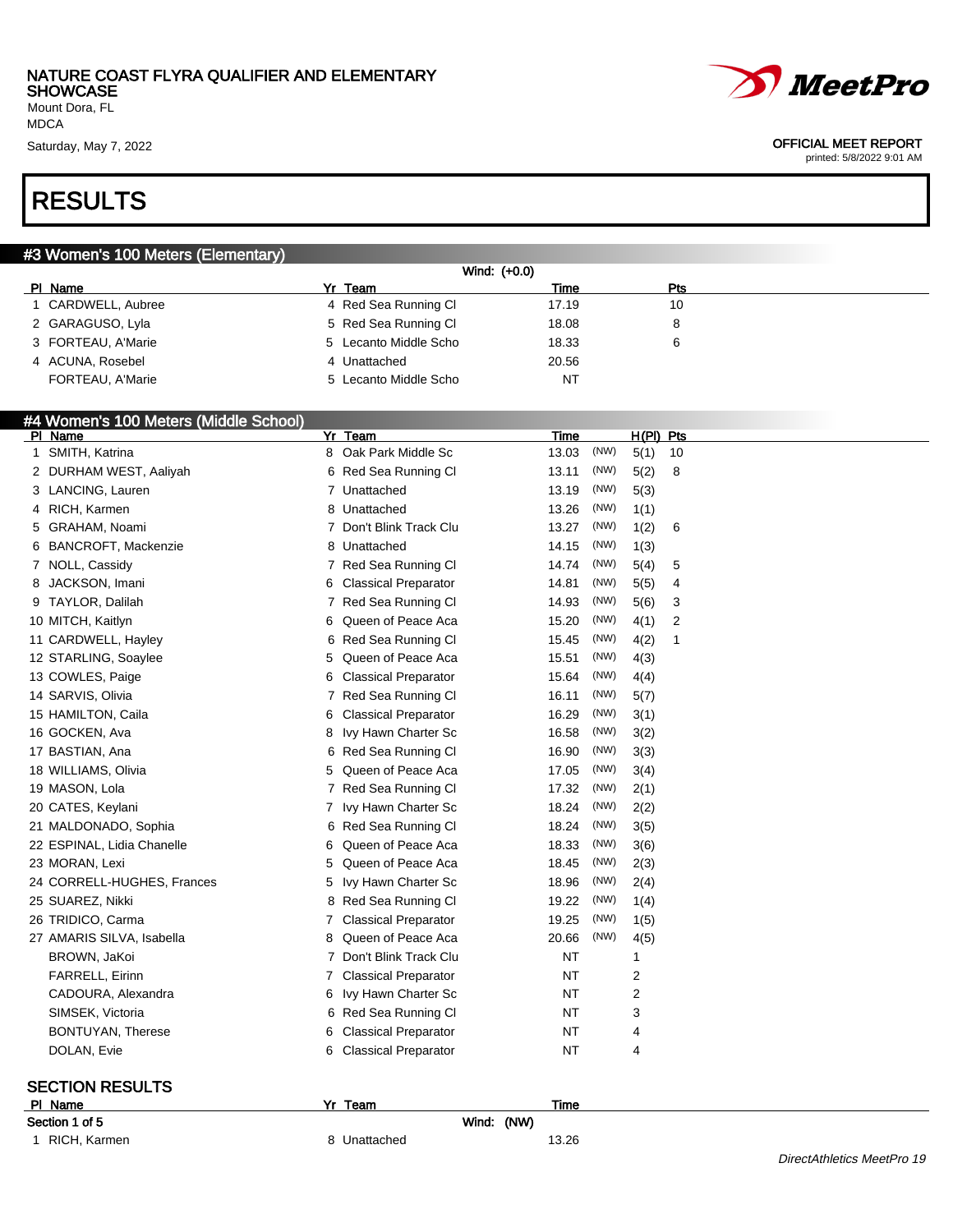Mount Dora, FL MDCA

### RESULTS

|   | #4 Women's 100 Meters (Middle School) (cont'd) |                         |            |           |
|---|------------------------------------------------|-------------------------|------------|-----------|
|   | PI Name                                        | Yr Team                 |            | Time      |
|   | 2 GRAHAM, Noami                                | 7 Don't Blink Track Clu |            | 13.27     |
|   | 3 BANCROFT, Mackenzie                          | 8 Unattached            |            | 14.15     |
|   | 4 SUAREZ, Nikki                                | 8 Red Sea Running Cl    |            | 19.22     |
|   | 5 TRIDICO, Carma                               | 7 Classical Preparator  |            | 19.25     |
|   | BROWN, JaKoi                                   | 7 Don't Blink Track Clu |            | <b>NT</b> |
|   | Section 2 of 5                                 |                         | Wind: (NW) |           |
|   | 1 MASON, Lola                                  | 7 Red Sea Running Cl    |            | 17.32     |
|   | 2 CATES, Keylani                               | 7 Ivy Hawn Charter Sc   |            | 18.24     |
|   | 3 MORAN, Lexi                                  | 5 Queen of Peace Aca    |            | 18.45     |
|   | 4 CORRELL-HUGHES, Frances                      | 5 Ivy Hawn Charter Sc   |            | 18.96     |
|   | <b>FARRELL, Eirinn</b>                         | 7 Classical Preparator  |            | NT        |
|   | CADOURA, Alexandra                             | 6 Ivy Hawn Charter Sc   |            | <b>NT</b> |
|   | Section 3 of 5                                 |                         | Wind: (NW) |           |
|   | 1 HAMILTON, Caila                              | 6 Classical Preparator  |            | 16.29     |
|   | 2 GOCKEN, Ava                                  | 8 Ivy Hawn Charter Sc   |            | 16.58     |
|   | 3 BASTIAN, Ana                                 | 6 Red Sea Running Cl    |            | 16.90     |
|   | 4 WILLIAMS, Olivia                             | 5 Queen of Peace Aca    |            | 17.05     |
|   | 5 MALDONADO, Sophia                            | 6 Red Sea Running CI    |            | 18.24     |
|   | 6 ESPINAL, Lidia Chanelle                      | 6 Queen of Peace Aca    |            | 18.33     |
|   | SIMSEK, Victoria                               | 6 Red Sea Running Cl    |            | NT        |
|   | Section 4 of 5                                 |                         | Wind: (NW) |           |
|   | 1 MITCH, Kaitlyn                               | 6 Queen of Peace Aca    |            | 15.20     |
|   | 2 CARDWELL, Hayley                             | 6 Red Sea Running Cl    |            | 15.45     |
|   | 3 STARLING, Soaylee                            | 5 Queen of Peace Aca    |            | 15.51     |
|   | 4 COWLES, Paige                                | 6 Classical Preparator  |            | 15.64     |
|   | 5 AMARIS SILVA, Isabella                       | 8 Queen of Peace Aca    |            | 20.66     |
|   | BONTUYAN, Therese                              | 6 Classical Preparator  |            | NT        |
|   | DOLAN, Evie                                    | 6 Classical Preparator  |            | NT        |
|   | Section 5 of 5                                 |                         | Wind: (NW) |           |
|   | 1 SMITH, Katrina                               | 8 Oak Park Middle Sc    |            | 13.03     |
|   | 2 DURHAM WEST, Aaliyah                         | 6 Red Sea Running Cl    |            | 13.11     |
|   | 3 LANCING, Lauren                              | 7 Unattached            |            | 13.19     |
|   | 4 NOLL, Cassidy                                | 7 Red Sea Running CI    |            | 14.74     |
| 5 | JACKSON, Imani                                 | 6 Classical Preparator  |            | 14.81     |
| 6 | TAYLOR, Dalilah                                | 7 Red Sea Running Cl    |            | 14.93     |
|   | 7 SARVIS, Olivia                               | 7 Red Sea Running Cl    |            | 16.11     |

#### #6 Women's 200 Meters (Middle School)

| PI Name                | Yr Team                | Time  |      | H(PI) Pts |                            |
|------------------------|------------------------|-------|------|-----------|----------------------------|
| 1 SMITH, Katrina       | 8 Oak Park Middle Sc   | 26.79 | (NW) | 4(1) 10   |                            |
| 2 DURHAM WEST, Aaliyah | 6 Red Sea Running Cl   | 26.99 | (NW) | $4(2)$ 8  |                            |
| 3 RICH, Karmen         | 8 Unattached           | 27.34 | (NW) | 4(3)      |                            |
| 4 SOTO, Gabriella      | 7 Lecanto Middle Scho  | 30.75 | (NW) | 4(4) 6    |                            |
| 5 TAYLOR, Dalilah      | 7 Red Sea Running CI   | 31.90 | (NW) | 4(5)      | $5^{\circ}$                |
| 6 JACKSON, Imani       | 6 Classical Preparator | 32.19 | (NW) | 4(6)      | - 4                        |
| 7 HAMILTON, Caila      | 6 Classical Preparator | 34.02 | (NW) | $3(1)$ 3  |                            |
| 8 GITTENS, Lillian     | 6 Red Sea Running Cl   | 34.25 | (NW) | 3(2)      | $\overline{\phantom{0}}^2$ |



#### Saturday, May 7, 2022 **OFFICIAL MEET REPORT**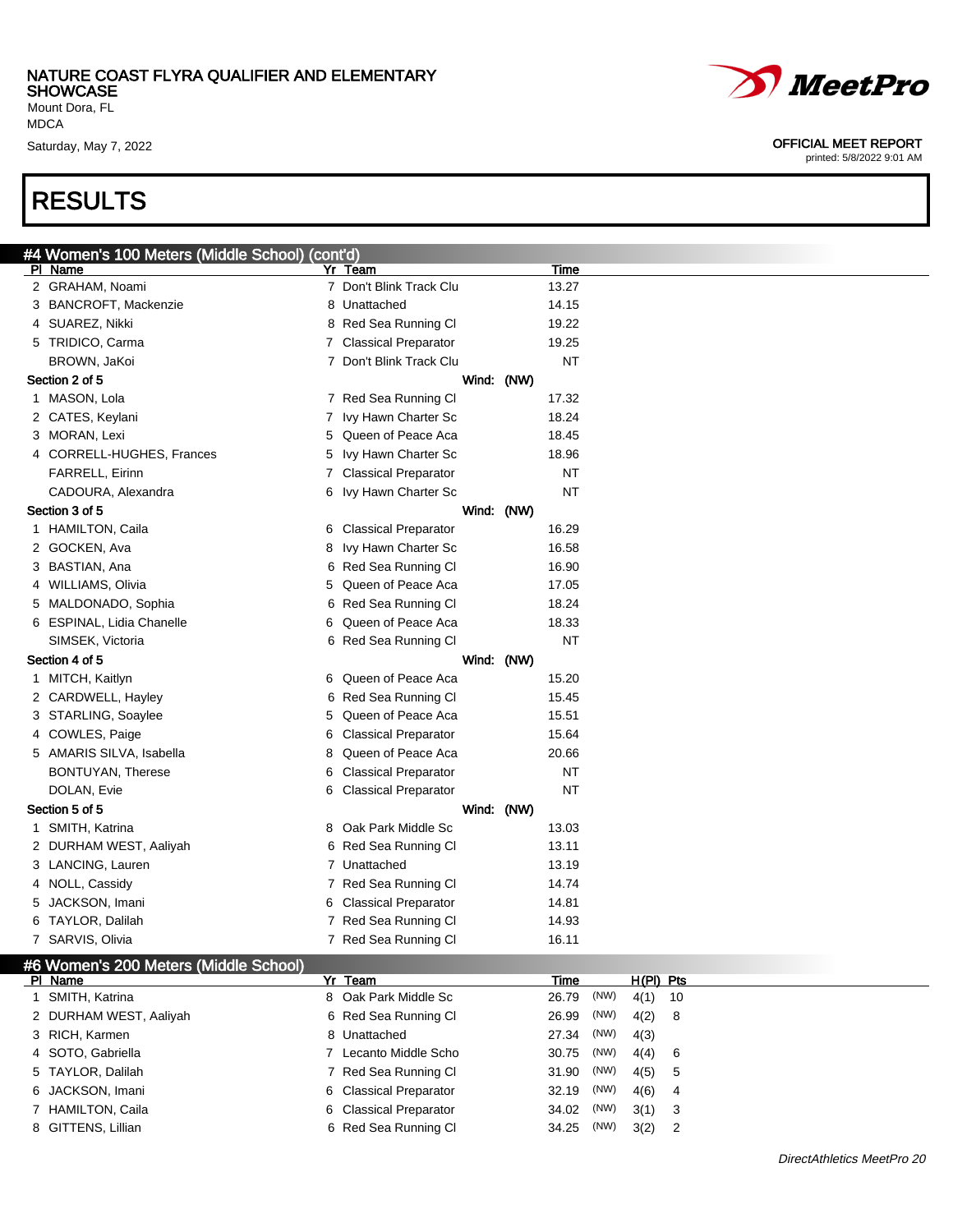Mount Dora, FL MDCA

### RESULTS



Saturday, May 7, 2022 **OFFICIAL MEET REPORT** 

printed: 5/8/2022 9:01 AM

| #6 Women's 200 Meters (Middle School) (cont'd) |   |                             |           |      |            |
|------------------------------------------------|---|-----------------------------|-----------|------|------------|
| PI Name                                        |   | Yr Team                     | Time      |      | H(PI) Pts  |
| 9 STARLING, Soaylee                            | 5 | Queen of Peace Aca          | 34.45     | (NW) | 3(3)<br>-1 |
| 10 DENDLER, Hannah                             | 6 | <b>Classical Preparator</b> | 34.78     | (NW) | 2(1)       |
| 11 TRIDICO, Carma                              |   | <b>Classical Preparator</b> | 34.87     | (NW) | 1(1)       |
| 12 BAILEY, Abigail                             |   | 6 Tampa Bay HEAT            | 35.14     | (NW) | 1(2)       |
| 13 COWLES, Paige                               | 6 | <b>Classical Preparator</b> | 35.19     | (NW) | 3(4)       |
| 14 GOCKEN, Ava                                 | 8 | Ivy Hawn Charter Sc         | 35.97     | (NW) | 2(2)       |
| 15 BASTIAN, Ana                                |   | 6 Red Sea Running Cl        | 36.12     | (NW) | 3(5)       |
| 16 SARVIS, Olivia                              |   | Red Sea Running Cl          | 36.27     | (NW) | 3(6)       |
| 17 MASON, Lola                                 | 7 | Red Sea Running Cl          | 36.42     | (NW) | 2(3)       |
| 18 ESPINAL, Lidia Chanelle                     | 6 | Queen of Peace Aca          | 36.75     | (NW) | 2(4)       |
| 19 CORRELL-HUGHES, Frances                     | 5 | Ivy Hawn Charter Sc         | 41.99     | (NW) | 1(3)       |
| CADOURA, Alexandra                             | 6 | Ivy Hawn Charter Sc         | <b>NT</b> |      |            |
| <b>BARNHART, Evie</b>                          |   | Ivy Hawn Charter Sc         | NT        |      |            |
| COBBS, Avalynne                                | 6 | Ivy Hawn Charter Sc         | NT        |      |            |
| BROWN, JaKoi                                   |   | Don't Blink Track Clu       | NT        |      |            |
| GRAHAM, Noami                                  |   | Don't Blink Track Clu       | NT        |      |            |
| DOLAN, Evie                                    | 6 | <b>Classical Preparator</b> | NT        |      | 2          |
| FIGUEROA, Miya                                 | 6 | Ivy Hawn Charter Sc         | NT        |      | 2          |
| <b>JUSTO, Lisabel</b>                          | 6 | Ivy Hawn Charter Sc         | NT        |      | 2          |
| <b>FARRELL, Eirinn</b>                         |   | <b>Classical Preparator</b> | NT        |      | 2          |
| AMARIS SILVA, Isabella                         |   | Queen of Peace Aca          | NT        |      | 3          |
| BONTUYAN, Therese                              | 6 | <b>Classical Preparator</b> | NT        |      | 3          |
| LAVENDER, Kendall                              |   | Red Sea Running Cl          | NT        |      | 4          |
| MOORE, Makayla                                 | 8 | Red Sea Running Cl          | <b>NT</b> |      | 4          |

#### SECTION RESULTS

| PI Name                   | Yr Team                 | Time       |  |
|---------------------------|-------------------------|------------|--|
| Section 1 of 4            |                         | Wind: (NW) |  |
| 1 TRIDICO, Carma          | 7 Classical Preparator  | 34.87      |  |
| 2 BAILEY, Abigail         | 6 Tampa Bay HEAT        | 35.14      |  |
| 3 CORRELL-HUGHES, Frances | 5 Ivy Hawn Charter Sc   | 41.99      |  |
| CADOURA, Alexandra        | 6 Ivy Hawn Charter Sc   | NT         |  |
| <b>BARNHART, Evie</b>     | 7 Ivy Hawn Charter Sc   | NT         |  |
| COBBS, Avalynne           | 6 Ivy Hawn Charter Sc   | <b>NT</b>  |  |
| BROWN, JaKoi              | Don't Blink Track Clu   | <b>NT</b>  |  |
| GRAHAM, Noami             | 7 Don't Blink Track Clu | <b>NT</b>  |  |
| Section 2 of 4            |                         | Wind: (NW) |  |
| 1 DENDLER, Hannah         | 6 Classical Preparator  | 34.78      |  |
| 2 GOCKEN, Ava             | 8 Ivy Hawn Charter Sc   | 35.97      |  |
| 3 MASON, Lola             | 7 Red Sea Running CI    | 36.42      |  |
| 4 ESPINAL, Lidia Chanelle | 6 Queen of Peace Aca    | 36.75      |  |
| DOLAN, Evie               | 6 Classical Preparator  | NT         |  |
| FIGUEROA, Miya            | 6 Ivy Hawn Charter Sc   | <b>NT</b>  |  |
| JUSTO, Lisabel            | 6 Ivy Hawn Charter Sc   | NT         |  |
| FARRELL, Eirinn           | 7 Classical Preparator  | <b>NT</b>  |  |
| Section 3 of 4            |                         | Wind: (NW) |  |
|                           |                         |            |  |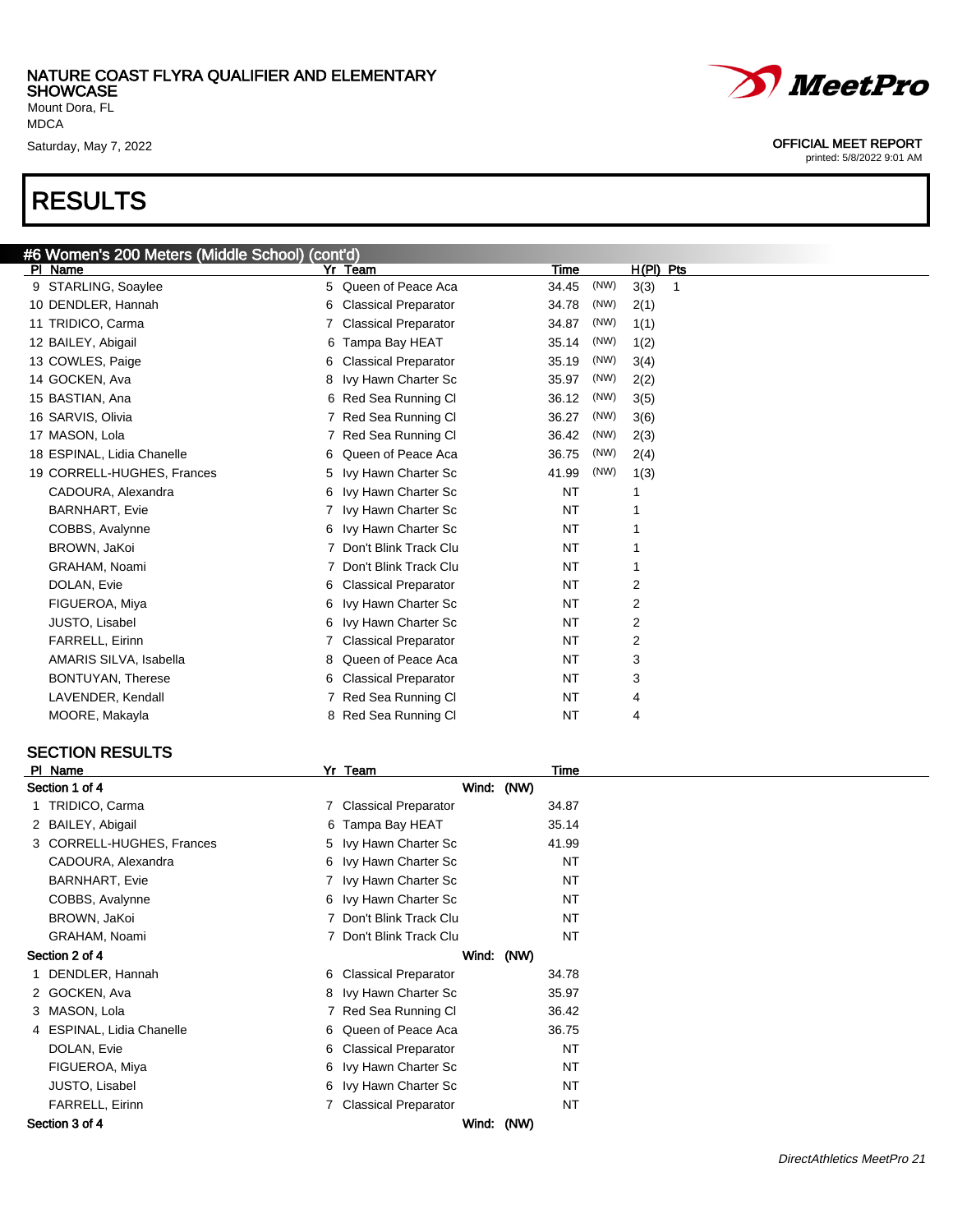Mount Dora, FL MDCA

### RESULTS

| #6 Women's 200 Meters (Middle School) (cont'd) |    |                             |            |     |  |
|------------------------------------------------|----|-----------------------------|------------|-----|--|
| PI Name                                        |    | Yr Team                     | Time       |     |  |
| 1 HAMILTON, Caila                              | 6. | <b>Classical Preparator</b> | 34.02      |     |  |
| 2 GITTENS, Lillian                             | 6  | Red Sea Running Cl          | 34.25      |     |  |
| 3 STARLING, Soaylee                            |    | 5 Queen of Peace Aca        | 34.45      |     |  |
| 4 COWLES, Paige                                |    | 6 Classical Preparator      | 35.19      |     |  |
| 5 BASTIAN, Ana                                 |    | 6 Red Sea Running Cl        | 36.12      |     |  |
| 6 SARVIS, Olivia                               |    | Red Sea Running Cl          | 36.27      |     |  |
| AMARIS SILVA, Isabella                         |    | 8 Queen of Peace Aca        | <b>NT</b>  |     |  |
| <b>BONTUYAN, Therese</b>                       |    | 6 Classical Preparator      | <b>NT</b>  |     |  |
| Section 4 of 4                                 |    |                             | Wind: (NW) |     |  |
| 1 SMITH, Katrina                               |    | 8 Oak Park Middle Sc        | 26.79      |     |  |
| 2 DURHAM WEST, Aaliyah                         | 6  | Red Sea Running Cl          | 26.99      |     |  |
| 3 RICH, Karmen                                 |    | 8 Unattached                | 27.34      |     |  |
| 4 SOTO, Gabriella                              |    | Lecanto Middle Scho         | 30.75      |     |  |
| 5 TAYLOR, Dalilah                              |    | 7 Red Sea Running CI        | 31.90      |     |  |
| 6 JACKSON, Imani                               |    | 6 Classical Preparator      | 32.19      |     |  |
| LAVENDER, Kendall                              |    | Red Sea Running Cl          | NT         |     |  |
| MOORE, Makayla                                 |    | 8 Red Sea Running Cl        | <b>NT</b>  |     |  |
| #10 Women's 400 Meters (Elementary)            |    |                             |            |     |  |
| PI Name                                        | Yr | Team                        | Time       | Pts |  |
| 1 HERNANDEZ, Jillian                           |    | 5 Red Sea Running Cl        | 1:23.33    | 10  |  |
| 2 HARTLEY, Laken                               |    | 5 Red Sea Running Cl        | 1:27.10    | 8   |  |
| 3 HOOPES, Audrey                               |    | 4 Wesley Chapel New         | 1:31.66    | 6   |  |
| 4 ACUNA, Rosebel                               |    | 4 Unattached                | 1:55.04    |     |  |
| <b>BURROUGHS, Lydia</b>                        | 5. | Red Sea Running Cl          | <b>NT</b>  |     |  |
| MILLER, Nevaeh                                 | 5  | Red Sea Running Cl          | <b>NT</b>  |     |  |

#### #9 Women's 400 Meters (Middle School) Pl Name Yr Team Time H(Pl) Pts 1 DUMONT, Julia 8 Red Sea Running Cl 1:02.81 5(1) 10 2 AMMIRATI, Madelyn 7 Hillsborough Harrier 1:04.06 5(2) 8 3 LANCING, Lauren 7 Unattached 1:05.83 1(1) 4 MILLER, Adrianna 7 Lecanto Middle Scho 1:07.11 5(3) 6 5 LEWIS, Lacey **8 Red Sea Running Cl 1:08.46 5(4) 5** 6 WALSH, Sydney 7 Red Sea Running Cl 1:12.82 4(1) 4 7 FREES, Layken 6 Taylor County Middl 1:13.18 4(2) 3 8 DENDLER, Hannah 6 Classical Preparator 1:14.23 4(3) 2 9 TAYLOR, Dalilah 1.15.88 4(4) 1 7 Red Sea Running Cl 1:15.88 4(4) 1 10 FINNEGAN, Violet 6 Queen of Peace Aca 1:15.97 1(2) 11 GITTENS, Lillian 6 Red Sea Running Cl 1:15.98 4(5) 12 DURHAM WEST, Akari 1988 18 Red Sea Running Cl 1:17.02 5(5) 13 FIGUEROA, Miya **6 Ivy Hawn Charter Sc** 1:19.14 3(1) 14 COWLES, Paige 6 Classical Preparator 1:19.16 2(1) 15 BAILEY, Abigail 6 Tampa Bay HEAT 1:19.22 4(6) 16 CANADA, Sophia 8 Red Sea Running Cl 1:19.47 4(7)

NAVA-GARCIA, Jimena **1988 1998 12 META 1999 12 META 1999 12 META 1999 12 META 1999 12 META 1999 12 META 1999 12 ME** 

17 ELLIS, Emma 2(2) 22 T Ivy Hawn Charter Sc 3(2) 1:19.68 3(2)



Saturday, May 7, 2022 **OFFICIAL MEET REPORT**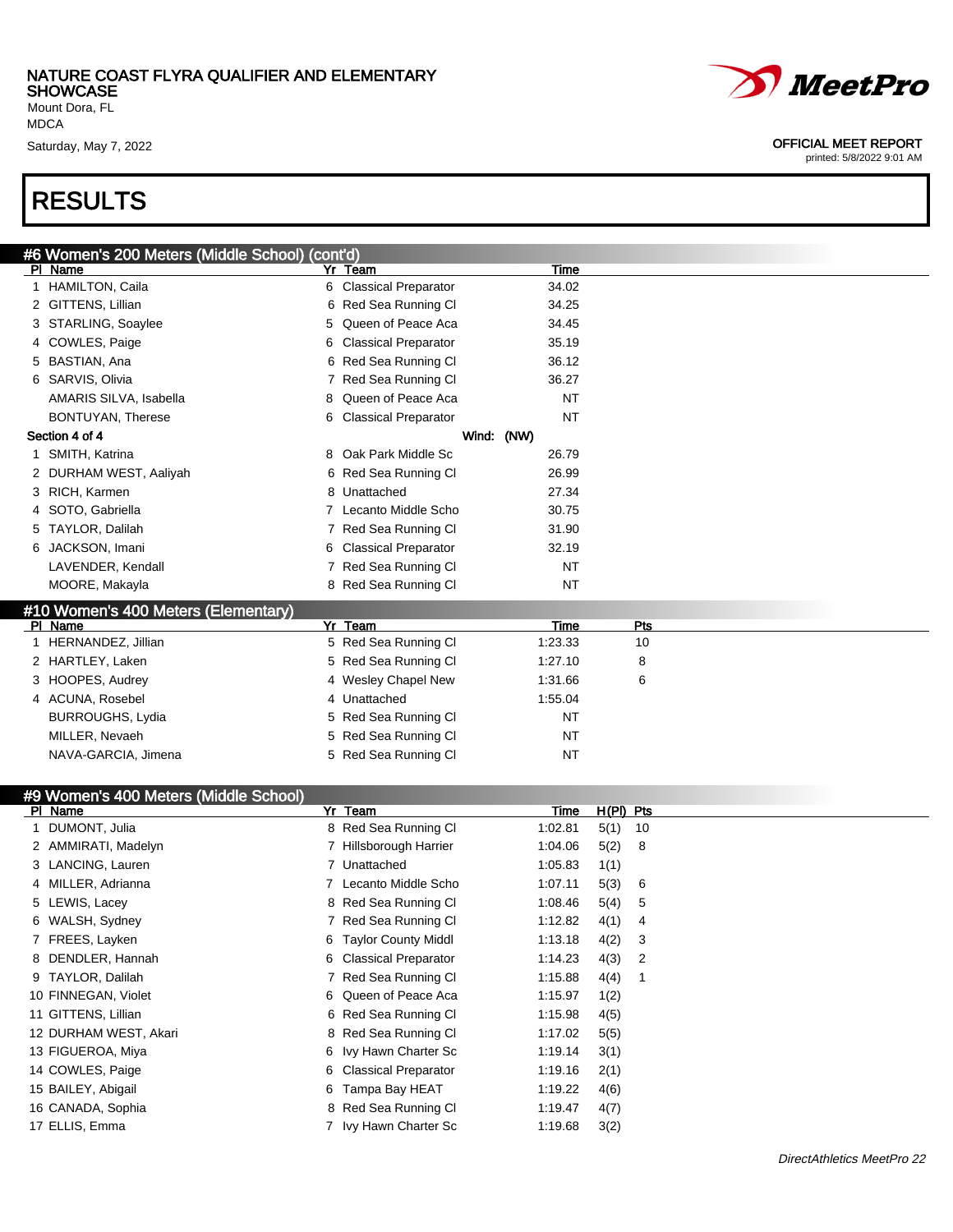Mount Dora, FL MDCA

### RESULTS

#### Saturday, May 7, 2022 2002

| #9 Women's 400 Meters (Middle School) (cont'd) |                        |             |                |
|------------------------------------------------|------------------------|-------------|----------------|
| PI Name                                        | <b>Yr Team</b>         | <b>Time</b> | $H(PI)$ Pts    |
| 18 SARVIS, Olivia                              | 7 Red Sea Running Cl   | 1:22.17     | 3(3)           |
| 19 HAMILTON, Caila                             | 6 Classical Preparator | 1:27.69     | 3(4)           |
| 20 JACKSON, Imani                              | 6 Classical Preparator | 1:31.04     | 3(5)           |
| TRIDICO, Carma                                 | 7 Classical Preparator | <b>DNF</b>  | 1              |
| DOLAN, Evie                                    | 6 Classical Preparator | NT          | 2              |
| JUSTO, Lisabel                                 | 6 Ivy Hawn Charter Sc  | NT          | 2              |
| <b>BARNHART, Evie</b>                          | 7 Ivy Hawn Charter Sc  | NT          | $\overline{2}$ |
| COBBS, Avalynne                                | 6 Ivy Hawn Charter Sc  | NT          | 2              |
| FARRELL, Eirinn                                | 7 Classical Preparator | NT          | $\overline{2}$ |
| <b>BONTUYAN, Therese</b>                       | 6 Classical Preparator | NT          | 3              |
| VANDELL, Anna                                  | 8 Ivy Hawn Charter Sc  | NT          | 3              |
| LOTT, Justice                                  | 6 Ivy Hawn Charter Sc  | NT          | 3              |
| SIMSEK, Victoria                               | 6 Red Sea Running Cl   | NT          | 4              |
| COLLANTE, Estella                              | 8 Queen of Peace Aca   | NT          | 5              |
| LEMAY, Desianna                                | 8 Ivy Hawn Charter Sc  | NT          | 5              |
| <b>BABINGTON, Emily</b>                        | 8 Red Sea Running Cl   | NT          | 5              |
|                                                |                        |             |                |
| <b>SECTION RESULTS</b>                         |                        |             |                |
| PI Name                                        | Yr_Team                | Time        |                |
| Section 1 of 5                                 |                        |             |                |
| 1 LANCING, Lauren                              | 7 Unattached           | 1:05.83     |                |
| 2 FINNEGAN, Violet                             | 6 Queen of Peace Aca   | 1:15.97     |                |
| TRIDICO, Carma                                 | 7 Classical Preparator | <b>DNF</b>  |                |
| Section 2 of 5                                 |                        |             |                |
| 1 COWLES, Paige                                | 6 Classical Preparator | 1:19.16     |                |
| DOLAN, Evie                                    | 6 Classical Preparator | <b>NT</b>   |                |
| JUSTO, Lisabel                                 | 6 Ivy Hawn Charter Sc  | NT          |                |
| <b>BARNHART, Evie</b>                          | 7 Ivy Hawn Charter Sc  | NT          |                |
| COBBS, Avalynne                                | 6 Ivy Hawn Charter Sc  | NT          |                |
| <b>FARRELL, Eirinn</b>                         | 7 Classical Preparator | <b>NT</b>   |                |
| Section 3 of 5                                 |                        |             |                |
| 1 FIGUEROA, Miya                               | 6 Ivy Hawn Charter Sc  | 1:19.14     |                |
| 2 ELLIS, Emma                                  | 7 Ivy Hawn Charter Sc  | 1:19.68     |                |
| 3 SARVIS, Olivia                               | 7 Red Sea Running Cl   | 1:22.17     |                |
| 4 HAMILTON, Caila                              | 6 Classical Preparator | 1:27.69     |                |
| 5 JACKSON, Imani                               | 6 Classical Preparator | 1:31.04     |                |
| BONTUYAN, Therese                              | 6 Classical Preparator | NT          |                |
| VANDELL, Anna                                  | 8 Ivy Hawn Charter Sc  | <b>NT</b>   |                |
| LOTT, Justice                                  | 6 Ivy Hawn Charter Sc  | <b>NT</b>   |                |
| Section 4 of 5                                 |                        |             |                |
| 1 WALSH, Sydney                                | 7 Red Sea Running Cl   | 1:12.82     |                |
| 2 FREES, Layken                                | 6 Taylor County Middl  | 1:13.18     |                |
| 3 DENDLER, Hannah                              | 6 Classical Preparator | 1:14.23     |                |
| 4 TAYLOR, Dalilah                              | 7 Red Sea Running Cl   | 1:15.88     |                |
| 5 GITTENS, Lillian                             | 6 Red Sea Running Cl   | 1:15.98     |                |
| 6 BAILEY, Abigail                              | 6 Tampa Bay HEAT       | 1:19.22     |                |
|                                                |                        |             |                |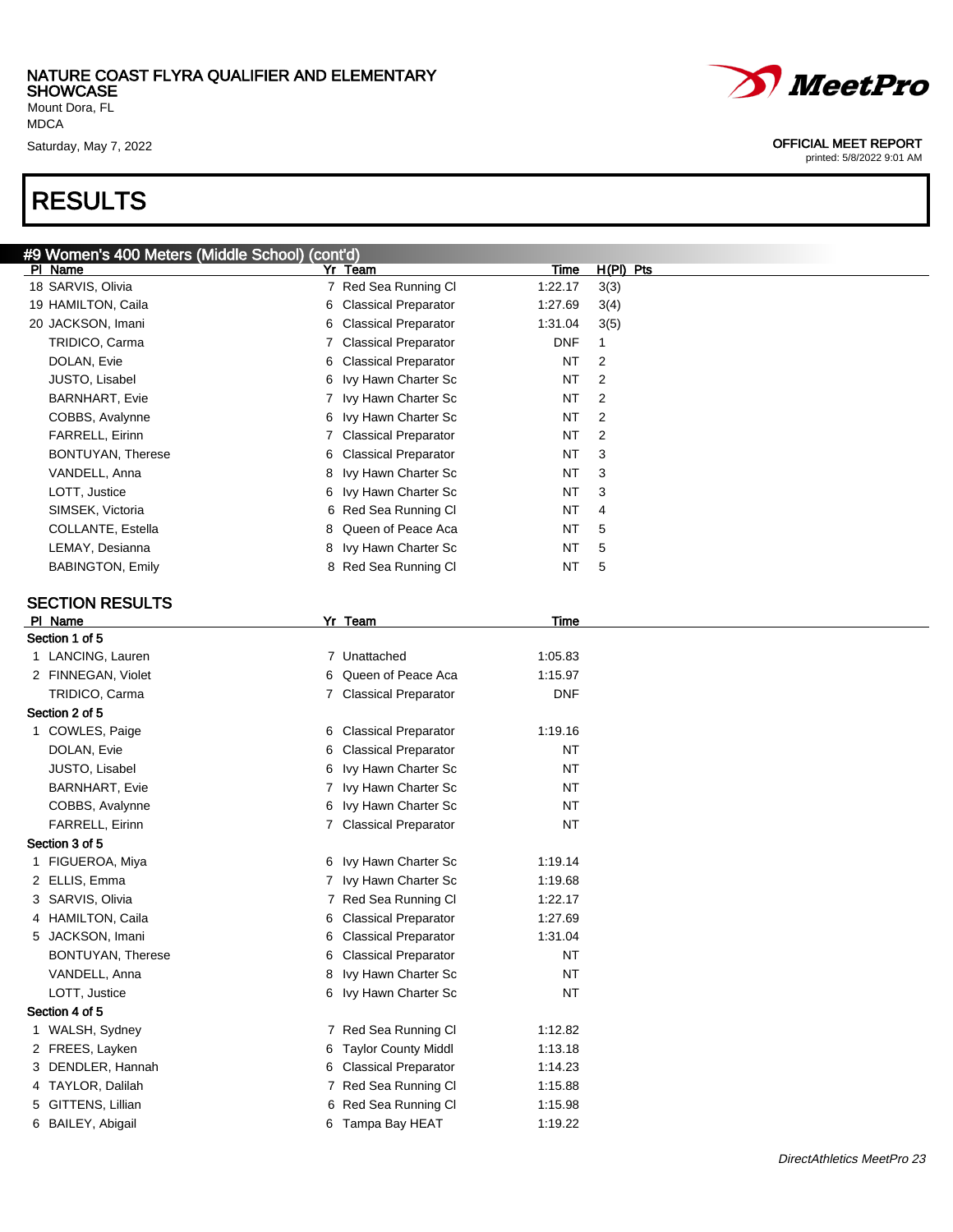Mount Dora, FL MDCA

### RESULTS

| <i>MeetPro</i> |
|----------------|
|                |

Saturday, May 7, 2022 **OFFICIAL MEET REPORT** 

| #9 Women's 400 Meters (Middle School) (cont'd) |                          |           |           |  |
|------------------------------------------------|--------------------------|-----------|-----------|--|
| PI Name                                        | Yr Team                  | Time      |           |  |
| 7 CANADA, Sophia                               | 8 Red Sea Running Cl     | 1:19.47   |           |  |
| SIMSEK, Victoria                               | 6 Red Sea Running Cl     | <b>NT</b> |           |  |
| Section 5 of 5                                 |                          |           |           |  |
| 1 DUMONT, Julia                                | 8 Red Sea Running Cl     | 1:02.81   |           |  |
| 2 AMMIRATI, Madelyn                            | 7 Hillsborough Harrier   | 1:04.06   |           |  |
| 3 MILLER, Adrianna                             | 7 Lecanto Middle Scho    | 1:07.11   |           |  |
| 4 LEWIS, Lacey                                 | 8 Red Sea Running Cl     | 1:08.46   |           |  |
| 5 DURHAM WEST, Akari                           | 8 Red Sea Running Cl     | 1:17.02   |           |  |
| COLLANTE, Estella                              | Queen of Peace Aca<br>8. | <b>NT</b> |           |  |
| LEMAY, Desianna                                | Ivy Hawn Charter Sc<br>8 | <b>NT</b> |           |  |
| <b>BABINGTON, Emily</b>                        | 8 Red Sea Running Cl     | <b>NT</b> |           |  |
| #13 Women's 800 Meters (Elementary)            |                          |           |           |  |
| PI Name                                        | Yr Team                  | Time      | Pts       |  |
| 1 SANCHEZ, Isabella                            | 5 Wesley Chapel New      | 2:50.61   | 10        |  |
| 2 COLEMEN, Madison                             | 5 Round Lake Charter     | 3:00.95   | 8         |  |
| 3 MCGOVERN, Rylee                              | 3 Ocala Distance Proj    | 3:09.33   | 6         |  |
| 4 HERNANDEZ, Jillian                           | 5 Red Sea Running Cl     | 3:12.08   | 5         |  |
| 5 BISTANY CHARLES, Kaiya                       | Rampello K-8 Schoo<br>5  | 3:13.77   | 4         |  |
| 6 MCGOVERN, Reese                              | 2 Ocala Distance Proj    | 3:14.05   | 3         |  |
| 7 PATEL, Annika                                | 5 Round Lake Charter     | 3:18.84   | 2         |  |
| 8 RISNER, Brooklyn                             | 5 Ocala Distance Proj    | 3:23.55   | 1         |  |
| 9 HARTLEY, Laken                               | 5 Red Sea Running Cl     | 3:27.56   |           |  |
| 10 CARDWELL, Aubree                            | 4 Red Sea Running Cl     | 3:40.15   |           |  |
| 11 HOOPES, Peyton                              | 2 Wesley Chapel New      | 3:48.98   |           |  |
| <b>VYLONIS, Brielle</b>                        | 5 Round Lake Charter     | NT        |           |  |
| LAMMENS, Natalie                               | 5 Ocala Distance Proj    | <b>NT</b> |           |  |
| <b>BURROUGHS, Lydia</b>                        | 5 Red Sea Running Cl     | <b>NT</b> |           |  |
| <b>IWANSKI, Mary</b>                           | 5 Wesley Chapel New      | NT        |           |  |
| HOOPES, Audrey                                 | 4 Wesley Chapel New      | <b>NT</b> |           |  |
| NAVA-GARCIA, Jimena                            | 5 Red Sea Running Cl     | <b>NT</b> |           |  |
| MILLER, Nevaeh                                 | 5 Red Sea Running Cl     | <b>NT</b> |           |  |
|                                                |                          |           |           |  |
| #14 Women's 800 Meters (Middle School)         |                          |           |           |  |
| PI Name                                        | Yr Team                  | Time      | H(PI) Pts |  |

| PI Name               | Yr Team                | H(PI) Pts<br>Time    |  |
|-----------------------|------------------------|----------------------|--|
| 1 THOMAS, Cheyenne    | 7 Red Sea Running CI   | $2(1)$ 10<br>2:33.44 |  |
| 2 CURTIS, Ava         | 8 Ocala Distance Proj  | $2(2)$ 8<br>2:35.75  |  |
| 3 NOLL, Caitlyn       | 7 Red Sea Running CI   | 2(3) 6<br>2:36.00    |  |
| 4 WELLS, Allison      | 7 Wesley Chapel New    | 2(4) 5<br>2:41.69    |  |
| 5 AESCHLEMAN, Ainsley | 8 Hillsborough Harrier | $2(5)$ 4<br>2:42.39  |  |
| 6 SCOTT, Ruby         | 8 Ocala Distance Proj  | $1(1)$ 3<br>2:46.34  |  |
| 7 AMMIRATI, Madelyn   | 7 Hillsborough Harrier | $1(2)$ 2<br>2:48.64  |  |
| 8 DEY, Allie          | 8 Queen of Peace Aca   | 2(6)<br>2:49.72      |  |
| 9 GRIFFIN, Olivia     | 7 Unattached           | 2:51.02<br>2(7)      |  |
| 10 POEKERT, Emma      | 6 Wesley Chapel New    | 2(8)<br>2:56.35      |  |
| 11 WALSH, Sydney      | 7 Red Sea Running CI   | 3:00.33<br>2(9)      |  |
| 12 ROBERTS, Ansley    | 6 Ocala Distance Proj  | 2(10)<br>3:00.81     |  |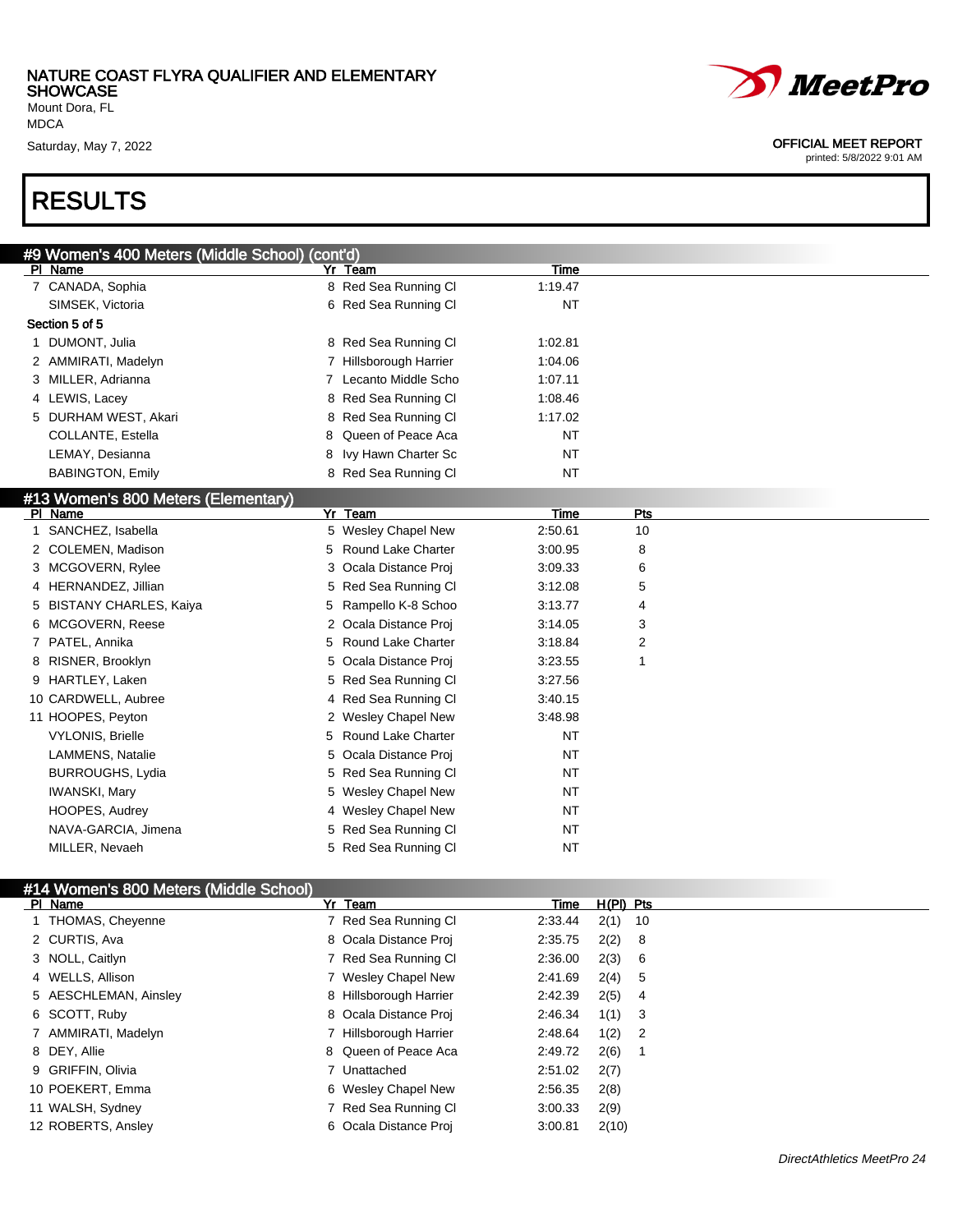Mount Dora, FL MDCA

### RESULTS



#### Saturday, May 7, 2022 **OFFICIAL MEET REPORT**

| #14 Women's 800 Meters (Middle School) (cont'd) |   |                            |           |                |
|-------------------------------------------------|---|----------------------------|-----------|----------------|
| PI Name                                         |   | Yr Team                    | Time      | $H(PI)$ Pts    |
| 13 FINNEGAN, Violet                             |   | 6 Queen of Peace Aca       | 3:05.91   | 1(3)           |
| 14 BURKE, Audrey                                | 6 | Rampello K-8 Schoo         | 3:06.22   | 1(4)           |
| 15 CARDWELL, Hayley                             |   | 6 Red Sea Running Cl       | 3:10.65   | 1(5)           |
| 16 DELLINGER, Esme                              |   | 7 Red Sea Running Cl       | 3:11.04   | 1(6)           |
| 17 TAYLOR, Dalilah                              |   | 7 Red Sea Running Cl       | 3:11.08   | 2(11)          |
| 18 FREES, Layken                                | 6 | <b>Taylor County Middl</b> | 3:11.15   | 1(7)           |
| 19 CANADA, Sophia                               |   | 8 Red Sea Running Cl       | 3:12.08   | 1(8)           |
| 20 BAKER, Savannah                              | 6 | Rampello K-8 Schoo         | 3:13.01   | 1(9)           |
| 21 ACUNA, Alice                                 | 5 | Ivy Hawn Charter Sc        | 3:13.62   | 1(10)          |
| 22 SUAREZ, Nikki                                |   | 8 Red Sea Running Cl       | 4:22.61   | 1(11)          |
| DURHAM WEST, Akari                              |   | 8 Red Sea Running Cl       | ΝT        | 1              |
| QUICK, Emma                                     | 7 | Ivy Hawn Charter Sc        | ΝT        | 1              |
| GITTENS, Lillian                                |   | 6 Red Sea Running Cl       | ΝT        | 1              |
| VANDELL, Anna                                   | 8 | Ivy Hawn Charter Sc        | ΝT        | 1              |
| NEHR, Olivia                                    | 6 | Chasco Middle Scho         | ΝT        | 1              |
| COLLANTE, Estella                               | 8 | Queen of Peace Aca         | ΝT        | 1              |
| BONOMO, Samantha                                |   | 7 Wesley Chapel New        | ΝT        | 1              |
| FORD, Kailyn                                    |   | 7 Hillsborough Harrier     | ΝT        | 1              |
| DUMONT, Julia                                   |   | 8 Red Sea Running Cl       | ΝT        | 2              |
| NOLL, Cassidy                                   |   | 7 Red Sea Running Cl       | ΝT        | 2              |
| CURTIS, Emma                                    |   | 8 Ocala Distance Proj      | ΝT        | 2              |
|                                                 |   | 8 Red Sea Running Cl       |           | 2              |
| ENIX, Kayla                                     |   |                            | ΝT        | 2              |
| WILCOX, Katelin                                 |   | 7 Hillsborough Harrier     | ΝT        |                |
| <b>CUTHBERTSON, Harper</b>                      |   | 6 Berkeley Prep HS         | ΝT        | 2              |
| STUART, Kadence                                 |   | 6 Unattached               | ΝT        | 2              |
| <b>HERNES, Ella</b>                             | 8 | Ivy Hawn Charter Sc        | ΝT        | $\overline{2}$ |
| WRIGHT, Heaven                                  |   | 7 Red Sea Running Cl       | ΝT        | 2              |
| <b>SECTION RESULTS</b>                          |   |                            |           |                |
| PI Name                                         |   | Yr Team                    | Time      |                |
| Section 1 of 2                                  |   |                            |           |                |
| 1 SCOTT, Ruby                                   |   | 8 Ocala Distance Proj      | 2:46.34   |                |
| 2 AMMIRATI, Madelyn                             |   | 7 Hillsborough Harrier     | 2:48.64   |                |
| 3 FINNEGAN, Violet                              | 6 | Queen of Peace Aca         | 3:05.91   |                |
| 4 BURKE, Audrey                                 | 6 | Rampello K-8 Schoo         | 3:06.22   |                |
| 5 CARDWELL, Hayley                              |   | 6 Red Sea Running Cl       | 3:10.65   |                |
| 6 DELLINGER, Esme                               |   | 7 Red Sea Running Cl       | 3:11.04   |                |
| 7 FREES, Layken                                 |   | 6 Taylor County Middl      | 3:11.15   |                |
| 8 CANADA, Sophia                                |   | 8 Red Sea Running Cl       | 3:12.08   |                |
|                                                 |   |                            |           |                |
| 9 BAKER, Savannah                               | 6 | Rampello K-8 Schoo         | 3:13.01   |                |
| 10 ACUNA, Alice                                 | 5 | Ivy Hawn Charter Sc        | 3:13.62   |                |
| 11 SUAREZ, Nikki                                |   | 8 Red Sea Running Cl       | 4:22.61   |                |
| DURHAM WEST, Akari                              |   | 8 Red Sea Running Cl       | <b>NT</b> |                |
| QUICK, Emma                                     | 7 | Ivy Hawn Charter Sc        | <b>NT</b> |                |
| GITTENS, Lillian                                |   | 6 Red Sea Running Cl       | NT        |                |
| VANDELL, Anna                                   |   | 8 Ivy Hawn Charter Sc      | <b>NT</b> |                |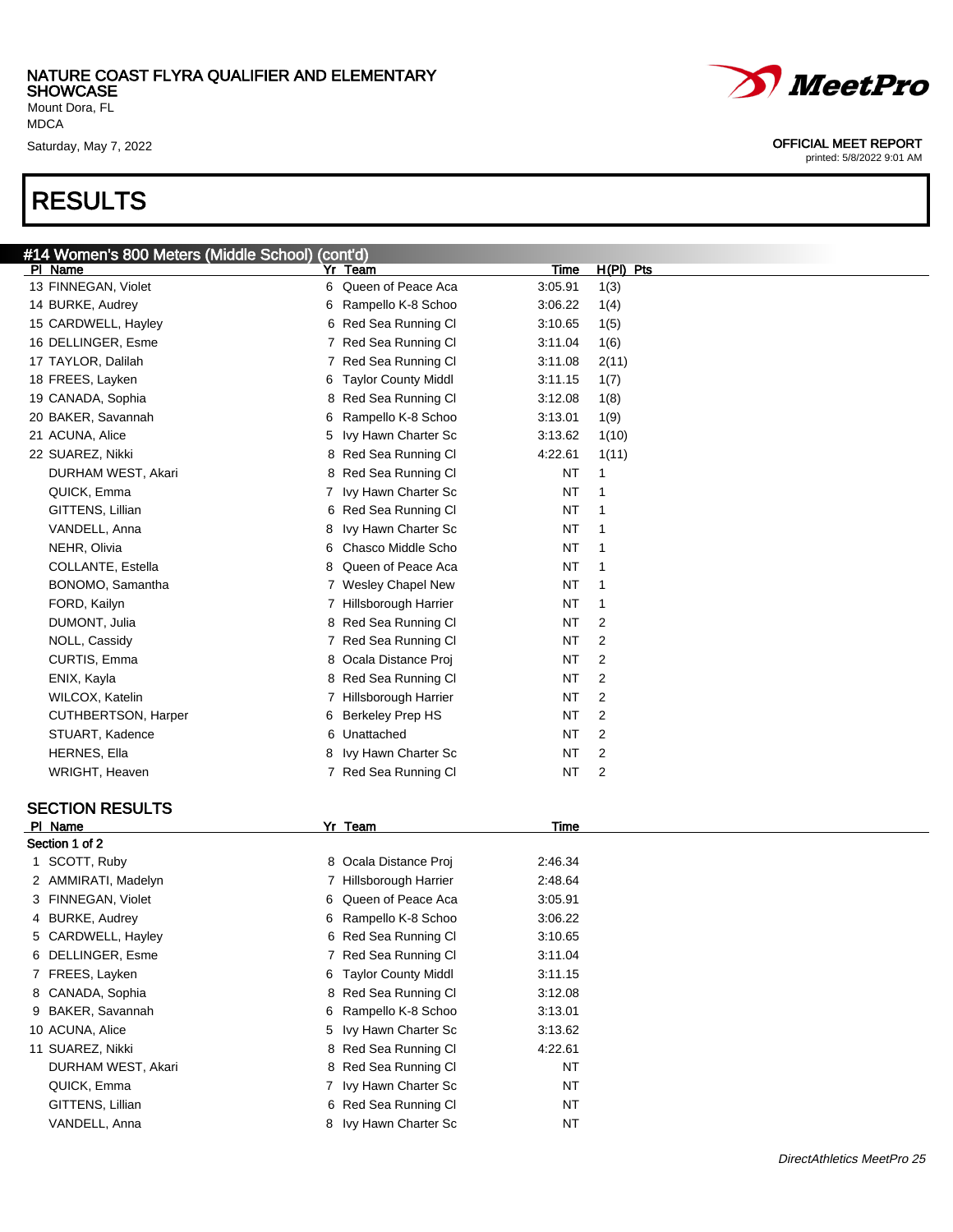Mount Dora, FL MDCA

### RESULTS



Saturday, May 7, 2022 **OFFICIAL MEET REPORT** 

printed: 5/8/2022 9:01 AM

| #14 Women's 800 Meters (Middle School) (cont'd) |                        |           |
|-------------------------------------------------|------------------------|-----------|
| PI Name                                         | Yr Team                | Time      |
| NEHR, Olivia                                    | 6 Chasco Middle Scho   | <b>NT</b> |
| COLLANTE, Estella                               | 8 Queen of Peace Aca   | <b>NT</b> |
| BONOMO, Samantha                                | 7 Wesley Chapel New    | <b>NT</b> |
| FORD, Kailyn                                    | 7 Hillsborough Harrier | <b>NT</b> |
| Section 2 of 2                                  |                        |           |
| THOMAS, Cheyenne                                | 7 Red Sea Running Cl   | 2:33.44   |
| 2 CURTIS, Ava                                   | 8 Ocala Distance Proj  | 2:35.75   |
| 3 NOLL, Caitlyn                                 | 7 Red Sea Running Cl   | 2:36.00   |
| 4 WELLS, Allison                                | 7 Wesley Chapel New    | 2:41.69   |
| 5 AESCHLEMAN, Ainsley                           | 8 Hillsborough Harrier | 2:42.39   |
| 6 DEY, Allie                                    | 8 Queen of Peace Aca   | 2:49.72   |
| <b>GRIFFIN, Olivia</b>                          | 7 Unattached           | 2:51.02   |
| 8 POEKERT, Emma                                 | 6 Wesley Chapel New    | 2:56.35   |
| 9 WALSH, Sydney                                 | 7 Red Sea Running Cl   | 3:00.33   |
| 10 ROBERTS, Ansley                              | 6 Ocala Distance Proj  | 3:00.81   |
| 11 TAYLOR, Dalilah                              | 7 Red Sea Running Cl   | 3:11.08   |
| WILCOX, Katelin                                 | 7 Hillsborough Harrier | <b>NT</b> |
| NOLL, Cassidy                                   | 7 Red Sea Running Cl   | <b>NT</b> |
| CURTIS, Emma                                    | 8 Ocala Distance Proj  | <b>NT</b> |
| ENIX, Kayla                                     | 8 Red Sea Running Cl   | <b>NT</b> |
| DUMONT, Julia                                   | 8 Red Sea Running Cl   | <b>NT</b> |
| CUTHBERTSON, Harper                             | 6 Berkeley Prep HS     | <b>NT</b> |
| STUART, Kadence                                 | 6 Unattached           | <b>NT</b> |
| HERNES, Ella                                    | 8 Ivy Hawn Charter Sc  | NT        |
| <b>WRIGHT, Heaven</b>                           | 7 Red Sea Running Cl   | <b>NT</b> |

#### #18 Women's 1500 Meters (Elementary)

| $\pi$ to vibility 1900 motors (Lietificated) |                       |           |            |  |
|----------------------------------------------|-----------------------|-----------|------------|--|
| PI Name                                      | Yr Team               | Time      | <b>Pts</b> |  |
| 1 HALLICK, Lyla                              | 6 Ocala Distance Proj | 5:27.45   | 10         |  |
| 2 SANCHEZ, Isabella                          | 5 Wesley Chapel New   | 5:43.73   | 8          |  |
| 3 MISHLER, Lindsey                           | 5 Red Sea Running CI  | 6:14.47   | 6          |  |
| 4 FISHER, Maggie                             | 6 Unattached          | 6:15.78   |            |  |
| 5 HARTLEY, Laken                             | 5 Red Sea Running CI  | 6:16.05   | 5          |  |
| 6 HERNANDEZ, Jillian                         | 5 Red Sea Running Cl  | 6:19.95   | 4          |  |
| NAVA-GARCIA, Jimena                          | 5 Red Sea Running CI  | 6:24.01   | 3          |  |
| 8 BURROUGHS, Lydia                           | 5 Red Sea Running CI  | 6:27.14   | 2          |  |
| 9 LAMMENS, Natalie                           | 5 Ocala Distance Proj | 6:30.40   |            |  |
| 10 HOOPES, Audrey                            | 4 Wesley Chapel New   | 6:30.43   |            |  |
| 11 MILLER, Nevaeh                            | 5 Red Sea Running CI  | 6:35.76   |            |  |
| 12 RISNER, Brooklyn                          | 5 Ocala Distance Proj | 6:39.75   |            |  |
| 13 CARDWELL, Aubree                          | 4 Red Sea Running Cl  | 6.59.83   |            |  |
| 14 IWANSKI, Mary                             | 5 Wesley Chapel New   | 7:04.53   |            |  |
| 15 BARNES, Azalea                            | 3 Wesley Chapel New   | 7:06.87   |            |  |
| 16 GARAGUSO, Lyla                            | 5 Red Sea Running CI  | 7:21.52   |            |  |
| 17 HOOPES, Peyton                            | 2 Wesley Chapel New   | 7:42.12   |            |  |
| <b>BISTANY CHARLES, Kaiya</b>                | 5 Rampello K-8 Schoo  | <b>NT</b> |            |  |
| COLEMEN, Madison                             | 5 Round Lake Charter  | <b>NT</b> |            |  |
|                                              |                       |           |            |  |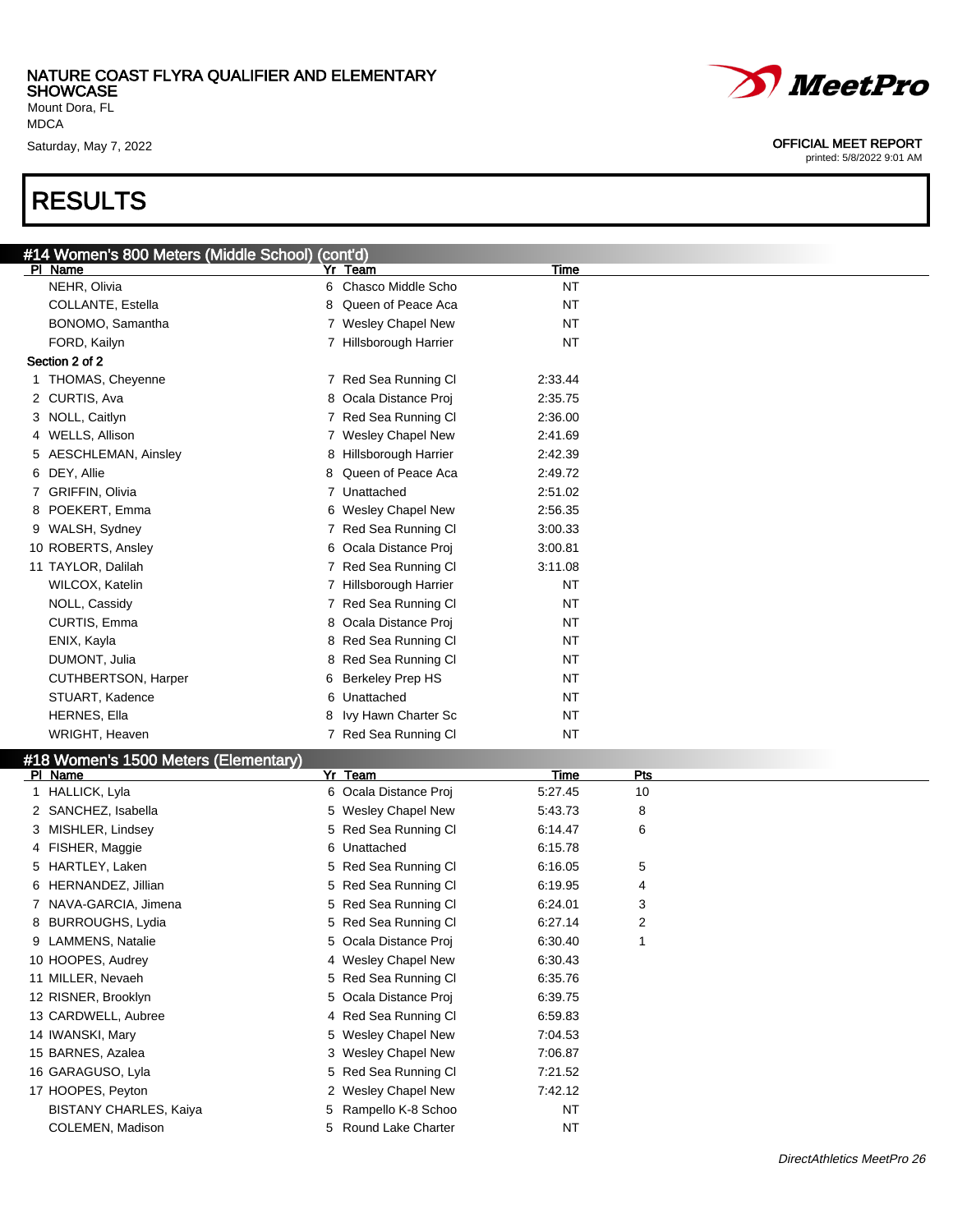Mount Dora, FL MDCA

### RESULTS

| <b>RESULTS</b>                                |                              |                 |           |  |
|-----------------------------------------------|------------------------------|-----------------|-----------|--|
|                                               |                              |                 |           |  |
| #18 Women's 1500 Meters (Elementary) (cont'd) |                              |                 |           |  |
| PI Name                                       | Yr Team                      | Time            | Pts       |  |
| <b>VYLONIS, Brielle</b>                       | 5 Round Lake Charter         | <b>NT</b>       |           |  |
| PATEL, Annika                                 | Round Lake Charter<br>5      | <b>NT</b>       |           |  |
| #17 Women's 1500 Meters (Middle School)       |                              |                 |           |  |
| PI Name                                       | Yr Team                      | Time            | H(PI) Pts |  |
| 1 GAONA-ZELAYA, Natalia                       | 6 Wesley Chapel New          | 5:10.46<br>2(1) | 10        |  |
| 2 THOMAS, Cheyenne                            | 7 Red Sea Running Cl         | 5:10.62<br>2(2) | 8         |  |
| 3 NOLL, Caitlyn                               | 7 Red Sea Running Cl         | 5:16.93<br>2(3) | 6         |  |
| 4 EUDALY, Katherine                           | 6 Unattached                 | 5:18.60<br>2(4) |           |  |
| 5 CUTHBERTSON, Harper                         | <b>Berkeley Prep HS</b><br>6 | 5:27.39<br>2(5) | 5         |  |
| 6 ENIX, Kayla                                 | 8 Red Sea Running Cl         | 5:29.05<br>2(6) | 4         |  |
| 7 SCOTT, Ruby                                 | Ocala Distance Proj<br>8     | 5:31.41<br>2(7) | 3         |  |
| 8 AESCHLEMAN, Ainsley                         | Hillsborough Harrier<br>8    | 5:32.70<br>2(8) | 2         |  |
| 9 CURTIS, Emma                                | 8 Ocala Distance Proj        | 5:32.78<br>2(9) | 1         |  |
| 10 WELLS, Allison                             | 7 Wesley Chapel New          | 5.33.74         | 2(10)     |  |
| 11 CURTIS, Ava                                | 8 Ocala Distance Proj        | 5:38.79         | 2(11)     |  |
| 12 POEKERT, Emma                              | 6 Wesley Chapel New          | 5:49.50         | 2(12)     |  |
| 13 MAHAIR, Kylie                              | 7 Red Sea Running Cl         | 5:50.90<br>1(1) |           |  |
| 14 DEY, Allie                                 | Queen of Peace Aca<br>8      | 5:55.82         | 2(13)     |  |
| 15 COLEMEN, Madison                           | <b>Round Lake Charter</b>    | 5:57.17<br>1(2) |           |  |
| 16 MORALES, Kyleigh                           | Ivy Hawn Charter Sc<br>6     | 5:59.96         | 2(14)     |  |
| 17 RISNER, Savannah                           | Ocala Distance Proj<br>8     | 6:02.45         | 2(15)     |  |
| 18 ROBERTS, Ansley                            | Ocala Distance Proj          | 6:07.34<br>1(3) |           |  |
| 19 BURKE, Audrey                              | Rampello K-8 Schoo<br>6      | 6:15.73<br>1(4) |           |  |
| 20 DELLINGER, Esme                            | 7 Red Sea Running Cl         | 6:17.74<br>1(5) |           |  |
| 21 PATEL, Annika                              | 5 Round Lake Charter         | 6:18.45<br>1(6) |           |  |
| 22 CANADA, Sophia                             | 8 Red Sea Running Cl         | 6:19.37<br>1(7) |           |  |
| 23 FARR, Faith                                | 6 Red Sea Running Cl         | 6:26.75<br>1(8) |           |  |
| 24 FISHER, Danae                              | <b>SR Unattached</b>         | 6:27.34<br>1(9) |           |  |
| 25 LOTT, Justice                              | 6 Ivy Hawn Charter Sc        | 6:39.39         | 1(10)     |  |

#### SECTION RESULTS

| PI Name            | Yr Team               | Time    |  |
|--------------------|-----------------------|---------|--|
| Section 1 of 2     |                       |         |  |
| 1 MAHAIR, Kylie    | 7 Red Sea Running CI  | 5:50.90 |  |
| 2 COLEMEN, Madison | 5 Round Lake Charter  | 5:57.17 |  |
| 3 ROBERTS, Ansley  | 6 Ocala Distance Proj | 6:07.34 |  |

26 BAKER, Savannah 6 Rampello K-8 Schoo 6:43.06 1(11) 27 MALDONADO, Sophia 6 Red Sea Running Cl 7:02.18 1(12) 28 REIGHTLER, Willow 6 Classical Preparator 7:54.27 1(13) 29 BONOMO, Samantha 7 Wesley Chapel New 7:59.83 1(14) BALLARD, Meaghan **8 Hillsborough Harrier** NT 1 ACUNA, Alice 5 Ivy Hawn Charter Sc NT 1 QUICK, Emma **7 Ivy Hawn Charter Sc** NT 1 FORD, Kailyn 7 Hillsborough Harrier NT 1 HERNES, Ella 8 Ivy Hawn Charter Sc NT 2 LEMAY, Desianna **8 Ivy Hawn Charter Sc** NT 2



#### Saturday, May 7, 2022 2002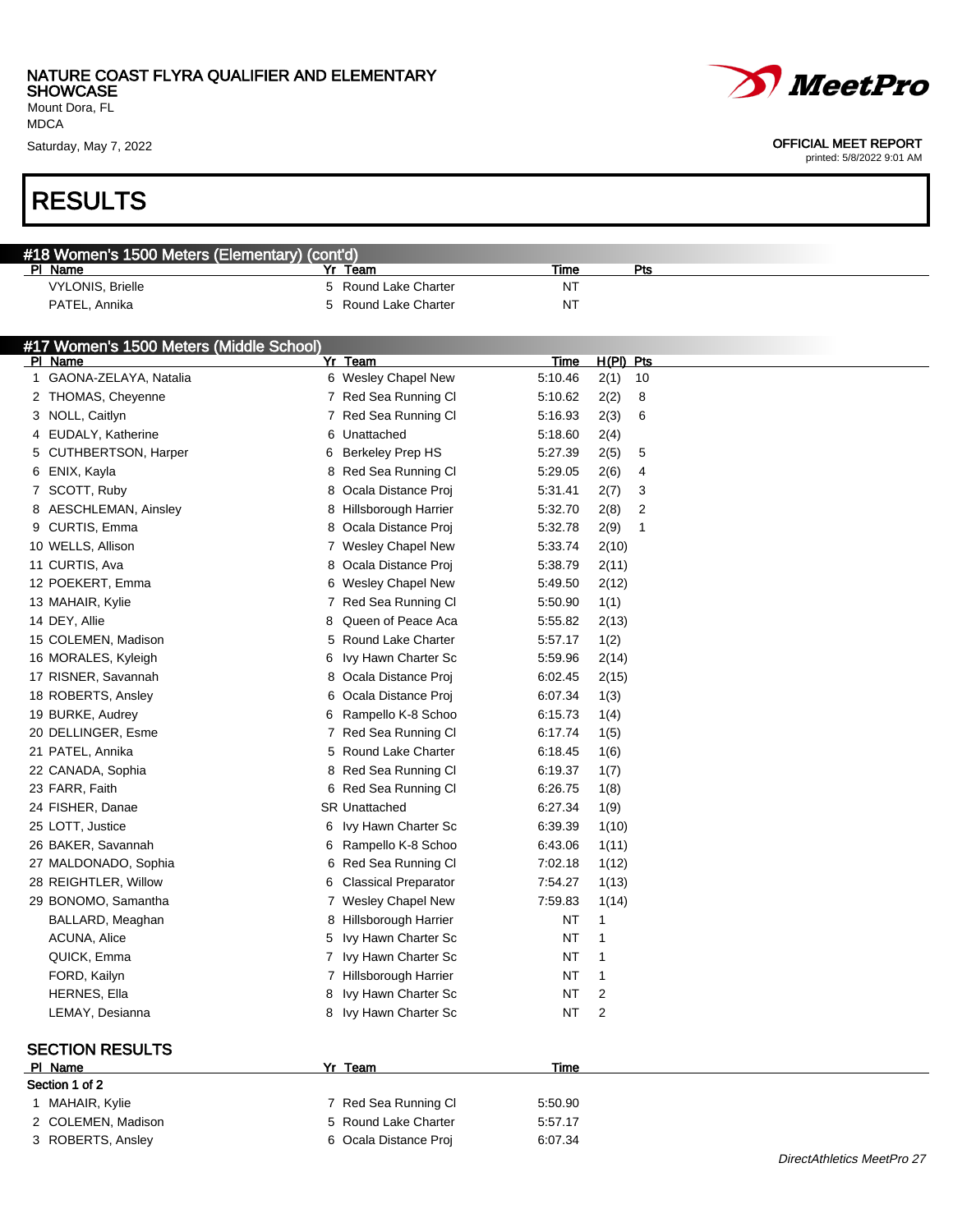Mount Dora, FL MDCA

### RESULTS

| #17 Women's 1500 Meters (Middle School) (cont'd) |                        |             |
|--------------------------------------------------|------------------------|-------------|
| PI Name                                          | Yr Team                | <b>Time</b> |
| 4 BURKE, Audrey                                  | 6 Rampello K-8 Schoo   | 6:15.73     |
| 5 DELLINGER, Esme                                | 7 Red Sea Running Cl   | 6:17.74     |
| 6 PATEL, Annika                                  | 5 Round Lake Charter   | 6:18.45     |
| 7 CANADA, Sophia                                 | 8 Red Sea Running Cl   | 6:19.37     |
| 8 FARR, Faith                                    | 6 Red Sea Running Cl   | 6:26.75     |
| 9 FISHER, Danae                                  | <b>SR Unattached</b>   | 6:27.34     |
| 10 LOTT, Justice                                 | 6 Ivy Hawn Charter Sc  | 6:39.39     |
| 11 BAKER, Savannah                               | 6 Rampello K-8 Schoo   | 6:43.06     |
| 12 MALDONADO, Sophia                             | 6 Red Sea Running CI   | 7:02.18     |
| 13 REIGHTLER, Willow                             | 6 Classical Preparator | 7:54.27     |
| 14 BONOMO, Samantha                              | 7 Wesley Chapel New    | 7:59.83     |
| BALLARD, Meaghan                                 | 8 Hillsborough Harrier | <b>NT</b>   |
| ACUNA, Alice                                     | 5 Ivy Hawn Charter Sc  | <b>NT</b>   |
| QUICK, Emma                                      | 7 Ivy Hawn Charter Sc  | <b>NT</b>   |
| FORD, Kailyn                                     | 7 Hillsborough Harrier | <b>NT</b>   |
| Section 2 of 2                                   |                        |             |
| 1 GAONA-ZELAYA, Natalia                          | 6 Wesley Chapel New    | 5:10.46     |
| 2 THOMAS, Cheyenne                               | 7 Red Sea Running Cl   | 5:10.62     |
| 3 NOLL, Caitlyn                                  | 7 Red Sea Running Cl   | 5:16.93     |
| 4 EUDALY, Katherine                              | 6 Unattached           | 5:18.60     |
| 5 CUTHBERTSON, Harper                            | 6 Berkeley Prep HS     | 5:27.39     |
| 6 ENIX, Kayla                                    | 8 Red Sea Running Cl   | 5:29.05     |
| 7 SCOTT, Ruby                                    | 8 Ocala Distance Proj  | 5:31.41     |
| 8 AESCHLEMAN, Ainsley                            | 8 Hillsborough Harrier | 5:32.70     |
| 9 CURTIS, Emma                                   | 8 Ocala Distance Proj  | 5:32.78     |
| 10 WELLS, Allison                                | 7 Wesley Chapel New    | 5:33.74     |
|                                                  |                        |             |
| 11 CURTIS, Ava                                   | 8 Ocala Distance Proj  | 5:38.79     |
| 12 POEKERT, Emma                                 | 6 Wesley Chapel New    | 5:49.50     |
| 13 DEY, Allie                                    | 8 Queen of Peace Aca   | 5:55.82     |

14 MORALES, Kyleigh 6 Ivy Hawn Charter Sc 5:59.96 RISNER, Savannah 8 Ocala Distance Proj 6:02.45 HERNES, Ella **8 IVy Hawn Charter Sc** NT LEMAY, Desianna **8 IVy Hawn Charter Sc** NT

#### #20 Women's 3000 Meters (Middle School)

| $\mu$ 20 $\mu$ 101110110 0000 Motoro timuuto oonoon |                        |          |     |
|-----------------------------------------------------|------------------------|----------|-----|
| PI Name                                             | Yr Team                | Time     | Pts |
| 1 THOMAS, Cheyenne                                  | 7 Red Sea Running CI   | 11:24.88 | 10  |
| 2 GAONA-ZELAYA, Natalia                             | 6 Wesley Chapel New    | 11:37.10 | 8   |
| 3 RISNER, Savannah                                  | 8 Ocala Distance Proj  | 12:01.30 | 6   |
| 4 WILCOX, Katelin                                   | Hillsborough Harrier   | 12:01.36 | 5   |
| 5 FOSTER, Leah                                      | 7 Hillsborough Harrier | 12:28.52 | 4   |
| 6 WRIGHT, Heaven                                    | 7 Red Sea Running CI   | 12:43.86 | 3   |
| 7 BABINGTON, Emily                                  | 8 Red Sea Running CI   | 12:46.55 | 2   |
| 8 DELLINGER, Esme                                   | 7 Red Sea Running CI   | 13:05.68 |     |
| 9 CHILES, Rachael                                   | 6 Unattached           | 13:24.78 |     |
| 10 CANADA, Sophia                                   | 8 Red Sea Running CI   | 14:05.91 |     |
| 11 REIGHTLER, Willow                                | 6 Classical Preparator | 16:27.65 |     |



#### Saturday, May 7, 2022 2002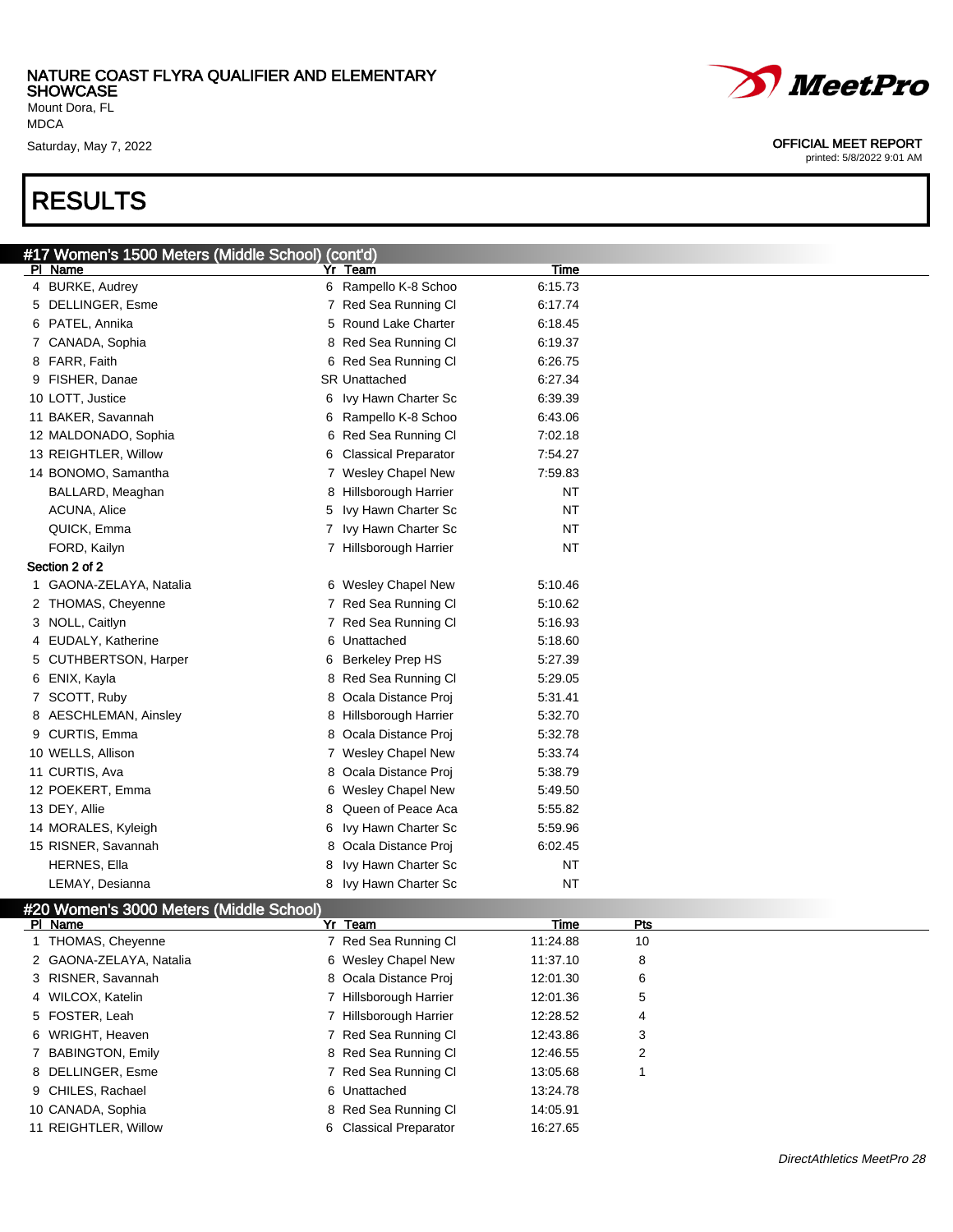Mount Dora, FL MDCA

### RESULTS

| #20 Women's 3000 Meters (Middle School) (cont'd) |                        |          |     |  |  |  |  |  |  |  |  |  |
|--------------------------------------------------|------------------------|----------|-----|--|--|--|--|--|--|--|--|--|
| PI Name                                          | Team                   | Time     | Pts |  |  |  |  |  |  |  |  |  |
| 12 BONOMO, Samantha                              | 7 Wesley Chapel New    | 16:33.92 |     |  |  |  |  |  |  |  |  |  |
| ENIX, Kayla                                      | 8 Red Sea Running Cl   | NT       |     |  |  |  |  |  |  |  |  |  |
| MCDONALD, Ainsley                                | 6 Hillsborough Harrier | NT       |     |  |  |  |  |  |  |  |  |  |

| #22 Women's 100m Hurdles (Middle School) |  |                       |       |      |             |                |  |  |  |  |  |
|------------------------------------------|--|-----------------------|-------|------|-------------|----------------|--|--|--|--|--|
| PI Name                                  |  | Yr Team               | Time  |      | $H(PI)$ Pts |                |  |  |  |  |  |
| MILLER, Adrianna                         |  | Lecanto Middle Scho   | 17.42 | (NW) | $2(1)$ 10   |                |  |  |  |  |  |
| 2 LANCING, Lauren                        |  | 7 Unattached          | 18.00 | (NW) | 2(2)        |                |  |  |  |  |  |
| 3 BANCROFT, Mackenzie                    |  | 8 Unattached          | 18.30 | (NW) | 1(1)        |                |  |  |  |  |  |
| 4 BOLDEN, Peyton                         |  | 8 Taylor County Middl | 18.84 | (NW) | 2(3) 8      |                |  |  |  |  |  |
| 5 CIURA, Zoey                            |  | Lecanto Middle Scho   | 20.30 | (NW) | 2(4) 6      |                |  |  |  |  |  |
| 6 NOLL, Cassidy                          |  | 7 Red Sea Running CI  | 21.70 | (NW) | 1(2)        | -5             |  |  |  |  |  |
| 7 SARVIS, Olivia                         |  | 7 Red Sea Running Cl  | 22.94 | (NW) | 1(3)        | $\overline{4}$ |  |  |  |  |  |
| LAVENDER, Kendall                        |  | 7 Red Sea Running CI  | NT    |      |             |                |  |  |  |  |  |
|                                          |  |                       |       |      |             |                |  |  |  |  |  |

### SECTION RESULTS

| PI Name                                  | Yr Team               | Time  |  |  |  |  |  |  |  |
|------------------------------------------|-----------------------|-------|--|--|--|--|--|--|--|
| Section 1 of 2                           | Wind: (NW)            |       |  |  |  |  |  |  |  |
| 1 BANCROFT, Mackenzie                    | 8 Unattached          | 18.30 |  |  |  |  |  |  |  |
| 2 NOLL, Cassidy                          | 7 Red Sea Running CI  | 21.70 |  |  |  |  |  |  |  |
| 3 SARVIS, Olivia                         | 7 Red Sea Running CI  | 22.94 |  |  |  |  |  |  |  |
| LAVENDER, Kendall                        | Red Sea Running Cl    | NT    |  |  |  |  |  |  |  |
| Section 2 of 2                           | Wind: (NW)            |       |  |  |  |  |  |  |  |
| 1 MILLER, Adrianna                       | Lecanto Middle Scho   | 17.42 |  |  |  |  |  |  |  |
| 2 LANCING, Lauren                        | Unattached            | 18.00 |  |  |  |  |  |  |  |
| 3 BOLDEN, Peyton                         | 8 Taylor County Middl | 18.84 |  |  |  |  |  |  |  |
| 4 CIURA, Zoey                            | Lecanto Middle Scho   | 20.30 |  |  |  |  |  |  |  |
| #24 Women's 200m Hurdles (Middle School) |                       |       |  |  |  |  |  |  |  |

| PI Name             | Yr Team               | Time          | $H(PI)$ Pts |     |
|---------------------|-----------------------|---------------|-------------|-----|
| 1 LAVENDER, Kendall | 7 Red Sea Running CI  | (NW)<br>31.21 | $3(1)$ 10   |     |
| 2 LANCING, Lauren   | Unattached            | (NW)<br>31.28 | 3(2)        |     |
| 3 BOLDEN, Peyton    | 8 Taylor County Middl | (NW)<br>32.11 | 3(3) 8      |     |
| 4 VOLTAIRE, Natalia | 7 Victory Track Club  | (NW)<br>33.48 | $2(1)$ 6    |     |
| 5 GITTENS, Lillian  | 6 Red Sea Running CI  | (NW)<br>38.33 | 2(2) 5      |     |
| 6 WRIGHT, Heaven    | 7 Red Sea Running CI  | (NW)<br>41.03 | 1(1)        | - 4 |
| 7 SARVIS, Olivia    | 7 Red Sea Running CI  | (NW)<br>41.26 | $1(2)$ 3    |     |
| VANDELL, Anna       | 8 Ivy Hawn Charter Sc | NT            |             |     |
| CIURA, Zoey         | 7 Lecanto Middle Scho | NT            | 2           |     |
| MILLER, Adrianna    | Lecanto Middle Scho   | NT            | 2           |     |

| <b>SECTION RESULTS</b> |                       |            |  |  |  |
|------------------------|-----------------------|------------|--|--|--|
| PI Name                | Yr Team               | Time       |  |  |  |
| Section 1 of 3         |                       | Wind: (NW) |  |  |  |
| 1 WRIGHT, Heaven       | 7 Red Sea Running CI  | 41.03      |  |  |  |
| 2 SARVIS, Olivia       | 7 Red Sea Running Cl  | 41.26      |  |  |  |
| VANDELL, Anna          | 8 Ivy Hawn Charter Sc | NT         |  |  |  |
| Section 2 of 3         | Wind:                 | (NW)       |  |  |  |



#### Saturday, May 7, 2022 **OFFICIAL MEET REPORT**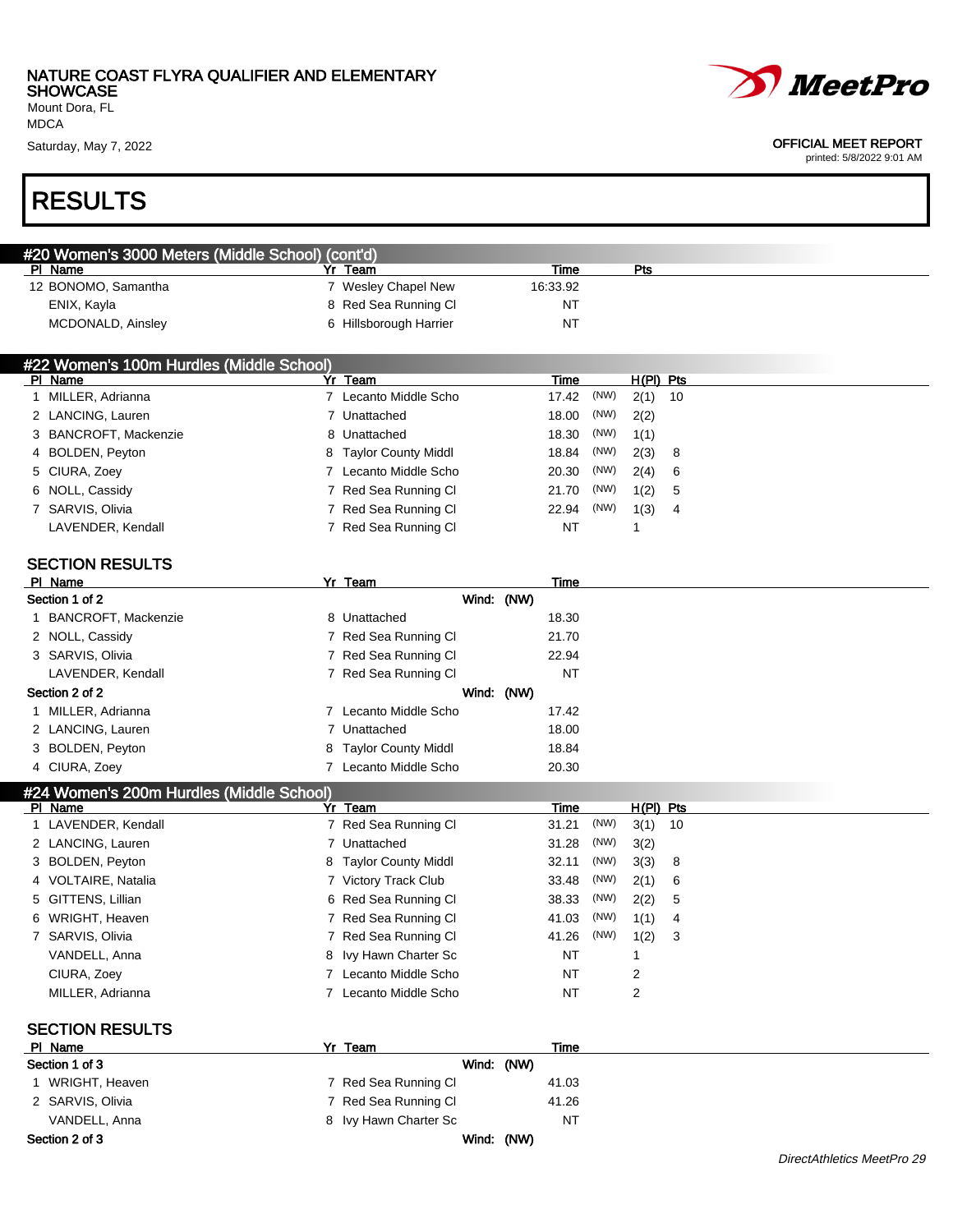Mount Dora, FL MDCA

Saturday, May 7, 2022 **OFFICIAL MEET REPORT** 

RESULTS

|   | #24 Women's 200m Hurdles (Middle School) (cont'd) |                                    |            |         |           |         |                 |      |           |            |     |
|---|---------------------------------------------------|------------------------------------|------------|---------|-----------|---------|-----------------|------|-----------|------------|-----|
|   | PI Name                                           | Yr Team                            |            |         | Time      |         |                 |      |           |            |     |
|   | 1 VOLTAIRE, Natalia                               | 7 Victory Track Club               |            |         | 33.48     |         |                 |      |           |            |     |
|   | 2 GITTENS, Lillian                                | 6 Red Sea Running Cl               |            |         | 38.33     |         |                 |      |           |            |     |
|   | CIURA, Zoey                                       | Lecanto Middle Scho<br>$7^{\circ}$ |            |         | NT        |         |                 |      |           |            |     |
|   | MILLER, Adrianna                                  | 7 Lecanto Middle Scho              |            |         | <b>NT</b> |         |                 |      |           |            |     |
|   | Section 3 of 3                                    |                                    | Wind: (NW) |         |           |         |                 |      |           |            |     |
|   | 1 LAVENDER, Kendall                               | 7 Red Sea Running Cl               |            |         | 31.21     |         |                 |      |           |            |     |
|   | 2 LANCING, Lauren                                 | 7 Unattached                       |            |         | 31.28     |         |                 |      |           |            |     |
|   | 3 BOLDEN, Peyton                                  | 8 Taylor County Middl              |            |         | 32.11     |         |                 |      |           |            |     |
|   | #28 Women's 4 x 100m Relay (Elementary)           |                                    |            |         |           |         |                 |      |           |            |     |
|   | PI Team                                           |                                    |            |         |           |         | Time            |      | Pts       |            |     |
|   | 1 Red Sea Running Club (A)                        |                                    |            |         |           |         | 1:08.50         |      | 10        |            |     |
|   |                                                   |                                    |            |         |           |         |                 |      |           |            |     |
|   | #27 Women's 4 x 100m Relay (Middle School)        |                                    |            |         |           |         |                 |      |           |            |     |
|   | PI Team                                           |                                    |            |         |           |         | Time            |      | Pts       |            |     |
|   | 1 Red Sea Running Club (A)                        |                                    |            |         |           |         | 53.20           |      | 10        |            |     |
|   | 2 Lecanto Middle School (A)                       |                                    |            |         |           |         | 1:00.61         |      | 8         |            |     |
|   | 3 Red Sea Running Club (B)                        |                                    |            |         |           |         | 1:02.88         |      |           |            |     |
| 4 | Classical Preparatory School (A)                  |                                    |            |         |           |         | 1:03.17         |      | 6         |            |     |
|   | 5 Queen of Peace Academy (A)                      |                                    |            |         |           |         | 1:03.73         |      | 5         |            |     |
|   | 6 Red Sea Running Club (C)                        |                                    |            |         |           |         | 1:07.67         |      |           |            |     |
|   | Classical Preparatory School (B)                  |                                    |            |         |           |         | <b>NT</b>       |      |           |            |     |
|   |                                                   |                                    |            |         |           |         |                 |      |           |            |     |
|   | #31 Women's 4 x 400m Relay (Elementary)           |                                    |            |         |           |         |                 |      |           |            |     |
|   | PI Team<br>1 Red Sea Running Club (A)             |                                    |            |         |           |         | Time<br>5:53.74 |      | Pts<br>10 |            |     |
|   |                                                   |                                    |            |         |           |         | 6:08.99         |      | 8         |            |     |
|   | 2 Wesley Chapel New Tampa Mustangs (A)            |                                    |            |         |           |         |                 |      |           |            |     |
|   | #32 Women's 4 x 400m Relay (Middle School)        |                                    |            |         |           |         |                 |      |           |            |     |
|   | PI Team                                           |                                    |            |         |           |         | Time            |      | Pts       |            |     |
|   | 1 Red Sea Running Club (A)                        |                                    |            |         |           |         | 4:27.17         |      | 10        |            |     |
|   | 2 Red Sea Running Club (B)                        |                                    |            |         |           |         | 4:57.34         |      |           |            |     |
|   | 3 Red Sea Running Club (C)                        |                                    |            |         |           |         | 5:21.55         |      |           |            |     |
|   | 4 Ivy Hawn Charter School of the A (A)            |                                    |            |         |           |         | 5:32.12         |      | 8         |            |     |
|   | 5 Classical Preparatory School (A)                |                                    |            |         |           |         | 6:08.77         |      | 6         |            |     |
|   | Queen of Peace Academy (A)                        |                                    |            |         |           |         | NT              |      |           |            |     |
|   |                                                   |                                    |            |         |           |         |                 |      |           |            |     |
|   | #34 Women's 4 x 800m Relay (Middle School)        |                                    |            |         |           |         |                 |      |           |            |     |
|   | PI Team                                           |                                    |            |         |           |         | Time            |      | Pts       |            |     |
|   | 1 Ocala Distance Project (A)                      |                                    |            |         |           |         | 10:39.42        |      | 10        |            |     |
|   | 2 Red Sea Running Club (A)                        |                                    |            |         |           |         | 11:03.48        |      | 8         |            |     |
|   | 3 Ivy Hawn Charter School of the A (A)            |                                    |            |         |           |         | 12:22.82        |      | 6         |            |     |
|   | Wesley Chapel New Tampa Mustangs (A)              |                                    |            |         |           |         | <b>NT</b>       |      |           |            |     |
|   |                                                   |                                    |            |         |           |         |                 |      |           |            |     |
|   | #36 Women's High Jump (Middle School)             |                                    |            |         |           |         |                 |      |           |            |     |
|   | Yr Team<br>PI Name                                | <b>Mark</b>                        | 1.12       | 1.17    | 1.22      | 1.27    | 1.32            | 1.37 | 1.42      | 1.47       | Pts |
|   | 1 LAVENDER, Kendall<br>7 Red Sea Run              | 1.42m 4'73/4                       | $\circ$    | $\circ$ | $\circ$   | $\circ$ | XO              | XO   | XO        | <b>XXX</b> | 10  |

DirectAthletics MeetPro 30

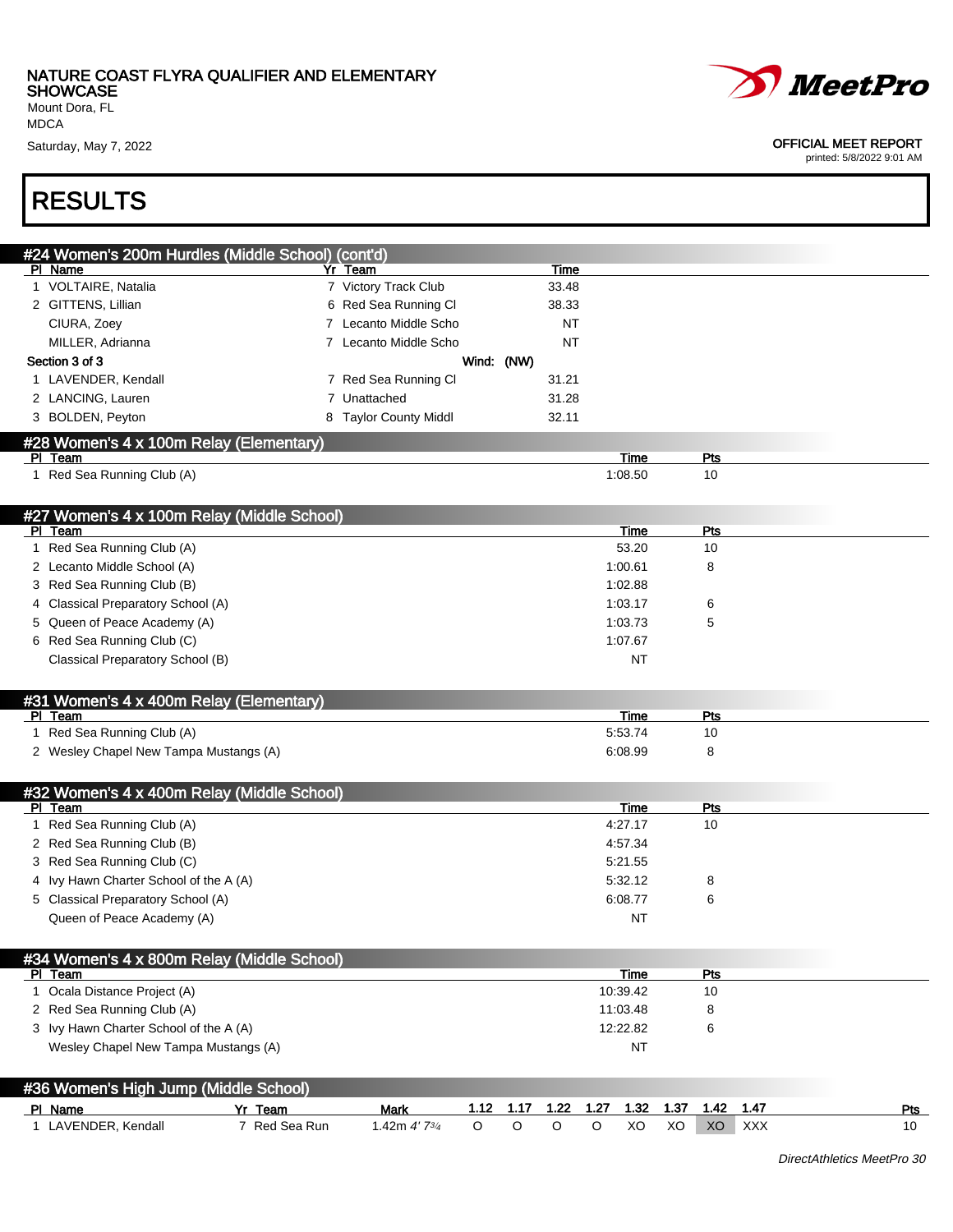Mount Dora, FL MDCA

### RESULTS

| 'Jumn (Middle School) (cont'd). |  |  |
|---------------------------------|--|--|

| #36 Women's High Jump (Middle School) (cont'd) |  |                 |                            |            |      |      |      |            |      |      |            |  |     |
|------------------------------------------------|--|-----------------|----------------------------|------------|------|------|------|------------|------|------|------------|--|-----|
| PI Name                                        |  | Yr Team         | <b>Mark</b>                | 1.12       | 1.17 | 1.22 | 1.27 | 1.32       | 1.37 | 1.42 | 1.47       |  | Pts |
| 2 VANDELL, Anna                                |  | 8 Ivy Hawn Cha  | 1.42m $4'$ 7 $\frac{3}{4}$ | O          | P    | XO   | O    | XXO        | O    | XO   | <b>XXX</b> |  | 8   |
| 3 BANCROFT, Mackenzie                          |  | 8 Unattached    | 1.27m 4'2"                 | O          | O    | O    | XO   | <b>XXX</b> |      |      |            |  |     |
| 4 BABINGTON, Emily                             |  | 8 Red Sea Run   | 1.27m 4'2"                 | O          | O    | XO   | XO   | XXX        |      |      |            |  | 6   |
| 5 MAHAIR, Kylie                                |  | 7 Red Sea Run   | 1.22m 4'0''                | O          | O    | O    | P    | <b>XXX</b> |      |      |            |  | 5   |
| 6 MORALES, Kyleigh                             |  | 6 Ivy Hawn Cha  | 1.22m $4'0''$              | O          | XO   | O    | XXX. |            |      |      |            |  | 4   |
| MOORE, Makayla                                 |  | 8 Red Sea Run   | <b>NH</b>                  | <b>XXX</b> |      |      |      |            |      |      |            |  |     |
| FORTEAU, A'Marie                               |  | 5 Lecanto Middl | <b>NH</b>                  |            |      |      |      |            |      |      |            |  |     |
| GOCKEN, Ava                                    |  | 8 Ivy Hawn Cha  | <b>NH</b>                  | <b>XXX</b> |      |      |      |            |      |      |            |  |     |

| #39 Women's Long Jump (Elementary) |                 |                                          |      |      |                  |       |       |       |       |     |  |  |
|------------------------------------|-----------------|------------------------------------------|------|------|------------------|-------|-------|-------|-------|-----|--|--|
| PI Name                            | Yr Team         | Mark                                     |      | Rnd  | Rnd <sub>2</sub> | Rnd 3 | Rnd 4 | Rnd 5 | Rnd 6 | Pts |  |  |
| GARAGUSO, Lyla                     | 5 Red Sea Run   | $2.87m$ $9'5''$                          | (NW) | 2.77 | 2.79             | 2.87  |       |       |       | 10  |  |  |
| 2 FORTEAU, A'Marie                 | 5 Lecanto Middl | 2.20m $7'$ $2^{3/4}$                     | (NW) | 2.04 | 2.20             | 2.14  |       |       |       |     |  |  |
| 3 ACUNA, Rosebel                   | Unattached      | 2.02m $6'$ 7 <sup>1</sup> / <sub>2</sub> | (NW) | 1.40 | I.79             | 2.02  |       |       |       |     |  |  |

| #40 Women's Long Jump (Middle School) |  |                |                             |      |             |             |             |       |       |       |                |
|---------------------------------------|--|----------------|-----------------------------|------|-------------|-------------|-------------|-------|-------|-------|----------------|
| PI Name                               |  | Yr Team        | <b>Mark</b>                 |      | Rnd 1       | Rnd 2       | Rnd 3       | Rnd 4 | Rnd 5 | Rnd 6 | <b>Pts</b>     |
| 1 RICH, Karmen                        |  | 8 Unattached   | 4.42m 14' 6"                | (NW) | 4.40        | 4.26        | 4.42        |       |       |       |                |
| 2 MOORE, Makayla                      |  | 8 Red Sea Run  | 4.06m $13'4''$              | (NW) | 3.16        | 3.52        | 4.06        |       |       |       | 10             |
| 3 SARVIS, Olivia                      |  | 7 Red Sea Run  | 3.61m $11'10^{1/4}$ (NW)    |      | <b>FOUL</b> | <b>FOUL</b> | 3.61        |       |       |       | 8              |
| 4 WRIGHT, Heaven                      |  | 7 Red Sea Run  | 3.58m $11'9''$              | (NW) | 3.58        | 3.22        | 3.38        |       |       |       | 6              |
| 5 ENIX, Kayla                         |  | 8 Red Sea Run  | 3.54m $11'7'2$              | (NW) | 3.54        | <b>FOUL</b> | <b>FOUL</b> |       |       |       | 5              |
| 6 ACUNA, Alice                        |  | 5 Ivy Hawn Cha | 3.26m $10'8\frac{1}{2}$     | (NW) | 2.83        | 1.87        | 3.26        |       |       |       | $\overline{4}$ |
| 7 FIGUEROA, Miya                      |  | 6 Ivy Hawn Cha | 3.05m $10'0'4$              | (NW) | 2.50        | 3.05        | 2.16        |       |       |       | 3              |
| 8 MAHAIR, Kylie                       |  | 7 Red Sea Run  | $2.97m$ $9'$ $9''$          | (NW) | <b>FOUL</b> | 2.97        | 2.92        |       |       |       | 2              |
| 9 BASTIAN, Ana                        |  | 6 Red Sea Run  | 2.66m $8'8^{3/4}$           | (NW) | <b>FOUL</b> | 2.66        | 2.28        |       |       |       |                |
| 10 CORRELL-HUGHES, Frances            |  | 5 Ivy Hawn Cha | 2.29m $7'$ 6 <sup>1/4</sup> | (NW) | 2.29        | 1.95        | 1.59        |       |       |       |                |
| 11 MALDONADO, Sophia                  |  | 6 Red Sea Run  | 2.24m $7'$ 4 $\frac{1}{4}$  | (NW) | 2.24        | 2.19        | 1.59        |       |       |       |                |
| CADOURA, Alexandra                    |  | 6 Ivy Hawn Cha | <b>NM</b>                   |      |             |             |             |       |       |       |                |

#### #42 Women's Triple Jump (Middle School)

| PI Name            | Yr Team        | <b>Mark</b>                         | Rnd 1       | Rnd 2       | Rnd 3       | Rnd 4 | Rnd 5 | Rnd 6 | Pts |
|--------------------|----------------|-------------------------------------|-------------|-------------|-------------|-------|-------|-------|-----|
| 1 DUMONT, Julia    | 8 Red Sea Run  | (NW)<br>8.84m 29' 0"                | 8.57        | 8.68        | 8.84        |       |       |       | 10  |
| 2 ENIX, Kayla      | 8 Red Sea Run  | (NW)<br>7.84m 25' 83/4              | 7.84        | <b>FOUL</b> | <b>FOUL</b> |       |       |       | 8   |
| 3 TAYLOR, Dalilah  | 7 Red Sea Run  | 7.61m $24'$ 11 <sup>3/4</sup> (NW)  | 7.61        | 7.37        | <b>FOUL</b> |       |       |       | 6   |
| 4 BABINGTON, Emily | 8 Red Sea Run  | 7.31 m $23'$ 11 <sup>3/4</sup> (NW) | 7.26        | 7.31        | 7.30        |       |       |       | 5   |
| 5 MAHAIR, Kylie    | 7 Red Sea Run  | (NW)<br>6.57m $21'6^{3/4}$          | <b>FOUL</b> | <b>FOUL</b> | 6.57        |       |       |       | 4   |
| 6 FIGUEROA, Miya   | 6 Ivy Hawn Cha | 6.05m $19'$ $10^{1/4}$ (NW)         | <b>FOUL</b> | <b>FOUL</b> | 6.05        |       |       |       | 3   |
| 7 NOLL, Cassidy    | 7 Red Sea Run  | (NW)<br>5.90m 19' 41/4              | <b>FOUL</b> | <b>FOUL</b> | 5.90        |       |       |       | 2   |
| MALDONADO, Sophia  | 6 Red Sea Run  | <b>NM</b>                           | <b>FOUL</b> | <b>FOUL</b> | <b>FOUL</b> |       |       |       |     |

#### #44 Women's Shot Put (Middle School)

| PI Name            | Team          | Mark                         | Rnd 1 | Rnd 2 | Rnd 3 | Rnd 4 | Rnd 5 | Rnd <sub>6</sub> | $F(PI)$ Pts |    |
|--------------------|---------------|------------------------------|-------|-------|-------|-------|-------|------------------|-------------|----|
| MONN. Cassi        | Unattached    | $9.76$ m $32'0\frac{1}{4}$   | 8.90  | 8.78  | 9.76  |       |       |                  | 2(1)        |    |
| 2 PETERS, Courtney | 8 Red Sea Run | 9.09m 29'10''                | 8.62  | 8.87  | 9.09  |       |       |                  | 2(2)        | 10 |
| 3 MCDUFFIE, Jazmyn | Red Sea Run   | $9.01$ m 29′ 6 $\frac{3}{4}$ | 7.63  | 8.48  | 9.01  |       |       |                  | 2(3)        |    |



#### Saturday, May 7, 2022 **OFFICIAL MEET REPORT**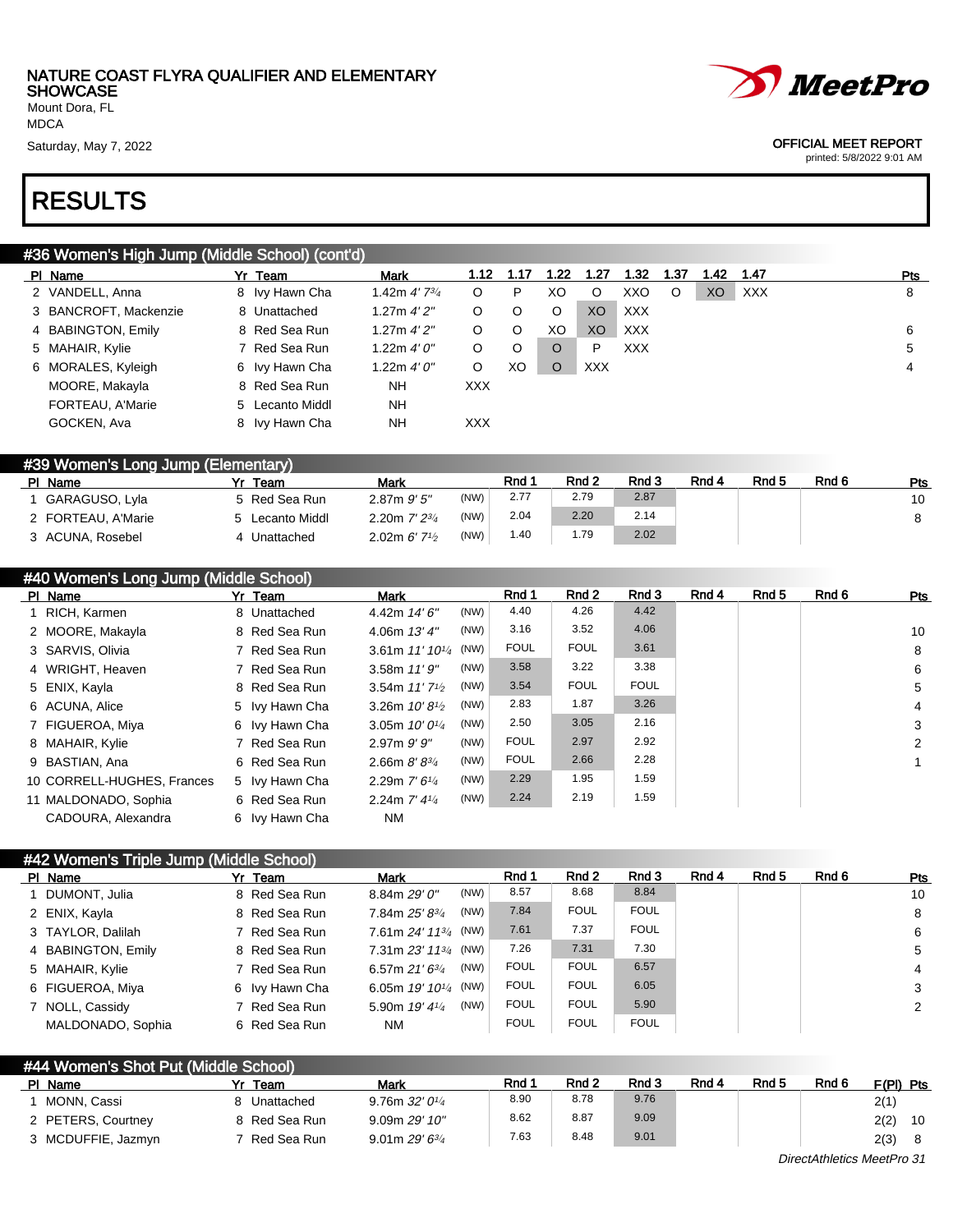Mount Dora, FL MDCA

### RESULTS

#### #44 Women's Shot Put (Middle School) (cont'd)

| PI Name                    | Yr Team          | Mark                        | Rnd 1       | Rnd 2 | Rnd 3 | Rnd 4 | Rnd 5 | Rnd 6 | F(PI) Pts |                |
|----------------------------|------------------|-----------------------------|-------------|-------|-------|-------|-------|-------|-----------|----------------|
| 4 FARIBORZIAN, Faith       | 7 Queen of Pea   | 8.15m 26' 9"                | 8.15        | 7.71  | 7.90  |       |       |       | 2(4)      | 6              |
| 5 BARAJAS, Victoria        | 8 Red Sea Run    | 8.10m 26' 7"                | <b>FOUL</b> | 8.10  | 7.03  |       |       |       | 1(1)      | $-5$           |
| 6 GRAZIANO, Alicia         | 6 Lecanto Middl  | 8.04m $26'$ 4 $\frac{1}{2}$ | 7.62        | 7.66  | 8.04  |       |       |       | 2(5)      | $\overline{4}$ |
| 7 SPEIGHTS, Nyva           | 7 Red Sea Run    | 7.57m 24' 10"               | 7.32        | 7.16  | 7.57  |       |       |       | 1(2)      | $\mathbf{3}$   |
| 8 LOEFFLER, Charlotte      | 8 Queen of Pea   | 7.56m 24' 93/4              | 7.40        | 7.50  | 7.56  |       |       |       | 2(6)      | $\overline{2}$ |
| 9 CATES, Keylani           | 7 Ivy Hawn Cha   | 7.26m 23' 10"               | 7.24        | 7.11  | 7.26  |       |       |       | 1(3)      |                |
| 10 DAVID, Danica           | 6 Red Sea Run    | 6.80m 22' 33/4              | 6.71        | 6.80  | 6.65  |       |       |       | 1(4)      |                |
| 11 ELLIS, Emma             | 7 Ivy Hawn Cha   | 6.45m 21' 2"                | 5.84        | 6.37  | 6.45  |       |       |       | 2(7)      |                |
| 12 WILLIAMS, Olivia        | 5 Queen of Pea   | 5.52m 18' 11/2              | 5.10        | 5.52  | 4.75  |       |       |       | 1(5)      |                |
| 13 ESPINAL, Lidia Chanelle | 6 Queen of Pea   | 5.19m $17'0\frac{1}{2}$     | 4.54        | 4.86  | 5.19  |       |       |       | 2(8)      |                |
| 14 MORAN, Lexi             | 5 Queen of Pea   | 5.05m 16' 7"                | 4.27        | 4.76  | 5.05  |       |       |       | 2(9)      |                |
| 15 WATSON, Bethany         | 8 Classical Pre  | 4.94m $16'2\frac{1}{2}$     | 4.61        | 4.75  | 4.94  |       |       |       | 1(6)      |                |
| 16 ACUNA, Rosebel          | 4 Unattached     | 4.25m $13'$ $11\frac{1}{2}$ | 4.25        | 4.13  | 3.70  |       |       |       | 2(10)     |                |
| BROWN, JaKoi               | 7 Don't Blink Tr | <b>NM</b>                   |             |       |       |       |       |       |           |                |
| COBBS, Avalynne            | 6 Ivy Hawn Cha   | <b>NM</b>                   |             |       |       |       |       |       |           |                |
| <b>BARNHART, Evie</b>      | 7 Ivy Hawn Cha   | <b>NM</b>                   |             |       |       |       |       |       |           |                |

#### FLIGHT RESULTS

|               | PI Name                   |  | Yr Team          | <b>Mark</b>                             | Rnd 1       | Rnd 2 | Rnd 3 | Rnd 4 | Rnd 5 | Rnd 6 |
|---------------|---------------------------|--|------------------|-----------------------------------------|-------------|-------|-------|-------|-------|-------|
| Flight 1 of 2 |                           |  |                  |                                         |             |       |       |       |       |       |
|               | 1 BARAJAS, Victoria       |  | 8 Red Sea Run    | 8.10m 26' 7"                            | <b>FOUL</b> | 8.10  | 7.03  |       |       |       |
|               | 2 SPEIGHTS, Nyva          |  | 7 Red Sea Run    | 7.57m 24' 10"                           | 7.32        | 7.16  | 7.57  |       |       |       |
|               | 3 CATES, Keylani          |  | 7 Ivy Hawn Cha   | 7.26m 23' 10"                           | 7.24        | 7.11  | 7.26  |       |       |       |
|               | 4 DAVID, Danica           |  | 6 Red Sea Run    | 6.80m 22' 33/4                          | 6.71        | 6.80  | 6.65  |       |       |       |
|               | 5 WILLIAMS, Olivia        |  | 5 Queen of Pea   | 5.52m $18'11'$                          | 5.10        | 5.52  | 4.75  |       |       |       |
|               | 6 WATSON, Bethany         |  | 8 Classical Pre  | 4.94m 16' 2 <sup>1</sup> / <sub>2</sub> | 4.61        | 4.75  | 4.94  |       |       |       |
|               | BROWN, JaKoi              |  | 7 Don't Blink Tr | <b>NM</b>                               |             |       |       |       |       |       |
|               | COBBS, Avalynne           |  | 6 Ivy Hawn Cha   | <b>NM</b>                               |             |       |       |       |       |       |
|               | <b>BARNHART, Evie</b>     |  | 7 Ivy Hawn Cha   | <b>NM</b>                               |             |       |       |       |       |       |
|               | Flight 2 of 2             |  |                  |                                         |             |       |       |       |       |       |
|               | 1 MONN, Cassi             |  | 8 Unattached     | 9.76m $32'0\frac{1}{4}$                 | 8.90        | 8.78  | 9.76  |       |       |       |
|               | 2 PETERS, Courtney        |  | 8 Red Sea Run    | 9.09m 29' 10"                           | 8.62        | 8.87  | 9.09  |       |       |       |
|               | 3 MCDUFFIE, Jazmyn        |  | 7 Red Sea Run    | 9.01m 29' 63/4                          | 7.63        | 8.48  | 9.01  |       |       |       |
|               | 4 FARIBORZIAN, Faith      |  | 7 Queen of Pea   | 8.15m 26'9''                            | 8.15        | 7.71  | 7.90  |       |       |       |
|               | 5 GRAZIANO, Alicia        |  | 6 Lecanto Middl  | 8.04m 26' 41/2                          | 7.62        | 7.66  | 8.04  |       |       |       |
|               | 6 LOEFFLER, Charlotte     |  | 8 Queen of Pea   | 7.56m 24' 93/4                          | 7.40        | 7.50  | 7.56  |       |       |       |
|               | 7 ELLIS, Emma             |  | 7 Ivy Hawn Cha   | 6.45m $21'2''$                          | 5.84        | 6.37  | 6.45  |       |       |       |
|               | 8 ESPINAL, Lidia Chanelle |  | 6 Queen of Pea   | 5.19m 17' 0 <sup>1</sup> / <sub>2</sub> | 4.54        | 4.86  | 5.19  |       |       |       |
|               | 9 MORAN, Lexi             |  | 5 Queen of Pea   | 5.05m 16' 7"                            | 4.27        | 4.76  | 5.05  |       |       |       |
|               | 10 ACUNA, Rosebel         |  | 4 Unattached     | 4.25m 13' 111/2                         | 4.25        | 4.13  | 3.70  |       |       |       |

#### #50 Middle School Girls Ghost Jav (Middle School) Pl Name 3 November 21 Yr Team Mark Rnd 1 Rnd 2 Rnd 3 Rnd 4 Rnd 5 Rnd 6 Pts 1 ENIX, Kayla 8 Red Sea Run 24.33m 79' 10" 20.58 24.33 16.90 10 2 DESMOND, Kenadie 7 Lecanto Middl 22.93m 75' 23/4 22.93 16.75 20.44 8 3 MOORE, Makayla 8 Red Sea Run 20.23m 66' 41/2 18.22 17.90 20.23 6 4 PETERS, Courtney 8 Red Sea Run 18.64m 61' 2" 18.64 18.58 17.90 5

Saturday, May 7, 2022 **OFFICIAL MEET REPORT** printed: 5/8/2022 9:01 AM

*MeetPro* 

DirectAthletics MeetPro 32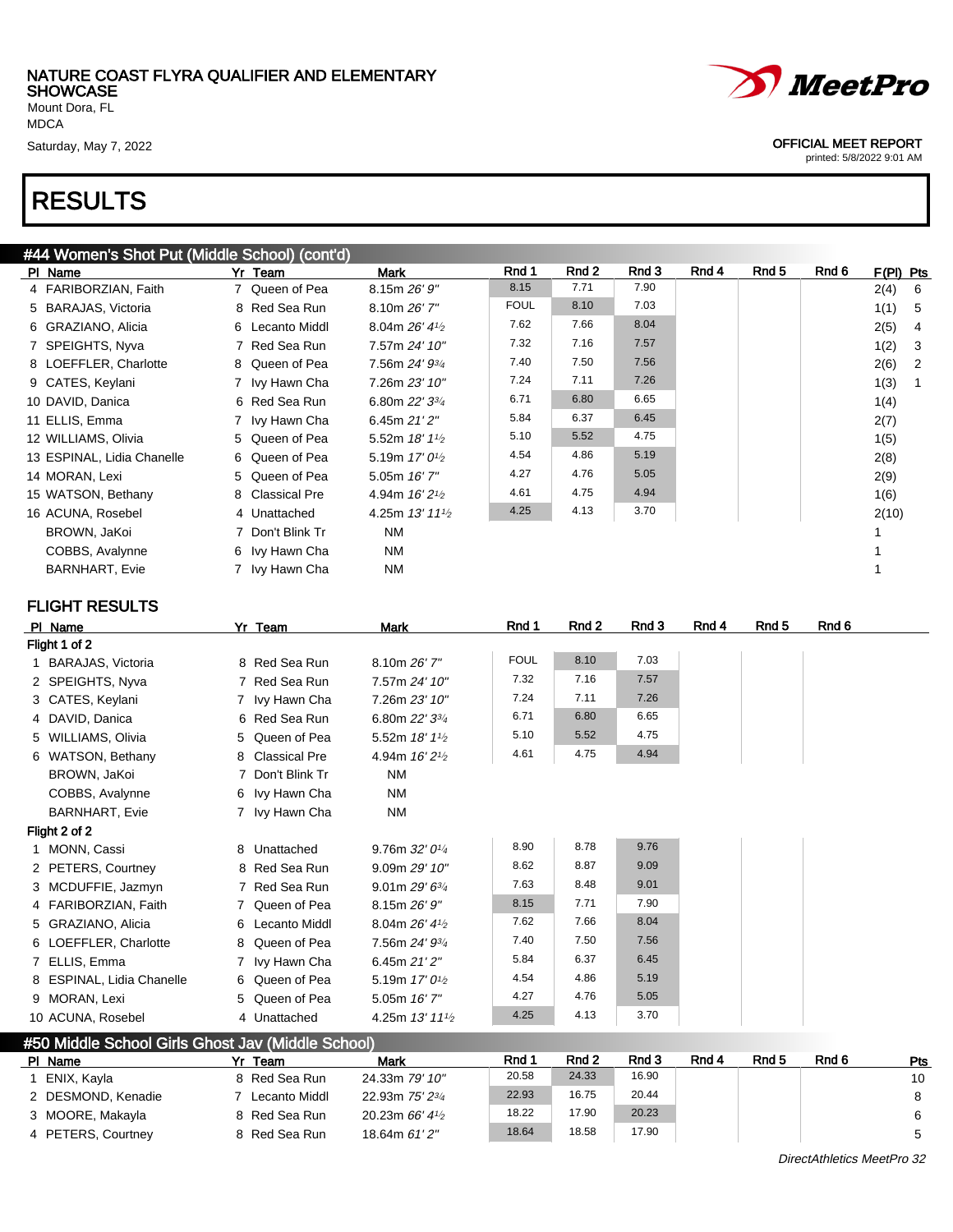Mount Dora, FL MDCA

### RESULTS

*MeetPro* 

#### Saturday, May 7, 2022 **OFFICIAL MEET REPORT**

printed: 5/8/2022 9:01 AM

#### #50 Middle School Girls Ghost Jav (Middle School) (cont'd)

| PI Name              | Yr Team         | <b>Mark</b>                 | Rnd 1 | Rnd 2       | Rnd 3       | Rnd 4 | Rnd 5 | Rnd 6 | Pts          |
|----------------------|-----------------|-----------------------------|-------|-------------|-------------|-------|-------|-------|--------------|
| 5 CIURA, Zoey        | 7 Lecanto Middl | 17.22m 56' 6"               | 10.15 | 17.22       | 8.87        |       |       |       | 4            |
| 6 LEWIS, Lacey       | 8 Red Sea Run   | 17.13m $56'$ $2\frac{1}{2}$ | 11.60 | 16.66       | 17.13       |       |       |       | $\mathbf{3}$ |
| 7 DURHAM WEST, Akari | 8 Red Sea Run   | 16.40m 53' 934              | 14.26 | 14.59       | 16.40       |       |       |       | 2            |
| 8 SPEIGHTS, Nyva     | 7 Red Sea Run   | 16.18m 53' 1"               | 16.18 | 14.81       | 13.47       |       |       |       |              |
| 9 BABINGTON, Emily   | 8 Red Sea Run   | 13.95m 45' 91/4             | 11.49 | 13.95       | 10.27       |       |       |       |              |
| 10 ELLIS, Emma       | 7 Ivy Hawn Cha  | 13.91m 45' 734              | 13.20 | 13.91       | <b>FOUL</b> |       |       |       |              |
| 11 DAVID, Danica     | 6 Red Sea Run   | 13.55m $44'5\%$             | 13.42 | 13.20       | 13.55       |       |       |       |              |
| 12 CATES, Keylani    | 7 Ivy Hawn Cha  | 13.35m $43'$ $9\frac{3}{4}$ | 13.35 | 11.75       | 9.27        |       |       |       |              |
| 13 DUMONT, Julia     | 8 Red Sea Run   | 11.51m $37'$ $9\frac{1}{4}$ | 11.47 | 11.44       | 11.51       |       |       |       |              |
| 14 LOTT, Justice     | 6 Ivy Hawn Cha  | 10.22m $33'6\frac{1}{2}$    | 10.22 | <b>FOUL</b> | 8.69        |       |       |       |              |
|                      |                 |                             |       |             |             |       |       |       |              |

#### #46 Women's Discus (Middle School)

| PI Name               | Yr Team         | <b>Mark</b>    | Rnd 1       | Rnd 2       | Rnd 3       | Rnd 4 | Rnd 5 | Rnd 6 | Pts            |
|-----------------------|-----------------|----------------|-------------|-------------|-------------|-------|-------|-------|----------------|
| 1 BARAJAS, Victoria   | 8 Red Sea Run   | 19.92m 65' 4"  | 19.74       | 17.68       | 19.92       |       |       |       | 10             |
| 2 MONN, Cassi         | 8 Unattached    | 19.84m 65' 1"  | <b>FOUL</b> | 19.84       | <b>FOUL</b> |       |       |       |                |
| 3 FARIBORZIAN, Faith  | 7 Queen of Pea  | 19.12m 62' 9"  | 19.12       | 16.50       | 18.50       |       |       |       | 8              |
| 4 CATES, Keylani      | 7 Ivy Hawn Cha  | 18.77m 61'7"   | 18.77       | 17.38       | <b>FOUL</b> |       |       |       | 6              |
| 5 MCDUFFIE, Jazmyn    | 7 Red Sea Run   | 17.80m 58' 5"  | 17.80       | <b>FOUL</b> | 15.73       |       |       |       | 5              |
| 6 DAVID, Danica       | 6 Red Sea Run   | 17.65m 57' 11" | 15.98       | 17.65       | 15.77       |       |       |       | $\overline{4}$ |
| 7 GRAZIANO, Alicia    | 6 Lecanto Middl | 17.51m 57' 5"  | 17.51       | 16.42       | 16.22       |       |       |       | 3              |
| 8 SPEIGHTS, Nyva      | 7 Red Sea Run   | 16.93m 55' 6"  | 16.77       | 16.93       | 16.93       |       |       |       | 2              |
| 9 LOEFFLER, Charlotte | 8 Queen of Pea  | 16.72m 54' 10" | <b>FOUL</b> | 16.72       | 15.37       |       |       |       |                |
| 10 PETERS, Courtney   | 8 Red Sea Run   | 16.51m 54' 2"  | 16.51       | <b>FOUL</b> | 15.48       |       |       |       |                |
| 11 TRIDICO, Carma     | 7 Classical Pre | 13.40m 43' 11" | 11.22       | 12.06       | 13.40       |       |       |       |                |
| 12 WATSON, Bethany    | 8 Classical Pre | 12.43m 40' 9"  | 12.43       | 12.42       | <b>FOUL</b> |       |       |       |                |
| QUICK, Emma           | 7 Ivy Hawn Cha  | <b>NM</b>      |             |             |             |       |       |       |                |
| NEHR, Olivia          | 6 Chasco Middl  | <b>NM</b>      |             |             |             |       |       |       |                |
| JUSTO, Lisabel        | 6 Ivy Hawn Cha  | ΝM             |             |             |             |       |       |       |                |

#### #48 Women's Javelin (Middle School)

| PI Name              | Yr Team         | Mark           | Rnd 1 | Rnd 2       | Rnd 3       | Rnd 4 | Rnd 5 | Rnd 6 | $F(PI)$ Pts |     |
|----------------------|-----------------|----------------|-------|-------------|-------------|-------|-------|-------|-------------|-----|
| 1 DESMOND, Kenadie   | 7 Lecanto Middl | 21.63m 70' 11" | 17.91 | 21.63       | 21.16       |       |       |       | 2(1)        | 10  |
| 2 PETERS, Courtney   | 8 Red Sea Run   | 20.08m 65' 10" | 16.50 | 16.94       | 20.08       |       |       |       | 2(2)        | - 8 |
| 3 DURHAM WEST, Akari | 8 Red Sea Run   | 18.44m 60' 6"  | 16.91 | 15.50       | 18.44       |       |       |       | 2(3)        | - 6 |
| 4 MOORE, Makayla     | 8 Red Sea Run   | 17.97m 58' 11" | 17.97 | <b>FOUL</b> | 17.56       |       |       |       | 1(1)        | -5  |
| 6 ENIX, Kayla        | 8 Red Sea Run   | 17.19m 56' 5"  | 15.10 | 17.19       | 16.53       |       |       |       | 1(3)        | -4  |
| 8 LEWIS, Lacey       | 8 Red Sea Run   | 16.95m 55' 7"  | 15.42 | 13.36       | 16.95       |       |       |       | 2(4)        | -3  |
| 10 BABINGTON, Emily  | 8 Red Sea Run   | 14.49m 47' 6"  | 14.49 | 10.66       | 9.74        |       |       |       | 2(6)        | -2  |
| 12 SPEIGHTS, Nyva    | 7 Red Sea Run   | 14.40m 47' 3"  | 12.40 | 14.40       | 13.16       |       |       |       | 2(8)        |     |
| 13 DAVID, Danica     | 6 Red Sea Run   | 14.30m 46' 11" | 14.30 | 14.10       | <b>PASS</b> |       |       |       | 2(9)        |     |
| 15 DUMONT, Julia     | 8 Red Sea Run   | 14.21m 46' 7"  | 11.33 | 12.40       | 14.21       |       |       |       | 1(5)        |     |
| 17 ELLIS, Emma       | 7 Ivy Hawn Cha  | 12.87m 42' 3"  | 10.58 | 12.31       | 12.87       |       |       |       | 2(11)       |     |
| 22 CIURA, Zoey       | 7 Lecanto Middl | <b>NM</b>      | 14.14 | 15.34       | 13.48       |       |       |       | 2           |     |
| 25 CATES, Keylani    | 7 Ivy Hawn Cha  | <b>NM</b>      |       |             |             |       |       |       | 2           |     |
| LOTT, Justice        | 6 Ivy Hawn Cha  | <b>NM</b>      |       |             |             |       |       |       |             |     |
| NEHR, Olivia         | 6 Chasco Middl  | <b>NM</b>      |       |             |             |       |       |       |             |     |
|                      |                 |                |       |             |             |       |       |       |             |     |

DirectAthletics MeetPro 33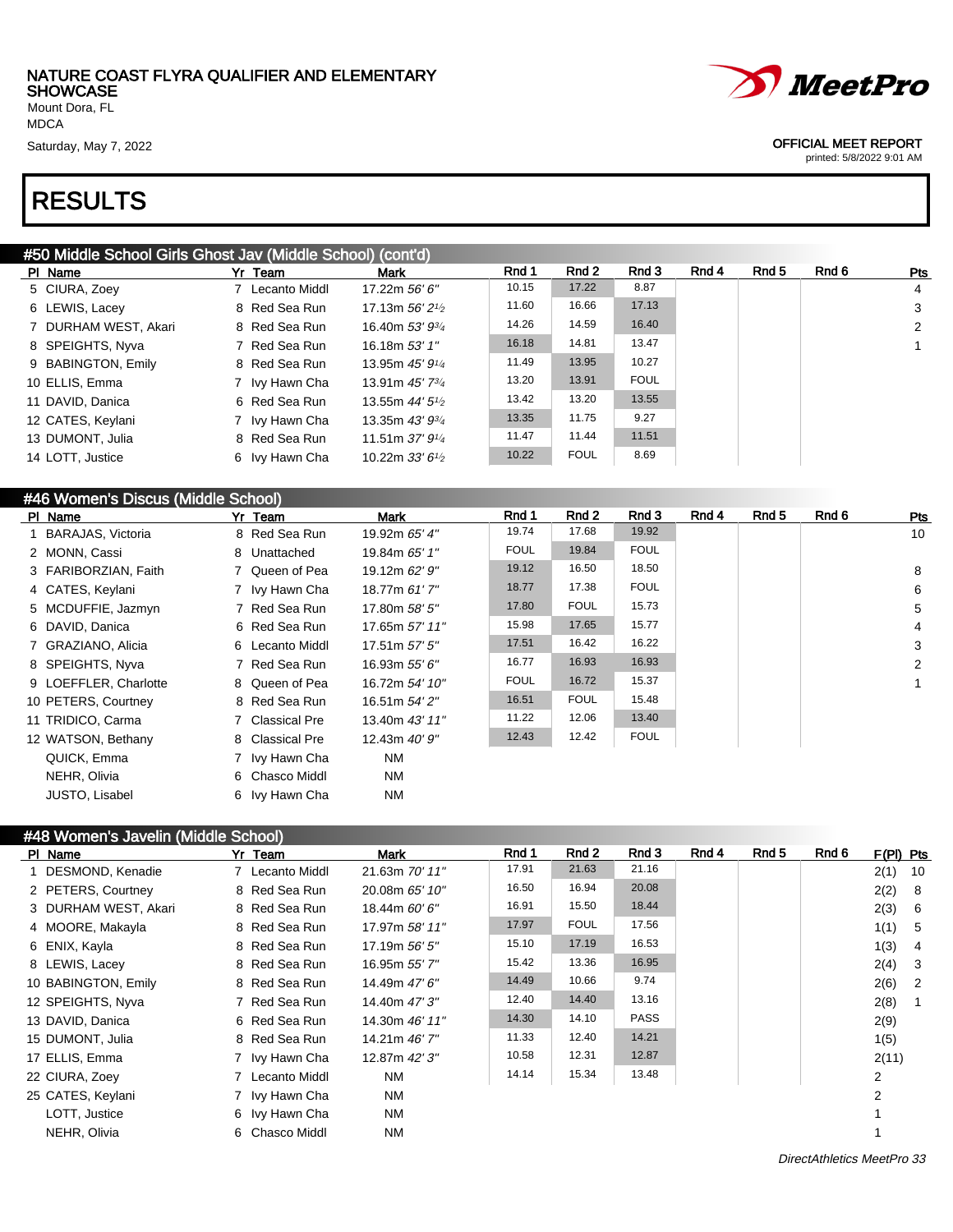

printed: 5/8/2022 9:01 AM

Saturday, May 7, 2022 **OFFICIAL MEET REPORT** 

MDCA

### RESULTS

| #48 Women's Javelin (Middle School) (cont'd)<br>PI Name | Yr Team |                  | <b>Mark</b>    | Rnd 1 | Rnd 2       | Rnd 3       | Rnd 4 | Rnd 5            | Rnd 6 | F(PI) Pts |
|---------------------------------------------------------|---------|------------------|----------------|-------|-------------|-------------|-------|------------------|-------|-----------|
| <b>BARNHART, Evie</b>                                   |         | 7 Ivy Hawn Cha   | <b>NM</b>      |       |             |             |       |                  |       | 2         |
| <b>FLIGHT RESULTS</b>                                   |         |                  |                |       |             |             |       |                  |       |           |
| PI Name                                                 | Yr Team |                  | Mark           | Rnd 1 | Rnd 2       | Rnd 3       | Rnd 4 | Rnd <sub>5</sub> | Rnd 6 |           |
| Flight 1 of 2                                           |         |                  |                |       |             |             |       |                  |       |           |
| 1 MOORE, Makayla                                        |         | 8 Red Sea Run    | 17.97m 58' 11" | 17.97 | <b>FOUL</b> | 17.56       |       |                  |       |           |
| 3 ENIX, Kayla                                           |         | 8 Red Sea Run    | 17.19m 56' 5"  | 15.10 | 17.19       | 16.53       |       |                  |       |           |
| 5 DUMONT, Julia                                         |         | 8 Red Sea Run    | 14.21m 46' 7"  | 11.33 | 12.40       | 14.21       |       |                  |       |           |
| LOTT, Justice                                           |         | 6 Ivy Hawn Cha   | <b>NM</b>      |       |             |             |       |                  |       |           |
| NEHR, Olivia                                            |         | 6 Chasco Middl   | <b>NM</b>      |       |             |             |       |                  |       |           |
| Flight 2 of 2                                           |         |                  |                |       |             |             |       |                  |       |           |
| 1 DESMOND, Kenadie                                      |         | 7 Lecanto Middl  | 21.63m 70' 11" | 17.91 | 21.63       | 21.16       |       |                  |       |           |
| 2 PETERS, Courtney                                      |         | 8 Red Sea Run    | 20.08m 65' 10" | 16.50 | 16.94       | 20.08       |       |                  |       |           |
| 3 DURHAM WEST, Akari                                    |         | 8 Red Sea Run    | 18.44m 60' 6"  | 16.91 | 15.50       | 18.44       |       |                  |       |           |
| 4 LEWIS, Lacey                                          |         | 8 Red Sea Run    | 16.95m 55' 7"  | 15.42 | 13.36       | 16.95       |       |                  |       |           |
| 6 BABINGTON, Emily                                      |         | 8 Red Sea Run    | 14.49m 47' 6"  | 14.49 | 10.66       | 9.74        |       |                  |       |           |
| 8 SPEIGHTS, Nyva                                        |         | 7 Red Sea Run    | 14.40m 47' 3"  | 12.40 | 14.40       | 13.16       |       |                  |       |           |
| 9 DAVID, Danica                                         |         | 6 Red Sea Run    | 14.30m 46' 11" | 14.30 | 14.10       | <b>PASS</b> |       |                  |       |           |
| 11 ELLIS, Emma                                          |         | 7 Ivy Hawn Cha   | 12.87m 42' 3"  | 10.58 | 12.31       | 12.87       |       |                  |       |           |
| CIURA, Zoey                                             |         | 7 Lecanto Middl  | <b>NM</b>      | 14.14 | 15.34       | 13.48       |       |                  |       |           |
| CATES, Keylani                                          |         | 7 Ivy Hawn Cha   | <b>NM</b>      |       |             |             |       |                  |       |           |
| <b>BARNHART, Evie</b>                                   |         | 7 Ivy Hawn Cha   | <b>NM</b>      |       |             |             |       |                  |       |           |
| <b>Elementary Men's Scores</b>                          |         |                  |                |       |             |             |       |                  |       |           |
| Team<br>PI                                              |         | Code             | Score          |       |             |             |       |                  |       |           |
| Red Sea Running Club<br>$\mathbf{1}$                    |         | DQM9             | 139            |       |             |             |       |                  |       |           |
| Ivy Hawn Charter School of the A<br>2                   |         | <b>IHCS</b>      | 19             |       |             |             |       |                  |       |           |
| Wesley Chapel New Tampa Mustangs<br>3                   |         | LCZ5             | 18             |       |             |             |       |                  |       |           |
| Ocala Distance Project<br>4                             |         | <b>OCDP</b>      | 14             |       |             |             |       |                  |       |           |
| Rampello K-8 School<br>5                                |         | <b>RAMP</b>      | 11             |       |             |             |       |                  |       |           |
| Tampa Bay HEAT<br>6                                     |         | TBHE             | 4              |       |             |             |       |                  |       |           |
| <b>Elementary Women's Scores</b>                        |         |                  |                |       |             |             |       |                  |       |           |
| Team<br>PI                                              |         | Code             | Score          |       |             |             |       |                  |       |           |
| Red Sea Running Club<br>1                               |         | DQM9             | 91             |       |             |             |       |                  |       |           |
| Wesley Chapel New Tampa Mustangs<br>2                   |         | LCZ <sub>5</sub> | 32             |       |             |             |       |                  |       |           |
| Ocala Distance Project                                  |         | OCDP             | 21             |       |             |             |       |                  |       |           |
| Lecanto Middle School<br>4                              |         | <b>LECM</b>      | 14             |       |             |             |       |                  |       |           |
| Round Lake Charter<br>5                                 |         | <b>ROLC</b>      | 10             |       |             |             |       |                  |       |           |
| Rampello K-8 School<br>6                                |         | <b>RAMP</b>      | 4              |       |             |             |       |                  |       |           |
| <b>Middle School Men's Scores</b>                       |         |                  |                |       |             |             |       |                  |       |           |
| <b>PI</b><br>Team                                       |         | Code             | Score          |       |             |             |       |                  |       |           |
| Red Sea Running Club<br>$\mathbf{1}$                    |         | DQM9             | 235.5          |       |             |             |       |                  |       |           |
| Ivy Hawn Charter School of the A<br>2                   |         | <b>IHCS</b>      | 89             |       |             |             |       |                  |       |           |
| Lecanto Middle School<br>3                              |         | LECM             | 62             |       |             |             |       |                  |       |           |
| Wesley Chapel New Tampa Mustangs<br>4                   |         | LCZ5             | 56.5           |       |             |             |       |                  |       |           |
| <b>Taylor County Middle School</b><br>5                 |         | <b>TAYM</b>      | 43             |       |             |             |       |                  |       |           |
|                                                         |         |                  |                |       |             |             |       |                  |       |           |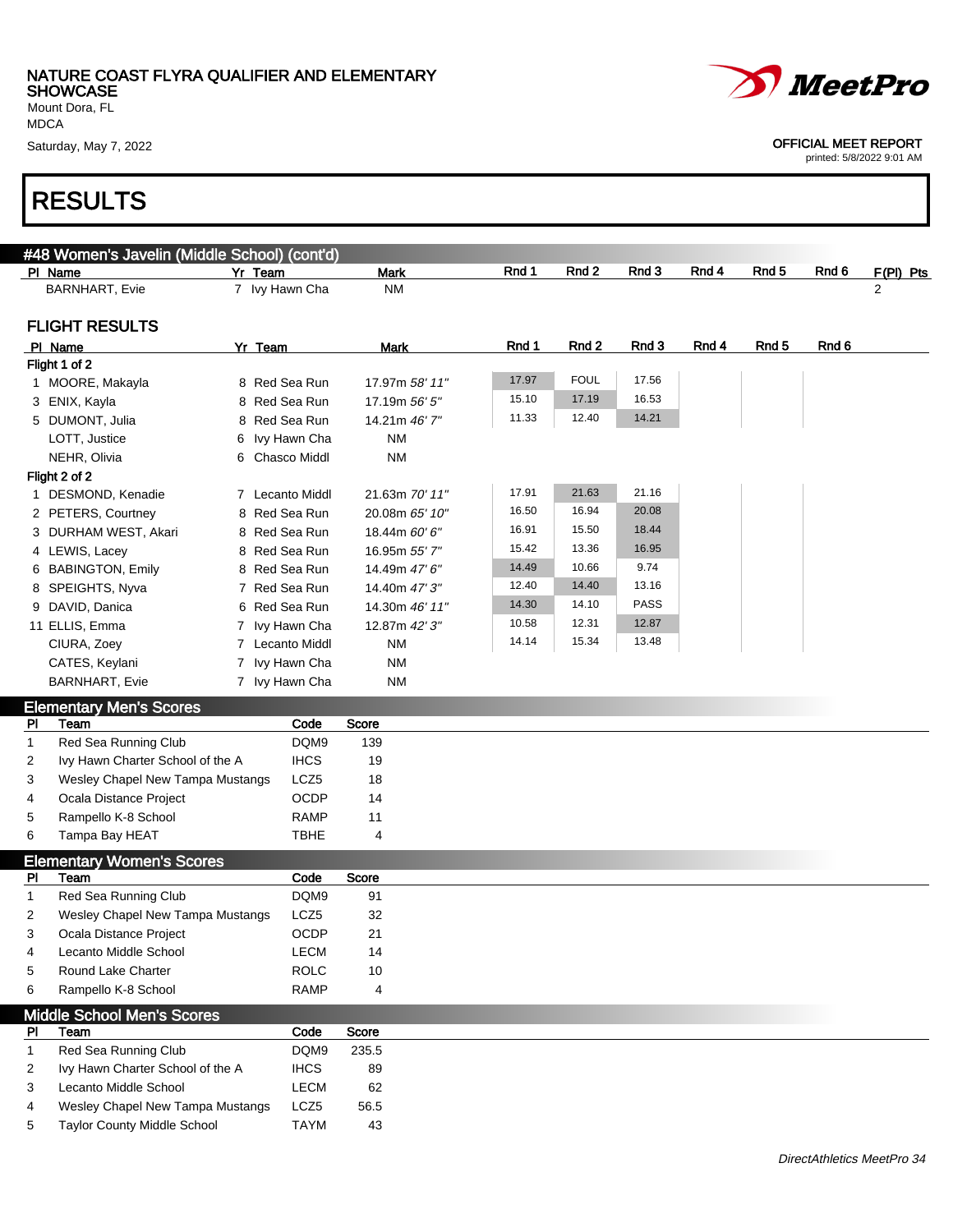Mount Dora, FL MDCA

### RESULTS

|              | Middle School Men's Scores (cont'd) |             |       |
|--------------|-------------------------------------|-------------|-------|
| PI           | Team                                | Code        | Score |
| 6            | Queen of Peace Academy              | QUEE        | 38    |
| 7            | Victory Track Club                  | <b>VTC</b>  | 28.5  |
| 8            | Oak Park Middle School              | OPM         | 27    |
| 9            | Ocala Distance Project              | <b>OCDP</b> | 17    |
| 10           | <b>Classical Preparatory School</b> | <b>CPSS</b> | 13    |
| 11           | Belen Jesuit Preparatory School     | <b>BJES</b> | 12    |
| 12           | Round Lake Charter                  | <b>ROLC</b> | 8     |
| 12           | Milers Running Club & Camp          | WQB1        | 8     |
| 14           | Rampello K-8 School                 | <b>RAMP</b> | 1     |
|              | <b>Middle School Women's Scores</b> |             |       |
| PI           | Team                                | Code        | Score |
| $\mathbf{1}$ | Red Sea Running Club                | DQM9        | 352   |
| 2            | Lecanto Middle School               | LECM        | 65    |
| 3            | Ivy Hawn Charter School of the A    | <b>IHCS</b> | 43    |
| 4            | Ocala Distance Project              | <b>OCDP</b> | 31    |
| 5            | Queen of Peace Academy              | QUEE        | 26    |
| 6            | <b>Classical Preparatory School</b> | <b>CPSS</b> | 25    |
| 6            | Hillsborough Harriers               | <b>HHAR</b> | 25    |
| 8            | Wesley Chapel New Tampa Mustangs    | LCZ5        | 23    |
| 9            | Oak Park Middle School              | OPM         | 20    |
| 10           | Taylor County Middle School         | <b>TAYM</b> | 19    |
| 11           | Victory Track Club                  | <b>VTC</b>  | 6     |
| 11           | Don't Blink Track Club              | DBTC        | 6     |
| 13           | <b>Berkeley Prep HS</b>             | <b>BERK</b> | 5     |
|              |                                     |             |       |
| PI           | Men's Scores<br>Team                | Code        | Score |
| $\mathbf{1}$ | Red Sea Running Club                | DQM9        | 374.5 |
| 2            | Ivy Hawn Charter School of the A    | <b>IHCS</b> | 108   |
| 3            | Wesley Chapel New Tampa Mustangs    | LCZ5        | 74.5  |
| 4            | Lecanto Middle School               | <b>LECM</b> | 62    |
|              | Taylor County Middle School         | <b>TAYM</b> | 43    |
| 5            |                                     |             |       |
| 6            | Queen of Peace Academy              | QUEE        | 38    |
| 7            | Ocala Distance Project              | OCDP        | 31    |
| 8            | <b>Victory Track Club</b>           | <b>VTC</b>  | 28.5  |
| 9            | Oak Park Middle School              | OPM         | 27    |
| 10           | <b>Classical Preparatory School</b> | <b>CPSS</b> | 13    |
| 11           | Rampello K-8 School                 | <b>RAMP</b> | 12    |
| 11           | Belen Jesuit Preparatory School     | <b>BJES</b> | 12    |
| 13           | Round Lake Charter                  | <b>ROLC</b> | 8     |
| 13           | Milers Running Club & Camp          | WQB1        | 8     |
| 15           | Tampa Bay HEAT                      | <b>TBHE</b> | 4     |
|              | <b>Women's Scores</b>               |             |       |

| <b>PI</b>      | Team                  | Code | Score |
|----------------|-----------------------|------|-------|
| $\overline{1}$ | Red Sea Running Club  | DQM9 | 443   |
| 2              | Lecanto Middle School | LECM | 79    |



Saturday, May 7, 2022 **OFFICIAL MEET REPORT**